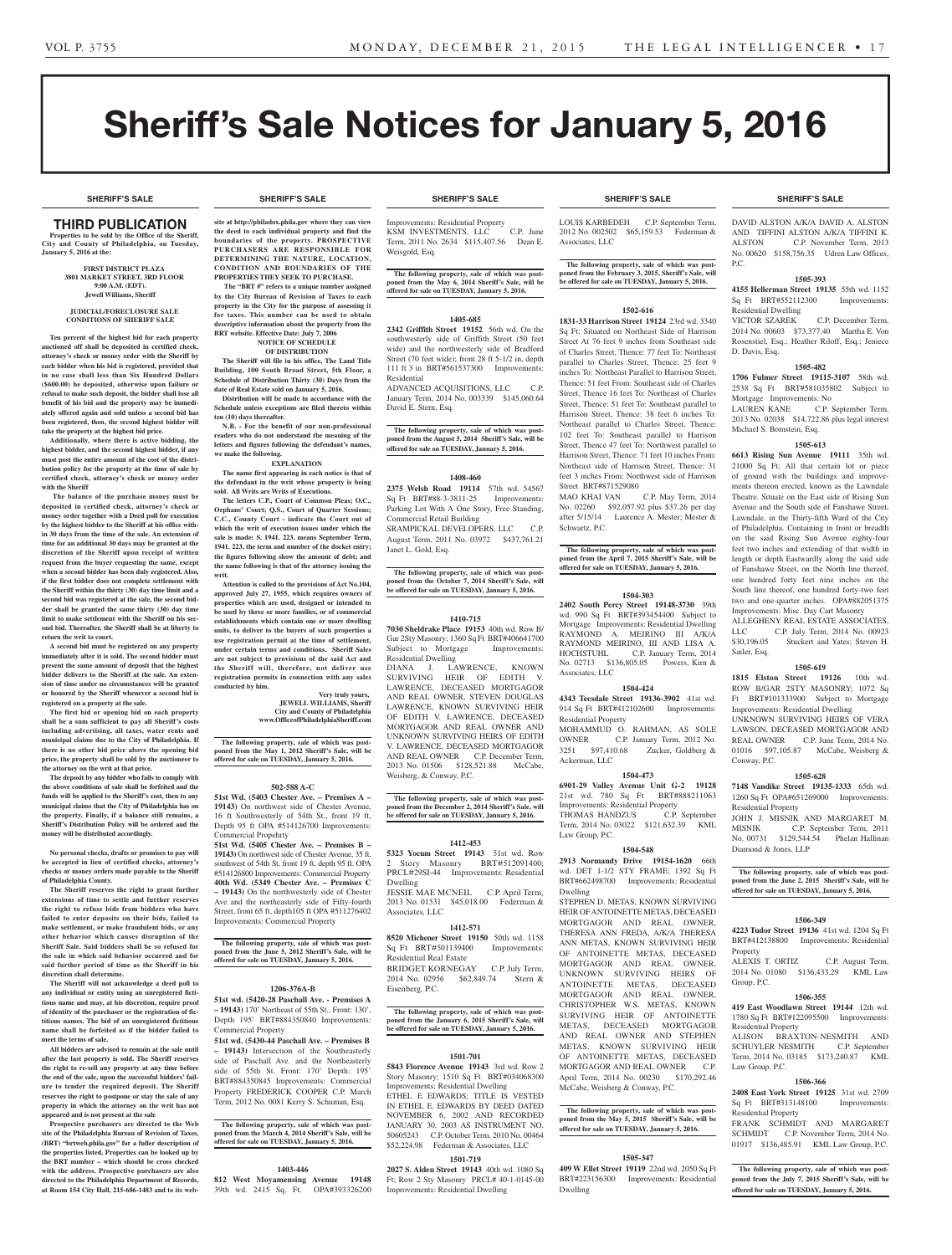## **1507-359**

**322 West Ashdale Avenue 19120** 42nd wd. 1056 Sq Ft BRT#422176800 Improvements: Residential Real Estate ANIBAL AYALA, EXECUTOR OF THE ESTATE OF AWILDA AYALA, DECEASED

C.P. January Term, 2015 No. 02113 \$46,189.98 Stern & Eisenberg, P.C.

## **1507-394**

**1925 West Spencer Street 19141** 17th wd. 1230 Sq Ft BRT#171260300 Improvements: Residential Property JAMES DAILEY C.P. May Term, 2014 No. 03270 \$57,267.85 KML Law Group, P.C.

## **1507-478**

**5804 North 4th Street a/k/a 5804 4th Street 19120** 61st wd. 896 Sq Ft BRT#612363400 Improvements: Residential Property

JAMES E. BRODIE C.P. December Term, 2014 No. 01059 \$89,280.51 Scott A. Dietterick, Esq.; Kimberly A. Bonner, Esq.; Joel A. Ackerman, Esq.; Ashleigh L. Marin, Esq.; Jaime R. Ackerman, Esq.; Jana Fridfinnsdottir, Esq.; Brian Nicholas, Esq.; Denise Carlon, Esq.; Roger Fay, Esq.; Zucker, Goldberg & Ackerman, LLC

## **1507-498**

**3208 Belgreen Road 19154-1430** 66th wd. 1360 Sq Ft; Beginning at a point on the Southwest side of Belgreen Road (64 feet wide) which point is measured North 29 39' 37" West 255 feet 2-3/4 inches<br>OPA#663084100 Improvements: Row 2 Improvements: Row 2 Sty Masonry

RAYMOND T. GRANT AND ANNE F. GRANT C.P. November Term, 2014 No. 01914 \$241,985.55 Richard J. Nalbandian, III

## **1507-505**

**1628 North 55th Street 19131** 4th wd. 2496 Sq Ft BRT#041317000 Improvements: Residential Real Estate

VINCENT SAUNDERS A/K/A VINCENT K. SAUNDERS AND DEMARCUS R. WAITES C.P. August Term, 2014 No. 00234 \$81,530.74 Stern & Eisenberg, P.C.

## **1507-567**

**1036 South 54th Street 19143** 51st wd. ROW B/GAR 2STY MASONRY; 1344 Sq Ft BRT#513126200 Improvements: Residential Dwelling

LULA M. WILSON-TOE AND DANIEL S. TOE, SR. C.P. February Term, 2014 No. 00852 \$78,867.59 McCabe, Weisberg & Conway, P.C.

## **1507-579**

**3222 North 17th Street 19140** 11th wd. 2233 Sq Ft BRT#112229700 Subject to Mortgage Improvements: Residential Property ANIBAL TORRES C.P. April Term, 2011 No. 2698 \$192,442.02 Zucker, Goldberg & Ackerman, LLC

#### **1507-595**

**2327 Catherine Street 19146** 30th wd. ROW CONV/APT 3STY MASONRY; 1686 Sq Ft BRT#302086100 Improvements: Residential Dwelling JOHN WASHINGTON AND JAMILLAH

WASHINGTON C.P. July Term, 2012 No. 00319 \$246,741.53 McCabe, Weisberg & Conway, P.C.

## **1507-637**

**129 East Washington Lane 19144-2010**  59th wd. 2612 Sq Ft OPA#592146500 Improvements: Residential Property

LINDA HIGHTOWER C.P. May Term, 2013 No. 02578 \$58,717.02 Phelan Hallinan Diamond & Jones, LLP

## **1507-679**

**5914 Horrocks Street 19149** 62nd wd. ROW B/GAR 2STY MASONRY; 1472 Sq Ft BRT#621343900 Subject to Mortgage

Improvements: Residential Dwelling MARK P. FORDHAM A/K/A MARK FORDHAM; TERRY W. FORDHAM; LAWRENCE A. GOUDIE AS TRUSTEE OF MARK FORDHAM TRUST, NO. 2502861, DATED 03/01/2006, A CALIFORNIA CORPORATION AND UNITED STATES OF AMERICA C/O UNITED STATES ATTORNEY FOR THE EASTERN DISTRICT OF PENNSYLVANIA C.P. March Term, 2014 No. 05131 \$47,033.66 McCabe, Weisberg & Conway, P.C.

#### **1507-705**

**139 East Walnut Lane 19144** 59th wd. 2071 Sq Ft; SEMI/DET 3 STY MASONRY OPA#592071900 Improvements: Residential Dwelling

VALERIE BARR A/K/A VALERIE V. BARR C.P. October Term, 2014 No. 03329 \$236,873.15 Federman & Associates, LLC

**The following property, sale of which was postponed from the August 4, 2015 Sheriff's Sale, will be offered for sale on TUESDAY, January 5, 2016.**

#### **1508-397 5219 Horrocks Street 19124** 62nd wd. 1318

Sq Ft BRT#621346500 Improvements: Row B/gar 2sty Masonry RICHARD MITCHELL, SR. A/K/A RICHARD

MILLER, ORIGINAL MORTGAGOR AND JOSELYN A. MITCHELL A/K/A JOSELYN A. TINSLEY, ORIGINAL MORTGAGOR AND REAL OWNER C.P. May Term, 2014 No. 01022 \$166,595.78 Milstead & Associates, LLC

## **1508-420**

**8 Bristow Place 19123-3003** 5th wd. 1130 Sq Ft OPA#055032670 Improvements: Residential Property

## LESLIE J. ARNETTE-PINA C.P. May Term, 2014 No. 02614 \$191,074.73 Phelan Hallinan Diamond & Jones, LLP **1508-438**

**3910 Claridge Street 19124-5502** 33rd wd. 800 Sq Ft OPA#332334500 Improvements: Residential Property DIANILDA GONZALEZ A/K/A DINILDA GONZALEZ C.P. October Term, 2013 No.

01593 \$16,728.92 Phelan Hallinan Diamond & Jones, LLP **1508-529**

**9900 President Street 19115** 58th wd. SEMI/DET 2STY MAS+OTHER; 1560 Sq Ft BRT#581401602 Improvements: Residential Dwelling GREGORY BAGRAMYAN AND VADIM BAGRAMYAN C.P. January Term, 2015 No. 01453 \$164,134.04 McCabe, Weisberg & Conway, P.C.

## **1508-539**

**5904 Alma Street 19149** 53rd wd. ROW B/GAR 2STY MASONRY; 1472 Sq Ft BRT#531325200 Improvements: Residential Dwelling UNKNOWN SURVIVING HEIRS OF FRANK CHERVOITCH, DECEASED MORTGAGOR AND REAL OWNER C.P. June Term, 2014 No. 01048 \$96,110.62 McCabe, Weisberg & Conway, P.C.

**1508-578**

**253 South Frazier Street 19139** 60th wd. ROW 2STY MASONRY; 1302 Sq Ft BRT#604231000 Improvements: Residential Dwelling

ELLIS GROSS, KNOWN SURVIVING HEIRS OF MALACHI GROSS, DECEASED MORTGAGOR AND REAL OWNER, UNKNOWN SURVIVING HEIRS OF MALACHI E. GROSS, DECEASED MORTGAGOR AND REAL OWNER; TYRONE GROSS A/K/A TY GROSS, KNOWN SURVIVING HEIR OF MALACHI E. GROSS, DECEASED MORTGAGOR AND REAL OWNER; RHONDA A. GRANT A/K/A RHONDA A. GROSS, KNOWN SURVIVING HEIR OF MALACHI E. GROSS, DECEAED MORTGAGOR AND REAL OWNER C.P. March Term, 2014 No. 05112 \$37,146.99 McCabe, Weisberg & Conway, P.C.

## **1508-580**

**7165 Montague Street 19135-1108** 41st wd. 1064 Sq Ft BRT#41-2263800 Subject to Mortgage Improvements: Residential Property MICHAEL KOSTELNY, AS SOLE OWNER C.P. March Term, 2014 No. 01250 \$169,590.21 Scott A. Dietterick, Esq.; Kimberly A Bonner, Esq.; Joel A. Ackerman, Esq.; Ashleigh L. Marin, Esq.; Jaime R. Ackerman, Esq.; Jana Fridfinnsdottir, Esq.; Brian Nicholas, Esq.; Denise Carlon, Esq.; Roger Fay, Esq.; Zucker, Goldberg & Ackerman, LLC

## **1508-582**

**1116 Bleigh Avenue 19111-3620** 56th wd. 1350 Sq Ft OPA#561292500 Improvements: Residential Property STACEY A. BOYLE C.P. July Term, 2014

No. 03130 \$161,709.14 Phelan Hallinan Diamond & Jones, LLP

**1508-634 2826 Rosehill Street 19134** 7th wd. 1400 Sq Ft; 15' frontage x. 76'4" depth OPA#071412800 Improvements: Residential Property<br>EYDA MENDEZ C.P. Septen C.P. September Term, 2013 No. 00505 \$38,677.27 Richard M. Squire & Associates, LLC

## **The following property, sale of which was postponed from the September 1, 2015, Sheriff's Sale, will**

# **be offered for sale on TUESDAY, January 5, 2016.**

## **1509-303**

**5001 North Sydenham Street 19141- 2209** 17th wd. 1600 Sq Ft BRT#172076900 Improvements: Residential Property ENTRUST CAMA, FBO JANETTE LEE CURRY, IRA AND BRUCE D. RYAN C.P. January Term, 2015 No. 03193 \$48,293.62 KML Law Group, P.C.

**SHERIFF'S SALE SHERIFF'S SALE SHERIFF'S SALE SHERIFF'S SALE SHERIFF'S SALE**

## **1509-306**

**2751 Pennsylvania Avenue, Unit# B109 19130- 1743** 15th wd. 1325 Sq Ft; Together with all right, title and interest to a 0.747% undivided interest of, in and to the Common Elements, as more particularly set forth in the Declaration. OPA#888151733 Improvements: Residential Property JOSEPH A. CANUSO C.P. May Term, 2009 No. 01765 \$235,861.76 Phelan Hallinan Diamond & Jones, LLP

## **1509-320**

**2159 Homer Street 19138** 10th wd. 1188 Sq Ft BRT#102140100 Improvements: Residential Real Estate NAIPHESA HILLIARD C.P. December Term, 2013 No. 001486 \$159,936.17 Stern & Eisenberg, P.C.

## **1509-334**

**351 Claremont Road 19120** 61st wd. Land Area: 1152 Sq Ft BRT#61-1-3521-00; PRCL#28N14-244 Improvements: Row B/ gar 2sty Masonry BABS L. PARLER C.P. June Term, 2014 No. 03614 \$136,350.00 Milstead & Associates, LLC

## **1509-357**

**5317 Laurens Street 19144-4615** 12th wd. 1880 Sq Ft OPA#124149600 Improvements: Residential Property NICOLE BRISCOE C.P. October Term, 2011 No. 03839 \$159,612.77 Phelan Hallinan Diamond & Jones, LLP

**1509-364 4832 Longshore Avenue 19135-2334** 41st wd. 2625 Sq Ft BRT#871563410 Subject to Mortgage Improvements: Row W-off/str 2sty Masonry MU MING ZHENG AND MEI YUN LIN C.P.

December Term, 2013 No. 02833 \$102,616.84 Brett L. Messinger, Esq. **1509-368**

**5917 Turner Street 19151** 34th wd. 1080 Sq Ft BRT#342104100 Improvements: Residential Property

CARLOS G. BAUTISTA C.P. September Term, 2012 No. 003294 \$75,789.92 Shapiro & DeNardo, LLC

## **1509-371**

**1222 Master Street a/k/a 1222 West Master Street 19122** 14th wd. 1152 Sq Ft BRT#141464200 Improvements: Residential Dwelling KAREN E. GRANT AND MARGUERITE<br>GRANT C.P. January Term, 2006 No. C.P. January Term, 2006 No. 02670 \$86,886.23 Law Offices of Gregory Javardian

## **1509-381**

**3321 Guilford Street 19136** 64th wd. 1408<br>
Sq Ft BRT#642094000 Improvements: Sq Ft BRT#642094000 Residential Real Estate ALFRED FACCHIANO AND SUSAN

FACCHIANO C.P. May Term, 2012 No. 00347 \$98,102.47 Stern & Eisenberg, P.C.

## **1509-388**

**619 Shawmont Avenue 19128-3124** 21st wd. 1836 Sq Ft OPA#214054400 Improvements: Residential Property MANJINDER PANDHER C.P. September

Term, 2013 No. 02625 \$217,852.24 Phelan Hallinan Diamond & Jones, LLP **1509-389**

**517 West Clapier Street 19144-4835** 13th wd. 2303 Sq Ft OPA#133067300 Improvements: Residential Property

DARRIN MOLLETTA A/K/A DARREN MOLLETTA C.P. September Term, 2008 No. 01316 \$69,919.09 Phelan Hallinan Diamond & Jones, LLP

## **1509-398**

**814 Moore Street 19148** 1st wd. 1272 Sq Ft BRT#012352300 Improvements: Residential Dwelling

KIEN NGOC LY AND OOI HA CHONG C.P. November Term, 2014 No. 02265 \$152,147.13 Martha E. Von Rosenstiel, Esq.; Heather Riloff, Esq; Jeniece D. Davis, Esq

## **1509-403**

**6605 Blakemore Street 19119** 22nd wd. 2016 Sq Ft BRT#221287410 Subject to Mortgage Improvements: Residential Property NANA Y. AMOH, SOLE OWNER C.P. August Term, 2011 No. 4229 \$119,549.61 Scott A. Dietterick, Esq.; Kimberly A. Bonne Esq.; Joel A. Ackerman, Esq.; Ashleigh L. Marin, Esq.; Jaime R. Ackerman, Esq.; Jana Fridfinnsdottir, Esq.; Brian Nicholas, Esq.; Denise Carlon, Esq.; Roger Fay, Esq.; Zucker, Goldberg & Ackerman, LLC

## **1509-408**

**6142 Tackawanna Street 19135-3416** 55th wd. 1785 Sq Ft OPA#552239800 Improvements: Residential Property

BRYAN J. GALIE C.P. August Term, 2012 No. 00036 \$38,853.30 Phelan Hallinan Diamond & Jones, LLP

## **1509-410**

**727 Sherrie Road 19115** 63rd wd. 8450 Sq

wd. ROW 2STY MASONRY; 825 Sq Ft BRT#442213800 Improvements: Residential

UNKNOWN SURVIVING HEIRS OF WILLIE JETER, DECEASED MORTGAGOR AND REAL OWNER; OMAR J. JETER KNOWN SURVIVING HEIR OF WILLIE JETER, DECEASED MORTGAGOR AND REAL OWNER; TRACEE J. JETER KNOWN SURVIVING HEIRS OF WILLIE JETER, DECEASED MORTGAGOR AND REAL OWNER C.P. May Term, 2014 No. 01434 \$29,660.72 McCabe, Weisberg, & Conway,

**1509-481 2528 Cedar Street 19125** 31st wd. ROW 3 STY MASONRY; 868 Sq Ft BRT#312035600 Improvements: Residential Dwelling JAMES BIDWELL C.P. October Term, 2013 No. 01819 \$214,496.37 McCabe, Weisberg,

**1509-491 219 South Farragut Street 19139** 46th wd. APT 2-4 UNTS 2STY MASONRY; 2062 Sq Ft BRT#461183200 Improvements: Residential

HANEEF NELSON C.P. September Term, 2013 No. 00467 \$273,833.05 McCabe,

**1509-492 5333 Wingohocking Terrace 19144** 12th wd. SEMI/DET 3STY STONE: 2274 Sq Ft BRT#122188000 Improvements: Residential

HRISTO DIMITROV C.P. January Term, 2015 No. 00457 \$111,506.64 McCabe,

**1509-502 6615 North 13th Street 19126** 61st wd. S/D W DET GAR 3S STONE; 5990 Sq Ft BRT#611194000 Improvements: Residential

CLARENCE BUTLER, JR., CO-ADMINISTRATOR OF THE ESTATE OF ELIZABETH MCCORMICK, DECEASED MORTGAGOR AND REAL OWNER; SARAH B. JOHNSON, CO-ADMINISTRATRIX OF THE ESTATE OF ELIZABETH MCCORMICK, DECEASED MORTGAGOR AND REAL OWNER C.P. February Term, 2015 No. 01262 \$92,569.41 McCabe,

**1509-504 7657 Brookhaven Road 19151** 34th wd. ROW B/GAR 2STY MASONRY; 1293.60 Sq Ft BRT#343219500 Improvements: Residential

DWAYNE DUNHAM C.P. October Term, 2014 No. 00681 \$166,713.19 McCabe,

**1509-506 7707 Jason Place 19153** 40th wd. ROW B/GAR 2STY MASONRY; 1800 Sq Ft BRT#405852000 Improvements: Residential

SAMUEL LEE VAUGHAN, KNOWN SURVIVING HEIR OF CELESTINE DOWNES, DECEASED MORTGAGOR AND REAL OWNER; CHRISTINE A. CHAMBLISS, KNOWN SURVIVING HEIR OF CELESTINE DOWNES, DECEASED MORTGAGOR AND REAL OWNER; UNKNOWN SURVIVING HEIRS OF CELESTINE DOWNES, DECEASED MORTGAGOR AND REAL OWNER; CYNTHIA V. RUSSELL, KNOWN SURVIVING HEIR OF CELESTINE DOWNES, DECEASED MORTGAGOR AND REAL OWNER C.P. November Term, 2014 No. 02714 \$48,348.36 McCabe, Weisberg,

**1509-507 246 Slocum Street 19119** 22nd wd. ROW 2 STY MASONRY; 1464 Sq Ft BRT#222045900 Improvements: Residential Dwelling ANTHONY E. HANEY AND LISA P. HANEY C.P. December Term, 2014 No. 01967 \$68,731.34 McCabe, Weisberg, &

**1509-511 6173 North 17th Street 19141** 17th wd. 1408 Sq Ft BRT#172193200 Improvements:

REGINALD FERGUSON C.P. January Term, 2015 No. 3509 \$62,194.76 Weber Gallagher Simpson Stapleton Fires & Newby,

**1509-517 125 West Mount Pleasant Avenue 19119**  9th wd. 3904.7 Sq Ft BRT#092001900 Improvements: Residential Property ZUBAIR ABDUSSHAHEED C.P. June Term, 2009 No. 04383 \$575,309.59 Zucker,

**1509-522 6509 West Jefferson Street, a/k/a 6509-11 Jefferson Street 19151-3310** 34th wd. 1910<br>Sq Ft OPA#344046200 Improvements:

OVE SORENSEN C.P. February Term, 2014 No. 00340 \$148,987.32 Phelan Hallinan

Dwelling

P.C.

& Conway, P.C.

Weisberg, & Conway, P.C.

Weisberg, & Conway, P.C.

Weisberg, & Conway, P.C.

Weisberg, & Conway, P.C.

Dwelling

Dwelling

Dwelling

Dwelling

Dwelling

& Conway, P.C.

Conway, P.C.

Residential Dwelling

LLP; Sarah A. Elia, Esq.

Goldberg & Ackerman, LLC

Sq Ft OPA#344046200 Residential Property

Diamond & Jones, LLP

Ft BRT#632139200 Subject to Mortgage Improvements: Residential Property EDWARD VESCIO, JR. AND BERNADETTE VESCIO, HUSBAND AND WIFE, AS TENANTS BY THE ENTIRETIES C.P. March Term, 2012 No. 1524 \$277,476.75 Scott A. Dietterick, Esq.; Kimberly A. Bonner, Esq.; Joel A. Ackerman, Esq.; Ashleigh L. Marin, Esq.; Jaime R. Ackerman, Esq.; Jana Fridfinnsdottir, Esq.; Brian Nicholas, Esq.; Denise Carlon, Esq.; Roger Fay, Esq.; Zucker, Goldberg & Ackerman, LLC

## **1509-411**

**3922 Lankenau Avenue 19131-2809** 52nd wd. 2171 Sq Ft OPA#521427000 Improvements: Residential Property FRED T. CRAWFORD A/K/A FRED

CRAWFORD A/K/A FREDERICK L. CRAWFORD C.P. January Term, 2015 No. 03421 \$27,924.03 Phelan Hallinan Diamond & Jones, LLP **1509-418**

## **1 Wissahickon Lane a/k/a 6904 Wissahickon**

**Avenue 19119-3733** 21st wd. 12257 Sq Ft BRT#213116045 Improvements: Residential Dwelling DELORES HENDERSON C.P. September Term, 2013 No. 01571 \$262,316.93 Powers,

Kirn & Associates, LLC

Family Dwelling

Associates, LLC

Residential Property

Diamond & Jones, LLP

Residential Property

Diamond & Jones, LLP

Residential Property

Ackerman, LLC

Residential Property

Diamond & Jones, LLP

Residential Property

Residential Real Estate

Jones, LLP

 $PC$ .

Conway, P.C.

Property

Row B/gar 2 Story Masonry

**1509-423 2535 South 10th Street 19148-4424** 39th wd. 870 Sq Ft; Front: 15'4" Depth: 58'<br>OPA#393492800 Improvements: Single

GENEVIEVE MARTINO C.P. January Term, 2015 No. 002882 \$114,155.36 Jerome R. Balka, Esq., Reger Rizzo Darnall LLP **1509-431 4119 Barnett Street 19135-3011** 55th wd. Land Area: 1245 BRT#552066200 Improvements:

ARTHUR W. MARNIEN C.P. August Term, 2014 No. 01291 \$110,416.00 Milstead &

**1509-435 4334 1/2 Boone Street 19128-4901** 21st wd. 6179 Sq Ft OPA#211264025 Improvements:

FRANCIS PILLER C.P. March Term, 2012 No. 02897 \$306,189.77 Phelan Hallinan

**1509-438 822 Brighton Street 19111-4127** 53rd wd. 2680 Sq Ft OPA#532245800 Improvements:

GINA FREDERIQUE AND KEVIN COMPTON C.P. April Term, 2013 No. 04335 \$157,839.77 Phelan Hallinan

**1509-439 4525 Ashburner Street 19136-2808** 65th wd. 2800 Sq Ft BRT#652040813 Improvements:

EDWARD L. ADAMS AND JENNIFER L. RENZI C.P. February Term, 2013 No. 01769 \$129,279.76 Zucker, Goldberg &

**1509-442 1102 Haworth Street, a/k/a 1102 Hayworth Street 19124-2506** 23rd wd. 2604 Sq Ft OPA#234160800 Improvements: Residential

ROBIN A. LEWIS A/K/A ROBIN LEWIS C.P. April Term, 2013 No. 00438 \$143,668.85 Phelan Hallinan Diamond & Jones, LLP **1509-443 6005 Reach Street 19111-5910** 35th wd. 1723 Sq Ft OPA#352243500 Improvements:

DIANE K. FRASER-BROWN A/K/A DIANE K. FRASER BROWN C.P. October Term. 2014 No. 00295 \$93,871.40 Phelan Hallinan

**1509-447 6230 Bingham Street 19111-5755** 35th wd. 6216 Sq Ft OPA#353268010 Improvements:

SAMUEL K. TIGAH; ESTHER NATOGMA C.P. February Term, 2015 No. 01548 \$138,623.83 Phelan Hallinan Diamond &

**1509-464 8104 Terry Street 19136-2622** 64th wd. 1210.62 Sq Ft BRT#642028700 Improvements:

MARK JUSZCZUK AND PATRICIA

No. 01582 \$59,273.35 Stern & Eisenberg,

**1509-468 228 South 49th Street 19139** 60th wd. SEMI/DET 3 STY MASONRY; 1799 Sq Ft BRT#601091800 Subject to Mortgage Improvements: Residential Dwelling MARY ELLEN JONES A/K/A MARY E. JONES C.P. December Term, 2013 No. 00691 \$177,012.38 McCabe, Weisberg, &

**1509-478 923 North St. Bernard Street 19131** 44th

C.P. November Term, 2013

Improvements: Single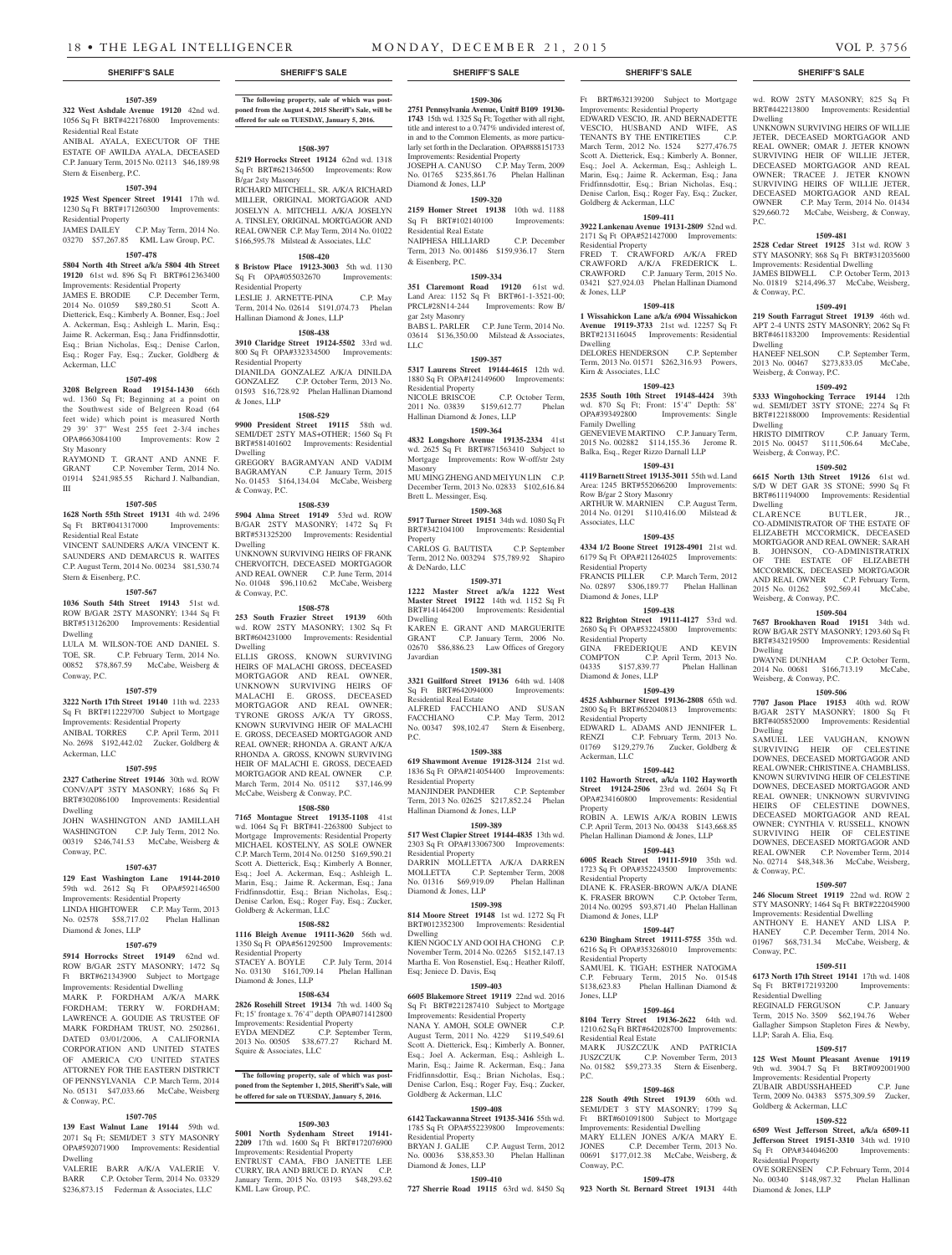## **1509-526**

**6336 North 8th Street 19126-3703** 49th wd. 3895 Sq Ft; on the Northwesterly side of 8th St at a distance of 176 feet Northeastwardly from the Northeasterly side of Chelten Ave; Front: Irregular x Depth: Irregular OPA#49213500 Subject to Mortgage Improvements: Single Family Residence

CASSANDRA PHILLIPS C.P. September Term, 2014 03547 \$209,828.19 Stephen M. Hladik, Esq.

#### **1509-530**

**1922 Medary Avenue 19141-1410** 17th wd. 1455 Sq Ft; on the Southerly side of Medary Ave at a distance of 168 feet Westwardly from the Westerly side of Ogontz Avenue; Front: 15 ft x Depth: 97 ft OPA#171306500 Subject to Mortgage Improvements: Single Family Residence<br>KEITH CHESTER

C.P. January Term, 2015 03508 \$98,874.34 Stephen M. Hladik, Esq.

#### **1509-531**

**230 Higbee Street 19111** 35th wd. 1296 Sq Ft BRT#352151900 Improvements: Residential Property

SHARON HOLLIDAY AND RUBEN FEAGINS C.P. October Term, 2014 No. 001252 \$122,944.75 Shapiro & DeNardo, LLC

#### **1509-534**

**6825 Roosevelt Boulevard a/k/a 6825 East Roosevelt Boulevard 19149** 55th wd. 1759

## Sq Ft BRT#551526500 Improvements: Residential Property

DEREK JACKSON C.P. August Term, 2013 No. 01843 \$82,096.46 KML Law Group, P.C.

#### **1509-542**

**238 South Hutchinson Street 19107- 5703** 5th wd. 497 Sq Ft OPA#054247400 Improvements: Residential Property<br>SCOTT E. ROBINSON C.P. February SCOTT E. ROBINSON Term, 2015 No. 01546 \$292,450.42 Phelan Hallinan Diamond & Jones, LLP

## **1509-553**

**6510 Keystone Street 19135** 41st wd. 1817 Sq Ft OPA#411464000 Improvements: Residential Property FRANCES CRIST C.P. February Term, 2015 No. 00592 \$74,983.16 Phelan Hallinan

## Diamond & Jones, LLP

## **1509-555**

**5365 Charles Street 19124-1403** 62nd wd. 2325 Sq Ft OPA#622291900 Improvements: Residential Property<br>CARLIN H. BELL C.P. March Term, 2010

No. 04791 \$73,056.70 Phelan Hallinan Diamond & Jones, LLP

### **The following property, sale of which was postponed from the October 6, 2015, Sheriff's Sale, will be offered for sale on TUESDAY, January 5, 2016.**

## **1510-343**

**5843 Newtown Avenue 19120-1146** 35th wd. 1183 Sq Ft OPA#352214300 Improvements: Residential Property

RICHARD TERRELL, II C.P. March Term, 2015 No. 00479 \$117,088.87 Phelan Hallinan Diamond & Jones, LLP

## **1510-344**

**2704 Cambridge Street 19130-1207** 29th wd. 615 Sq Ft OPA#292009400 Improvements: Residential Property<br>TAIRI PROFIT

C.P. March Term, 2015 No. 01134 \$217,489.17 Phelan Hallinan Diamond & Jones, LLP

#### **1510-347**

**3517 Rand Street 19134-1304** 33rd wd. 792 Sq Ft OPA#331363500 Improvements: Residential Property

EDNA LEON ROSARIO C.P. September Term, 2014 No. 00251 \$23,033.58 Phelan Hallinan Diamond & Jones, LLP

## **1510-356**

**6828 North 9th Street 19126** 61st wd. 2689 Sq Ft BRT#611175500 Improvements: Residential Property

DAWN S. HUGHES C.P. September Term, 2013 No. 01530 \$51,423.76 KML Law Group, P.C.

#### **1510-363**

**321 Hermitage Street 19128-4605** 21st wd. 1600 Sq Ft OPA#211430500 Improvements: Residential Property

CAROL ABT, IN HER CAPACITY AS EXECUTRIX OF THE ESTATE OF THOMAS SCHREIBER; LINDSAY SCHREIBER, IN HER CAPACITY AS DEVISEE OF THE ESTATE OF THOMAS SCHREIBER; DANA SCHREIBER, IN HER CAPACITY AS DEVISEE OF THE ESTATE OF THOMAS SCHREIBER; SAMANTHA SCHREIBER, IN HER CAPACITY AS DEVISEE OF THE ESTATE OF THOMAS SCHREIBER November Term, 2014 No. 02553 \$164,664.25 Phelan Hallinan Diamond & Jones, LLP

## **1510-371**

**5513 Warrington Avenue 19143-4720** 51st wd. 1210 Sq Ft OPA#513302800 Improvements: Residential Property ANTHONY A. WILBURN A/K/A ANTHONY H. WILBURN A/K/A TONY WILBURN C.P. July Term, 2014 No. 00980 \$22,370.14

Phelan Hallinan Diamond & Jones, LLP **1510-375 405 West Stafford Street 19144-4407** 59th wd. 2717 Sq Ft OPA#593007400 Improvements:

Residential Property PHILIP DAVIDSON AND GABRIELLE E. DAVIDSON C.P. March Term, 2003 No. 01288 \$186,879.35 Phelan Hallinan Diamond & Jones, LLP

## **1510-376**

**2032 McKean Street 19145-2827** 48th wd. 825 Sq Ft OPA#481109600 Improvements: Residential Property KALEYNA TABB A/K/A KALEYNA M. TABB C.P. October Term, 2013 No. 02692<br>\$96,805.64 Phelan Hallinan Diamond & Phelan Hallinan Diamond & Jones, LLP

## **1510-424**

**148 East Colonial Street 19120-1029** 61st wd. 1632 Sq Ft OPA#611321000 Improvements: Residential Property<br>LYNDA R. SMITH C.P. February Term, 2013 No. 02178 \$126,429.15 Phelan Hallinan Diamond & Jones, LLP

#### **1510-426**

**227 South 53rd Street 19139** 60th wd. 1284 Sq Ft BRT#602192800 Residential Dwelling ELIZABETH SHABAZZ C.P. March Term, 2015 No. 02741 \$64,192.30 Pressman & Doyle, LLC

## **1510-428**

**1218 Christian Street 19147** 2nd wd. 960 Sq Ft; Beginning at a point on the Southerly side of Christian Street (66 feet wide) at the distance of 126 feet 0 inches Westwardly from the Westerly side of 12th Street (50 feet wide). BRT#021019500 Improvements: Row 3 Sty Masonry

COY GIBSON, DECEASED C.P. July Term, 2014 No. 02023 \$300,558.70 Richard J. Nalbandian, III, Esq.

## **1510-437**

**5223 Euclid Street 19131-3208** 52nd wd. 1143 Sq Ft OPA#521080700 Improvements: Residential Property UNKNOWN SUCCESSOR ADMINISTRATOR OF THE ESTATE OF CALIEK A. RUFFIN A/K/A CALIEK RUFFIN, DECEASED; KYLIE RUFFIN, IN HER CAPACITY AS HEIR OF THE ESTATE OF CALIEK A. RUFFIN A/K/A CALIEK RUFFIN A/K/A CALIEK ANTONIO RUFFIN; ISAIAH POOLE, IN HIS CAPACITY AS HEIR OF THE ESTATE OF CALIEK A. RUFFIN A/K/A CALIEK RUFFIN A/K/A CALIEK ANTONIO RUFFIN; UNKNOWN HEIRS, SUCCESSORS, ASSIGNS, AND ALL PERSONS, FIRMS, OR ASSOCIATIONS CLAIMING RIGHT, TITLE

OR INTEREST FROM OR UNDER CALIEK A. RUFFIN A/K/A CALIEK RUFFIN A/K/A CALIEK ANTONIO RUFFIN C.P. July Term, 2014 No. 00544 \$143,637.50 Phelan Hallinan Diamond & Jones, LLP

## **1510-448**

**1705 Scattergood Street 19124-1234** 62nd wd. 1122 Sq Ft OPA#622133400 Improvements: Residential Property HELEN M. STOKES C.P. October Term, 2014 No. 01851 \$77,697.06 Phelan Hallinan Diamond & Jones, LLP

## **1510-457**

**1927 South 21st Street 19145-2821** 48th wd. 1185 Sq Ft OPA#481362500 Improvements: Residential Property ANTHONY WILLIAMS, IN HIS CAPACITY AS ADMINSTRATOR AND HEIR OF THE ESTATE OF JULIUS J. WILLIAMS; UNKNOWN HEIRS, SUCCESSORS, ASSIGNS, AND ALL PERSONS, FIRMS, OR ASSOCIATIONS CLAIMING RIGHT, TITLE,

OR INTEREST FROM OR UNDER JULIUS J. WILLIAMS, DECEASED C.P. October Term, 2014 No. 02259 \$29,650.30 Phelan Hallinan Diamond & Jones, LLP

## **1510-459**

**607 Cobbs Creek Parkway 19143** 3rd wd. 1600 Sq Ft BRT#032256200 Improvements: Residential Property KELLI M. WILLIAMSON C.P. November Term, 2014 No. 01339 \$82,548.91 KML Law Group, P.C.

### **1510-461**

**6545 Walker Street 19135** 55th wd. 1329 Sq Ft BRT#552331100 Improvements: Residential Property

LAWRENCE BROWN C.P. July Term, 2011 No. 01640 \$116,564.44 KML Law

## **1510-463**

Group, P.C.

**6740 Kindred Street 19149** 54th wd. 1425

## **SHERIFF'S SALE SHERIFF'S SALE SHERIFF'S SALE SHERIFF'S SALE SHERIFF'S SALE**

Sq Ft BRT#542257800 Improvements: Residential Property BARBARA J. TAYLOR C.P. April Term, 2013 No. 03616 \$57,978.65 KML Law Group, P.C.

## **1510-465**

**5355 Woodland Avenue 19143-5425** 51st wd. 1266 Sq Ft; Situate on the Northwesterly side of Woodland Avenue at the distance of 377 feet 8-3/8 inches Southwestwardly from the Southwesterly side of 53rd Street. BRT#871577160 Improvements: Row W-off/ str 2 Sty Masonry STEVEN L. GORDON C.P. January Term,

2010 No. 200277 \$98,840.88 Richard J. Nalbandian, III, Esq. **1510-471**

**426-28 Sentner Street 19120** 35th wd. 4500 Sq Ft OPA#351227900 Improvements: Residential Property GIA M. BALLARD C.P. August Term, 2014 No. 2126 \$218,620.71 Richard M. Squire & Associates, LLC

## **1510-474**

**189 West Thelma Street 19140** 42nd wd. 798 Sq Ft BRT#422046700 Improvements: Residential Property YANICE RODRIGUEZ-DIAZ C.P. June Term, 2014 No. 02539 \$58,659.03 KML Law Group, P.C.

## **1510-478**

**6130 Palmetto Street 19111-5730** 35th wd. 1028 Sq Ft OPA#352292000 Improvements: Residential Property DIANE GODETTE-HYMAN, IN HER

CAPACITY AS HEIR OF SHARON GODETTE, DECEASED; UNKNOWN HEIRS, SUCCESSORS, ASSIGNS, AND ALL PERSONS, FIRMS, OR ASSOCIATIONS CLAIMING RIGHT, TITLE, OR INTEREST FROM OR UNDER SHARON GODETTE, DECEASED C.P. March Term, 2015 No. 00771 \$52,412.43 Phelan Hallinan Diamond & Jones, LLP

#### **1510-491**

**2961 Boudinot Street 19134-2950** 7th wd. 1462 Sq Ft OPA#071479700 Improvements: Residential Property JESSICA MALDONADO C.P. July Term,

2014 No. 01823 \$49,100.30 Phelan Hallinan Diamond & Jones, LLP

## **1510-503**

**1507 East Duval Street 19138** 10th wd. 2250 Sq Ft OPA#102290900 Improvements: Residential Property

KATHLEEN BARNES, PERSONAL REPRESENTATIVE OF THE ESTATE OF ANDRE L. BARNES; ADRIANNE ALEDINSEWO, IN CAPACITY AS HEIR OF ANDRE L. BARNES, DECEASED; STEPHANIE HARRIS, IN CAPACITY AS HEIR OF ANDRE L. BARNES, DECEASED: WESTLEY BARNES, IN CAPACITY AS HEIR OF ANDRE L. BARNES, DECEASED; JAMES BARNES, IN CAPACITY AS HEIR OF ANDRE L. BARNES, DECEASED; ROCHELLE LUCUS, IN CAPACITY AS HEIR OF ANDRE L. BARNES, DECEASED; ESTATE OF ANDRE L. BARNES; UNKNOWN HEIRS, SUCCESSORS, ASSIGNS, AND ALL PERSONS, FIRMS, OR ASSOCIATIONS CLAIMING RIGHT, TITLE, OR INTEREST FROM OR UNDER ANDRE L. BARNES C.P. June Term, 2014 No. 01280 \$161,404.15 Phelan Hallinan Diamond & Jones, LLP

## **1510-513**

**4051 M Street 19124** 33rd wd. 1125 Sq Ft BRT#332469500 Improvements: Row B/gar 2sty Masonry YOLANDA ROLON, JUAN LOPEZ AND YOLANDA ROLON C.P. January Term, 2014 No. 02154 \$105,479.05 Milstead & Associates, LLC

### **1510-529**

**5958 Horrocks Street 19149-3313** 62nd wd. 1479.63 Sq Ft BRT#62-1-3455-00 Improvements: Row B/gar 2sty Masonry DAVID A. THOMPSON C.P. August Term, 2012 No. 02679 \$154,198.43 Milstead & Associates, LLC

#### **1510-542**

**3424 North 20th Street 19140** 11th wd. Land Area: 1348.5 Sq Ft; Improvement Area: 1170 Sq Ft OPA#112288000 Improvements: Residential Real Estate - Single Family Dwelling

JOSEPH SPEERO AND MICHAEL SPEERO C.P. March Term, 2015 No. 02460 \$44,977.72 plus interest to date of sale Robert J. Wilson, Esq., Wilson Law Firm

## **1510-552**

**6021 Clifford Terrace 19151-3505** 34th wd. 1280 Sq Ft OPA#342121300 Improvements: Residential Property SHADIA JOHNSON C.P. January Term, 2014 No. 02658 \$107,411.75 Phelan Hallinan Diamond & Jones, LLP

**1510-571 2831 Cantrell Street 19145** 48th wd. 840<br>Sq Ft OPA#482083400 Improvements: Sq Ft OPA#482083400 Residential Property DOMENICO CENTOFANTI C.P. June Term, 2010 No. 01513 \$115,886.97 Phelan Hallinan Diamond & Jones, LLP

2014 No. 00130 \$29,665.36 KML Law

**The following property, sale of which was postponed from the November 10, 2015, Sheriff's Sale, will be offered for sale on TUESDAY, January 5,** 

**1511-302 2012 South 23rd Street 19145-2602** 48th wd. 798 Sq Ft; Situate on the Westerly side of Twenty-third Street at a distance of eightysix feet Southwardly from the Southerly side of McKean Street BRT#482260400 Improvements: ROW 2STY MASONRY THOMAS N. COOPER, JR., F/K/A THOMAS N. COOPER, SR. C.P. December Term, 2010 No. 00277 \$111,082.56 Richard J.

**1511-305 5422 Willows Avenue 19143** 51st wd. 1222 Sq Ft BRT#513213400 Improvements:

SONYA RIGGS C.P. October Term, 2011 No. 00038 \$92,674.94 KML Law

**1511-308** 181 West 65th Avenue, Unit A 19120<br>61st wd. 4360 Sq Ft BRT#611397900 61st wd. 4360 Sq Ft BRT#611397900 Improvements: Residential Property JAMES PRITCHETT C.P. December Term, 2012 No. 00798 \$137,309.48 KML

**1511-309 4737 Meridian Street 19136** 65th wd. 1055 Sq Ft BRT#651163000 Improvements:

JERRY HODGES C.P. June Term, 2014 No. 04502 \$92,161.54 KML Law Group,

**1511-311 6321 North 13th Street 19141** 49th wd. 2197 Sq Ft BRT#493208500 Improvements:

AMIRATARIQA WILLIAMS C.P. March Term, 2015 No. 02115 \$153,771.17 KML

**1511-312 1801 West Champlost Street 19141**  17th wd. 3844 Sq Ft BRT#871522550 Improvements: Residential Property WYKITA S. ROBINSON, INDIVIDUALLY AND AS A GUARDIAN AD LITEM FOR AMARIS J. WARREN-ROBINSON AND NAISER H. WARREN-ROBINSON; JOHN MASON, SOLELY IN HIS CAPACITY AS HEIR OF THE ESTATE OF EDDIE MAE MASON, DECEASED; TRUDIE MASON, SOLELY IN HER CAPACITY AS HEIR OF THE ESTATE OF EDDIE MAE MASON, DECEASED; THE UNKNOWN HEIRS OF EDDIE MAE MASON; KIARA J. ROBINSON; NAISER H. WARREN-ROBINSON; AMARIS J. WARREN-ROBINSON C.P. July Term, 2013 No. 01732 \$46,149.79 KML Law Group, P.C. **1511-315 6519 North Woodstock Street 19138**  10th wd. 1184 Sq Ft BRT#102075900 Improvements: Residential Real Estate NOVA TUCKER C.P. July Term, 2014 No. 03005 \$102,736.71 Stern & Eisenberg

**1511-316 3122 Boudinot Street 19134** 7th wd. 700 Sq Ft BRT#071472200 Improvements:

TROY GRANT A/K/A TROY K. GRANT C.P. September Term, 2014 No. 03199 \$38,347.04 KML Law Group, P.C. **1511-319 4250 Neilson Street 19124** 33rd wd. 930 Sq Ft BRT#332524900 Improvements:

VIVIAN CAMACHO C.P. February Term, 2011 No. 01193 \$100,681.96 KML Law

**1511-320 222 East Price Street 19144** 59th wd. 6262 Sq Ft BRT#591057500 Improvements: Residential Property<br>INEZ LOVE C.P. December Term, 2012 INEZ LOVE C.P. December Term, 2012 No. 02671 \$267,623.53 KML Law

**1511-322 20 North 51st Street 19139** 44th wd. 1792 Sq Ft BRT#441097600 Improvements:

MYRTICE SERMONS C.P. April Term, 2015 No. 01533 \$28,551.69 Shapiro &

**1511-323 4298 Parkside Avenue 19104** 11th District 1702 Sq Ft BRT#062227700 Improvements:

VICTOR BAILEY C.P. July Term, 2014 No. 3315 \$80,651.28 Shapiro & DeNardo,

Group, P.C.

Nalbandian, III

Group, P.C.

Law Group, P.C.

Residential Property

Residential Property

Law Group, P.C.

P.C.

P.C.

Residential Property

Residential Property

Group, P.C.

Group, P.C.

Residential Property

Residential Property

DeNardo, LLC

LLC

Residential Property

**2016.**

## **1510-574**

**5906 North Hutchinson Street 19141**  49th wd. DET 2 STY FRAME; 891 Sq Ft BRT#492162010 Improvements: Residential Dwelling RAYMOND R. WILMORE AND MARIA ZURITA C.P. January Term, 2015 No. 02225 \$97,357.29 McCabe, Weisberg & Conway P.C.

## **1510-575**

Residential Property

& Jones, LLP

Dwelling

& Conway P.C.

Barbara A. Fein, Esq.

Dwelling

Conway P.C.

Dwelling

& Conway P.C.

Residential Property

**1510-626 5713 Ashland Avenue 19143** 51st wd. SEMI DET 2 STY MASONRY; 1900 Sq Ft BRT#513079500 Improvements: Residential

GREGORY BANKS AND TINEKA<br>WILLIAMS C.P. May Term, 2014 No.

03384 \$106,956.48 McCabe, Weisberg &

**1510-637 3131 Edgemont Street 19134** 25th wd. ROW W-OFF/STR 2STY MASONRY; 714 Sq Ft BRT#871531930 Improvements: Residential

CORINA MERRIGAN AND ANTHONY M. ZUCCARINI C.P. December Term, 2014 No. 01965 \$123,531.93 McCabe, Weisberg

**1510-639 2020 South Frazier Street 19143** 51st wd. 930 Sq Ft BRT#514236700 Improvements:

C.P. May Term, 2014 No.

C.P. November Term,

Residential Property

**111 East Upsal Street 19119-2340** 22nd wd. 11040 Sq Ft PRCL#221090900 Improvements: Residential Property JACQUELYN JOHNSON AND ANTHONY<br>JOHNSON C.P. December Term. 2011 C.P. December Term, 2011 No. 02323 \$316,543.57 Phelan Hallinan Diamond & Jones, LLP

**1510-578 6065 Frankford Avenue 19135-4406** 62nd wd. 1400 Sq Ft OPA#622220900 Improvements:

MELODI-MARI ARROYO, IN HER CAPACITY AS ADMINISTRATRIX AND HEIR OF THE ESTATE OF JANICE Y. SERRANO; UNKNOWN HEIRS, SUCCESSORS, ASSIGNS, AND ALL PERSONS, FIRMS, OR ASSOCIATIONS CLAIMING RIGHT, TITLE, OR INTEREST FROM OR UNDER JANICE Y. SERRANO, DECEASED C.P. March Term, 2015 No. 02059 \$89,131.21 Phelan Hallinan Diamond

**1510-583 4526 North 15th Street 19140-1102** 13th wd. 888 Sq Ft OPA#132060000 Improvements:

SHAWN TUCKER, IN HIS CAPACITY AS HEIR OF MERRILE D. TERRY A/K/A DORIS M. WILSON, DECEASED; JEFFREY TUCKER, IN HIS CAPACITY AS HEIR OF MERRILE D. TERRY A/K/A DORIS M. WILSON; UNKNOWN HEIRS, SUCCESSORS, ASSIGNS, AND ALL PERSONS, FIRMS, OR ASSOCIATIONS CLAIMING RIGHT, TITLE, OR INTEREST FROM OR UNDER MERRILE D. TERRY A/K/A DORIS M. WILSON, DECEASED C.P. July Term, 2013 No. 00963 \$78,178.78 Phelan Hallinan Diamond & Jones, LLP **1510-617 2639 South Lloyd Street 19153** 40th wd. ROW 2 STY MASONRY; 1155 Sq Ft BRT#404014800 Improvements: Residential

NAKIA A. CALICAT C.P. June Term, 2014 No. 04573 \$93,920.78 McCabe, Weisberg

**1510-620 4000 Gypsy Lane, Unit 550 19129** 21st wd. on Gypsy Lane Condominium Side of Gypsy Lane; Front: Irregular, Depth: Irregular BRT#888210300 Subject to Mortgage Improvements: Res. Condo 3 Sty Masonry ESTATE OF ERLENE BASS NELSON C.P. January Term, 2015 No. 001892 \$18,553.66 Elliot H. Berton, Esq.; Benjamin F. Dill, Esq. **1510-623 5893 Woodcrest Avenue 19131-2214** 52nd wd. 1651.36 Sq Ft BRT#52-2-1617-00 Improvements: Residential Dwelling JESTINE JOHNSON C.P. July Term, 2013 No. 04450 \$79,011.58 Barbara A. Fein, Esq. **1510-625 2040 Tyson Avenue 19149-1809** 54th wd. 3698.20 Sq Ft BRT#54-2-0779-00 Improvements: Residential Dwelling YOUNG HAE PARK AND STONE PARK C.P. April Term, 2012 No. 01128 \$143,441.55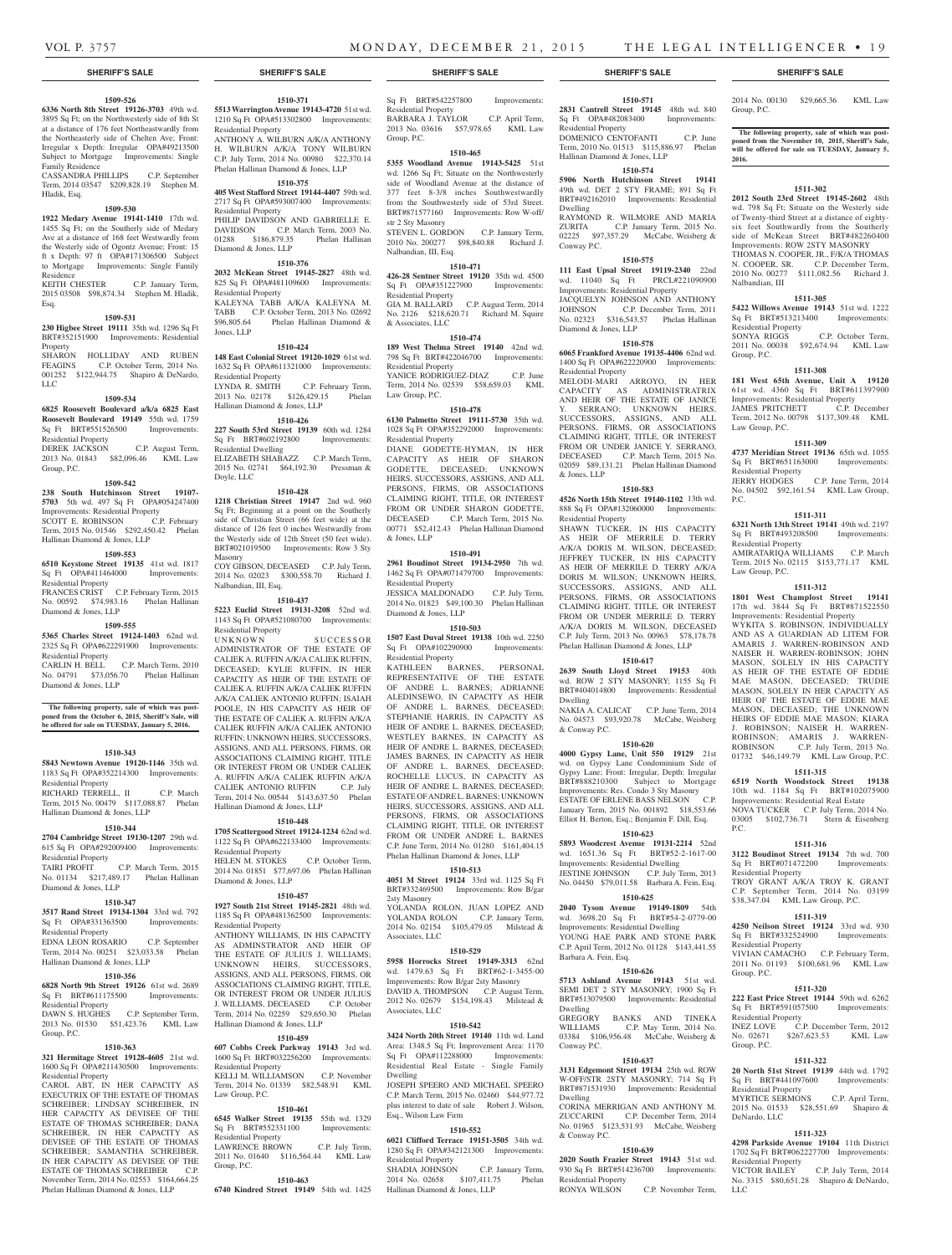**1511-371 6526 Harlan Street 19151** 34th wd. 2105 Sq Ft OPA#344013000 Improvements:

KISHA PRINCE AND TYRONE PRINCE C.P. February Term, 2008 No. 03953 \$118,403.31 Phelan Hallinan Diamond &

**1511-372 1306 South Carlisle Street 19146-4811**  36th wd. 1184 Sq Ft OPA#365028500 Improvements: Residential Property ANDRE MURRAY; DELORES MURRAY; UNKNOWN HEIRS, SUCCESSORS, ASSIGNS, AND ALL PERSONS, FIRMS, OR ASSOCIATIONS CLAIMING RIGHT, TITLE, OR INTEREST FROM OR UNDER LILLIE BROWN, DECEASED C.P. October Term, 2007 No. 02516 \$43,468.69 Phelan Hallinan

**1511-373 1116 West Moyamensing Avenue 19148- 3616** 39th wd. 1053 Sq Ft OPA#394110200 Improvements: Residential Property FRANK L. CASILLO C.P. September Term, 2012 No. 03270 \$189,297.53 Phelan Hallinan Diamond & Jones, LLP

**1511-376 4615 Hurley Street 19124** 42nd wd. ROW 2STY MASONRY; 1200 Sq Ft BRT#421445500 Improvements:

JAMAL REYNOLDS C.P. October Term, 2008 No. 03984 \$45,973.13 McCabe,

**1511-380 5402 Akron Street 19124** 62nd wd. 1215 Sq Ft BRT#621421400 Improvements:

No. 00885 \$93,124.93 KML Law Group,

**1511-383 6540 Guyer Avenue 19142** 40th wd. 1061 Sq Ft BRT#406322000 Improvements:

KORKOP KAMARA AND MORRIS A. KEITA C.P. December Term, 2013 No. 03607 \$92,818.60 KML Law Group, P.C. **1511-386 829 McClellan Street 19148** 1st wd. 700 Sq Ft BRT#012357400 Improvements:

NELSON MARTINEZ C.P. September Term, 2009 No. 02893 \$40,447.84 KML

**1511-388 802 Federal Street 19147** 2nd wd. ROW 2STY MASONRY; 900 Sq Ft BRT#021267300 Improvements: Residential Dwelling EDWARD J. DIBIASE, KNOWN SURVIVING HEIR OF JENNIE DIBIASE, POTENTIALLY DECEASED MORTGAGOR AND REAL OWNER; UNKNOWN SURVIVING HEIRS OF JENNIE DIBIASE, POTENTIALLY DECEASED MORTGAGOR AND REAL OWNER AND JENNIE DIBIASE C.P. December Term, 2013 No. 00587 \$329,342.20 McCabe, Weisberg &

**1511-394 828 South 56th Street 19143** 46th wd. 1266.40 Sq Ft BRT#463224300 Improvements: Residential Real Estate WILLIAM LOVETT C.P. June Term,

**1511-395**

VERNINA LESLIE JOHNSON C.P. May Term, 2014 No. 03413 \$114,355.85 Phelan Hallinan Diamond & Jones, LLP **1511-397 12209 Aster Road 19154-1703** 66th wd. 2236 Sq Ft PRCL#663202500 Improvements:

GERMAN YAKUBOV C.P. November Term, 2011 No. 01389 \$246,313.04 Phelan

**1511-399 5016 Hazel Avenue 19143** 46th wd. 2200 Sq Ft BRT#46205700 Improvements:

MOSHIN ALTUFAYLI AND ABDUL<br>MALIK C.P. February Term, 2015 No.<br>00583 \$165,484.83 Stern & Eisenberg MALIK C.P. February Term, 2015 No. 00583 \$165,484.83 Stern & Eisenberg

**1511-401 5103 Brown Street 19139** 44th wd. 1175 Sq Ft BRT#441278600 Improvements:

SHIRL I. WILLIAMS C.P. April Term, 2015 No. 02816 \$39,856.55 Shapiro &

**1511-403 2508 South 11th Street 19148** 39th wd. 889

Hallinan Diamond & Jones, LLP

C.P. November Term, 2014

Residential Property

Diamond & Jones, LLP

Residential Dwelling

Residential Property<br>AVIS CARR C.I

Residential Property

Residential Property

Law Group, P.C.

Conway, P.C.

Residential Property

Residential Real Estate

Residential Property

DeNardo, LLC

P.C.

P.C.

Weisberg & Conway, P.C.

Jones, LLP

**1511-324 3825 North 8th Street 19140** 43rd wd. 1057 Sq Ft BRT#432301800 Improvements:

NATHAN J. BROWN, CO-ADMINISTRATOR OF THE ESTATE OF DELORES CLAYTON A/K/A DELORES M. CLAYTON, DECEASED; DARLENE G. CARTER, AS CO-ADMINISTRATOR OF THE ESTATE OF DELORES CLAYTON A/K/A DELORES M. CLAYTON, DECEASED; ALPHONSO B. CLAYTON AS CO-ADMINISTRATOR OF THE ESTATE OF DELORES CLAYTON A/K/A DELORES M. CLAYTON, DECEASED C.P. July Term, 2005 No. 00686 \$40,190.29 KML Law Group, P.C. **1511-331 182 Gay Street, Apt 1201 19128-4846**  21st wd. 718 Sq Ft OPA#888211638 Improvements: Residential Property GRACE MEE PARK A/K/A GRACE M. PARK; JEA CHUL LEE C.P. March Term, 2015 No. 04113 \$147,104.81 Phelan

Hallinan Diamond & Jones, LLP

Residential Property

Diamond & Jones, LLP

Diamond & Jones, LLP

Jones, LLP

**1511-338 12004 Tyrone Road 19154-1829** 66th wd. 2098 Sq Ft OPA#663269300 Improvements:

VICTOR S. KORNICKI A/K/A VICTOR KORNICKI C.P. August Term, 2014 No. 00072 \$106,608.06 Phelan Hallinan

**1511-340 6507 Guyer Avenue 19142-2807** 40th wd. 1183 Sq Ft OPA#40-6-3064-00 Improvements: Residential Property DEGUSIA P. SOEH C.P. April Term, 2015 No. 01163 \$44,002.78 Phelan Hallinan

**1511-341 704 Kenilworth Avenue 19126-3715**  49th wd. 10500 Sq Ft OPA#492075900 Improvements: Residential Property BARBARA GREGG AND SHALEEM GILL C.P. August Term, 2014 No. 00559 \$40,504.83 Phelan Hallinan Diamond &

**1511-342 5132 North 11th Street 19141-2843**  49th wd. 2162 Sq Ft OPA#493067600 Improvements: Residential Property WAYNE G. BUTLER C.P. March Term, 2015 No. 03224 \$123,845.24 Phelan

**1511-359 3330 Gurley Road 19154** 66th wd. 2000 Sq Ft BRT#663116300 Improvements:

KATHLEEN A. JORDAN C.P. January Term, 2013 No. 00948 \$115,675.21 KML

**1511-361 2606 North 18th Street 19132-3813**  16th wd. 1560 Sq Ft OPA#162013500 Improvements: Residential Property CHARLES PEOPLES C.P. April Term, 2015 No. 00086 \$33,221.93 Phelan

**1511-363 6824 North 7th Street 19126** 61st wd. 1433.75 Sq Ft BRT#611156700 Improvements: ROW 2 STY MASONRY BERTHA M. HUDSON, ADMINISTRATRIX OF THE ESTATE OF CRAIG A.HUDSON, DECEASED AND BERTHA M. HUDSON,

Hallinan Diamond & Jones, LLP

Hallinan Diamond & Jones, LLP

Residential Property

Law Group, P.C.

Residential Property

Sq Ft BRT#394198010 Improvements: Residential Property JOHN ZIRILLI C.P. March Term, 2015 No. 003932 \$182,107.18 Shapiro & DeNardo, LLC

### **1511-404**

**4417 Shelmire Avenue 19136** 65th wd. 1283.42 Sq Ft BRT#65-1-0483- 00 Improvements: ROW B/GAR 2STY MASONRY LISA SODA C.P. January Term, 2015

No. 03188 \$150,926.88 Milstead & Associates, LLC

## **1511-405 9736 Chapel Road 19115** 58th wd. 6600

Sq Ft BRT#581291200 Improvements: Residential Real Estate RICHARD DEANE AND ILEENE CARLETTINI C.P. January Term, 2014 No. 00379 \$310,859.73 Stern & Eisenberg P.C.

**1511-406 6128 Lensen Street 19144** 59th wd. 1357 Sq Ft BRT#592276500 Improvements: Residential Property

SHELLY K. CHAPPELL C.P. December<br>Term, 2013 No. 00975 \$141,186.02 Term, 2013 No. 00975 Shapiro & DeNardo, LLC

## **1511-407**

**1230 North 42nd Street 19104** 6th wd. 1454 Sq Ft BRT#062293900 Residential Real Estate JULIUS THIGPEN AND SABRINA THIGPEN C.P. March Term, 2014 No. 00496 \$153,610.03 Stern & Eisenberg P.C.

## **1511-410**

**2500 Bonaffon Street 19142** 40th wd. 1135.05 Sq Ft BRT#871562430 Improvements: Residential Real Estate MAURICE HEARD C.P. June Term, 2015 No. 00557 \$136,891.02 Stern & Eisenberg P.C.

## **1511-411**

**826 North Newkirk Street 19130** 15th wd. 1125 Sq Ft BRT#151329260 Improvements: Residential Property KENNETH H. LEVITT C.P. February Term, 2015 No. 01380 \$349,364.19 KML Law Group, P.C.

## **1511-416 2241 West Somerset Street 19132** 11th wd. 1231 Sq Ft BRT#111039600 Improvements: Residential Property WILLIAM JAMES DAVIS C.P. March

Term, 2015 No. 00666 \$59,313.08 KML Law Group, P.C. **1511-418**

### **2002 66th Avenue 19138** 10th wd. ROW B/GAR 2STY MASONRY; 1132 Sq Ft BRT#102362800 Improvements: Residential Dwelling SANDRA HEGGS C.P. January Term, 2012 No. 05088 \$94,905.42 McCabe, Weisberg & Conway, P.C.

**1511-422**

**902 McPherson Street 19150** 50th wd. S/D W B/G 2S MASONRY; 2589 Sq Ft BRT#502505000 Improvements: Residential Dwelling DENISE WALKER C.P. November Term, 2014 No. 01329 \$160,903.86 McCabe,

## Weisberg & Conway, P.C. **1511-423**

**3007 Longshore Avenue 19149** 55th wd. ROW B/GAR 2STY MASONRY; 1874 Sq Ft BRT#551274500 Improvements: Residential Dwelling ELIZABETH M. CARR C.P. February Term, 2015 No. 01392 \$129,402.68 McCabe, Weisberg & Conway, P.C.

## **1511-424**

**6133 Nassau Road 19151** 34th wd. 3108.02 Sq Ft BRT#342086300 Improvements: Residential Dwelling MARY GRAVES A/K/A MARY E. GRAVES; JOHN GRAVES A/K/A JOHN H. GRAVES A/K/A JOHN H. GRAVES, JR. A/K/A JOHN GRAVES, JR. C.P. August Term, 2014 No. 00894 \$175,188.33 Udren Law Offices, P.C.

## **1511-426**

**2820 Guilford Street 19152** 64th wd. S/D W B/G 2S MASONRY; 2319 Sq Ft BRT#641169500 Improvements: Residential Dwelling VIRGINIA FIORDIMONDO AND

ANNETTE R. PLATI C.P. May Term, 2014 No. 01128 \$40,244.27 McCabe, Weisberg & Conway, P.C.

## **1511-438**

**5405 Rutland Street 19124-1127** 62nd wd. 1476 Sq Ft OPA#621328200 Improvements: Residential Property TANYA D. KENNEDY, IN HER CAPACITY

AS CO-ADMINISTRATOR AND HEIR OF THE ESTATE OF MICHAEL CRAIG KENNEDY A/K/A MICHAEL C. KENNEDY,

DECEASED DEVISEE OF THE ESTATE OF MELVINA KENNEDY A/K/A MELVINIA KENNEDY; JOHN C. ALBERT A/K/A JOHN ALBERT, IN HIS CAPACITY AS CO-ADMINISTRATOR OF THE ESTATE OF MICHAEL CRAIG KENNEDY A/K/A MICHAEL C. KENNEDY, DECEASED DEVISEE OF THE ESTATE OF MELVINA KENNEDY A/K/A MELVINIA KENNEDY; JOHN F. KENNEDY, IN HIS CAPACITY AS HEIR OF THE ESTATE OF MICHAEL CRAIG KENNEDY A/K/A MICHAEL C. KENNEDY, DECEASED DEVISEE OF THE ESTATE OF MELVINA KENNEDY A/K/A MELVINIA KENNEDY; UNKNOWN SUCCESSOR EXECUTOR OF THE ESTATE OF MELVINA KENNEDY A/K/A MELVINIA KENNEDY, DECEASED; UNKNOWN HEIRS, SUCCESSORS, ASSIGNS, AND ALL PERSONS, FIRMS, OR ASSOCIATIONS CLAIMING RIGHT, TITLE, OR INTEREST FROM OR UNDER MICHAEL CRAIG KENNEDY, DECEASED C.P. February Term, 2015 No. 01177

**1511-439**

Jones, LLP

\$100,300.25 Phelan Hallinan Diamond &

**3576 Edgemont Street 19134-5408** 45th wd. 1532 Sq Ft OPA#451223785 Improvements: Residential Property

RHYS T. LEGGE AND KRISTINA P. LEGGE C.P. October Term, 2013 No. 01451 \$150,231.73 Phelan Hallinan Diamond & Jones, LLP

## **1511-443**

**12514 Medford Place 19154** 66th wd. 2455.08 Sq Ft; on the Southwest side of Medford Place (50 feet wide) which point is measured North 29 degrees 39 minutes 27 seconds West 89 feet 4-5/8 inches from a point. OPA#663240000 Improvements: ROW B/GAR 2STY MASONRY

COLLEEN A. STONE AND ROBERT S. STONE C.P. April Term, 2015 No. 01607 \$216,713.69 Richard J. Nalbandian, III

## **1511-446**

**1829 South 65th Street 19142** 40th wd. 1729 Sq Ft BRT#401199800 Improvements: Residential Property TILEE DOLO C.P. September Term,

2014 No. 02350 \$103,504.76 KML Law Group, P.C. **1511-448**

## **2004 Tyson Avenue 19149-1809** 54th wd.

1543 Sq Ft OPA#542076100 Improvements: Residential Property DEBBIE BUTLER C.P. December Term, 2014 No. 01012 \$97,546.17 Phelan Hallinan Diamond & Jones, LLP

## **1511-449**

**1911 West Sparks Street 19141-1303**  17th wd. 1272 Sq Ft PRCL#171279600 Improvements: Residential Property PEARL M. SPEAKS C.P. November

## Term, 2014 No. 02232 \$31,513.22 Phelan Hallinan Diamond & Jones, LLP

### **1511-457 849 East Russell Street 19134** 33rd wd.

1590 Sq Ft BRT#331180000 Improvements: Residential Property KIMBERLY CRUZ C.P. May Term, 2014 No. 02369 \$67,102.24 KML Law Group, P.C.

## **1511-460 3351 Morning Glory Road 19154** 66th wd.

2160 Sq Ft BRT#663043800 Improvements: Residential Property DOMINIC COLLARETTI AND DONNA COLLARETTI C.P. November Term, 2014 No. 01321 \$210,223.82 KML Law Group, P.C.

### **1511-462**

**1431 North Felton Street 19151** 34th wd. 810 Sq Ft BRT#342331700 Improvements:

Residential Property JOAN MURRAY AND IRA R. MURRAY III C.P. April Term, 2013 No. 02872 \$53,688.20 KML Law Group, P.C.

## **1511-466**

**7117 Horrocks Street 19149** 54th wd. 1364 Sq Ft BRT#542353900 Improvements: Residential Property

ISMAEL CENTENO AND EDNA I. MORALES C.P. November Term, 2014 No. 01211 \$153,685.95 KML Law Group, P.C.

#### **1511-468**

**521 East Brinton Street 19144-1004**  59th wd. 2927 Sq Ft OPA#592172800 Improvements: Residential Property KEMAL MOISE C.P. June Term, 2013 No. 00565 \$181,889.04 Phelan Hallinan Diamond & Jones, LLP

## **1511-472**

**2927 South 67th Street 19142-2613**  40th wd. 1798 Sq Ft PRCL#406616400 Improvements: Residential Property HAYWOOD RUFFIN AND WENDY BLACKWELL C.P. August Term, 2012 No. 00380 \$171,768.09 Phelan Hallinan

## **SHERIFF'S SALE SHERIFF'S SALE SHERIFF'S SALE SHERIFF'S SALE SHERIFF'S SALE**

Diamond & Jones, LLP

## **1511-475**

**4232 North 8th Street 19140** 43rd wd. 803 Sq Ft BRT#433364100 Improvements: ROW 2STY MASONRY

RENEE MARIA VARQUEZ C.P. April Term, 2015 No. 02189 \$53,084.69 Milstead & Associates, LLC

## **1511-479**

**9323 Rising Sun Avenue 19115** 63rd wd. 4860 Sq Ft BRT#632298000 Improvements: Residential Real Estate

RICHARD CARLETTINI AND JENNIFER CARLETTINI C.P. April Term, 2014 No. 02234 \$238,100.52 Stern & Eisenberg P.C.

## **1511-482**

**3858 Salina Road 19154** 66th wd. 2666 Sq Ft BRT#662557800 Improvements: Residential Dwelling PATRICK J. VETTER C.P. December

## Term, 2014 No. 03585 \$159,447.47 Law Offices of Gregory Javardian, LLC **1511-484 3324 Fairdale Road 19154** 66th wd. 1800 Sq Ft BRT#663023100 Improvements:

Residential Dwelling WILLIAM G. MCGREEVY, JR. C.P. April Term, 2015 No. 03675 \$165,142.24 Udren Law Offices, P.C.

## **1511-487**

**4624 Regent Street 19143** 46th wd. 1460 Sq Ft BRT#461136500 Improvements: Residential Dwelling

### UNKNOWN HEIRS, SUCCESSORS, ASSIGNS, AND ALL PERSONS, FIRMS, OR ASSOCIATIONS CLAIMING RIGHT, TITLE, OR INTEREST FROM OR UNDER MARLENA SETTLES, LAST RECORD OWNER; MICHELLE SETTLES, KNOWN HEIR OF MARLENA SETTLES; RODNEY SETTLES, KNOWN HEIR OF MARLENA SETTLES; SHARON SETTLES, KNOWN HEIR OF MARLENA SETTLES; MARLENA SETTLES, LAST RECORD OWNER C.P. December Term, 2011 No. 00323 \$83,751.84 Udren Law Offices, P.C.

#### **1511-488**

**1206 South Millick Street 19143** 3rd wd. 984 Sq Ft BRT#033221000 Improvements: Residential Property

ACY WYNN, SOLELY IN HIS CAPACITY AS HEIR OF CATHERINE WYNN, DECEASED; CATHY WILLIAMS, SOLELY IN HER CAPACITY AS HEIR OF CATHERINE WYNN, DECEASED; DELILAH WYNN, SOLELY IN HER CAPACITY AS HEIR OF CATHERINE WYNN, DECEASED; KIRK WYNN, SOLELY IN HIS CAPACITY AS HEIR OF CATHERINE WYNN, DECEASED; THE UNKNOWN HEIRS OF CATHERINE WYNN, DECEASED C.P. May Term, 2014 No. 03785 \$33,460.74 KML Law Group, P.C.

#### **1511-489**

**4739 Lansing Street 19136** 65th wd. 1208.42 Sq Ft BRT#65-1181400 Improvements: Residential Dwelling

UNKNOWN HEIRS, SUCCESSORS, ASSIGNS, AND ALL PERSONS, FIRMS, OR ASSOCIATIONS CLAIMING RIGHT. TITLE, OR INTEREST FROM OR UNDER MARGUERITE WEISS ROBIN BYOUK, KNOWN HEIR OF MARGUERITE WEISS; HEATHER SHARAR, KNOWN HEIR OF MARGUERITE WEISS; TIMOTHY HARY, KNOWN HEIR OF MARGUERITE WEISS C.P. October Term, 2014 No. 02472 \$135,556.80 Udren Law Offices, P.C.

#### **1511-490**

**2144 South Lambert Street 19145** 48th wd. 897 Sq Ft BRT#481356000 Improvements: Residential Property<br>ADRIANE PAUL

C.P. January Term, 2015 No. 01728 \$138,228.56 KML Law Group, P.C.

## **1511-494**

**1518 Arrott Street a/k/a 1518 East Arrott Street 19124** 23rd wd. 2000 Sq Ft BRT#232140200 Improvements: Residential Real Estate

BORIS TANSKY AND GARY SHEKHTMAN C.P. February Term, 2015 No. 01124 \$94,133.31 Stern & Eisenberg P.C.

## **1511-495**

**2425 West 78th Avenue 19150** 50th wd. 1920  $Sq$  Ft BRT#501444800 Residential Real Estate PHYLLIS HYLTON AND BARRINGTON<br>U. HYLTON C.P. June Term 2015

C.P. June Term 2015 \$101,335.42 Stern & Eisenberg P.C.

## **1511-497**

**2032 Federal Street 19146** 36th wd. 3972 Sq Ft BRT#36-1043400 Improvements: ROW 2 STY MASONRY

ANGELA D. MADISON, ORIGINAL MORTGAGOR AND REAL OWNER AND TYRONE L. MADISON, ORIGINAL MORTGAGOR C.P. July Term, 2012 No. 04352

#### ADMINISTRATRIX OF THE ESTATE OF CRAIG A. HUDSON, DECEASED C.P. December Term, 2014 No. 01375 \$43,717.71 Milstead & Associates, LLC **1511-364 2717 Dudley Street 19145** 48th wd. 1606.5 2015 No. 02903 \$89,117.57 Stern & Eisenberg P.C. **7368 Wheeler Street 19153-1421** 40th wd. 1056 Sq Ft OPA#404214900 Improvements: Residential Property

Sq Ft BRT#482046200 Improvements: ROW B/GAR 2STY MASONRY ROSE MARIE RAO, ROSE MARIE RAO AND ROSE MARIE RAO C.P. January Term, 2015 No. 00335 \$227,357.18 Milstead & Associates, LLC

## **1511-368**

**3027 Janney Street 19134-3715** 25th wd. 1430 Sq Ft OPA#252404900 Improvements: Residential Property ANGELIQUE O'DONNELL C.P.

June Term, 2014 No. 02061 \$154,709.51 Phelan Hallinan Diamond & Jones, LLP **1511-369 5230 Diamond Street 19131-2304** 52nd wd. 1750 Sq Ft OPA#521146500 Improvements:

WINNIE ELDER C.P. June Term, 2015 No. 00712 \$97,867.17 Phelan Hallinan

**1511-370 2339 South Carlisle Street 19145-4419**  26th wd. 690 Sq Ft OPA#261117300 Improvements: Residential Property KATHLEEN A. SERGI A/K/A KATHLEEN SERGI C.P. November Term, 2014 No.<br>00021 \$110.375.00 Phelan Hallinan 00021 \$110,375.00 Phelan Hallinan

Residential Property

Diamond & Jones, LLP

Diamond & Jones, LLP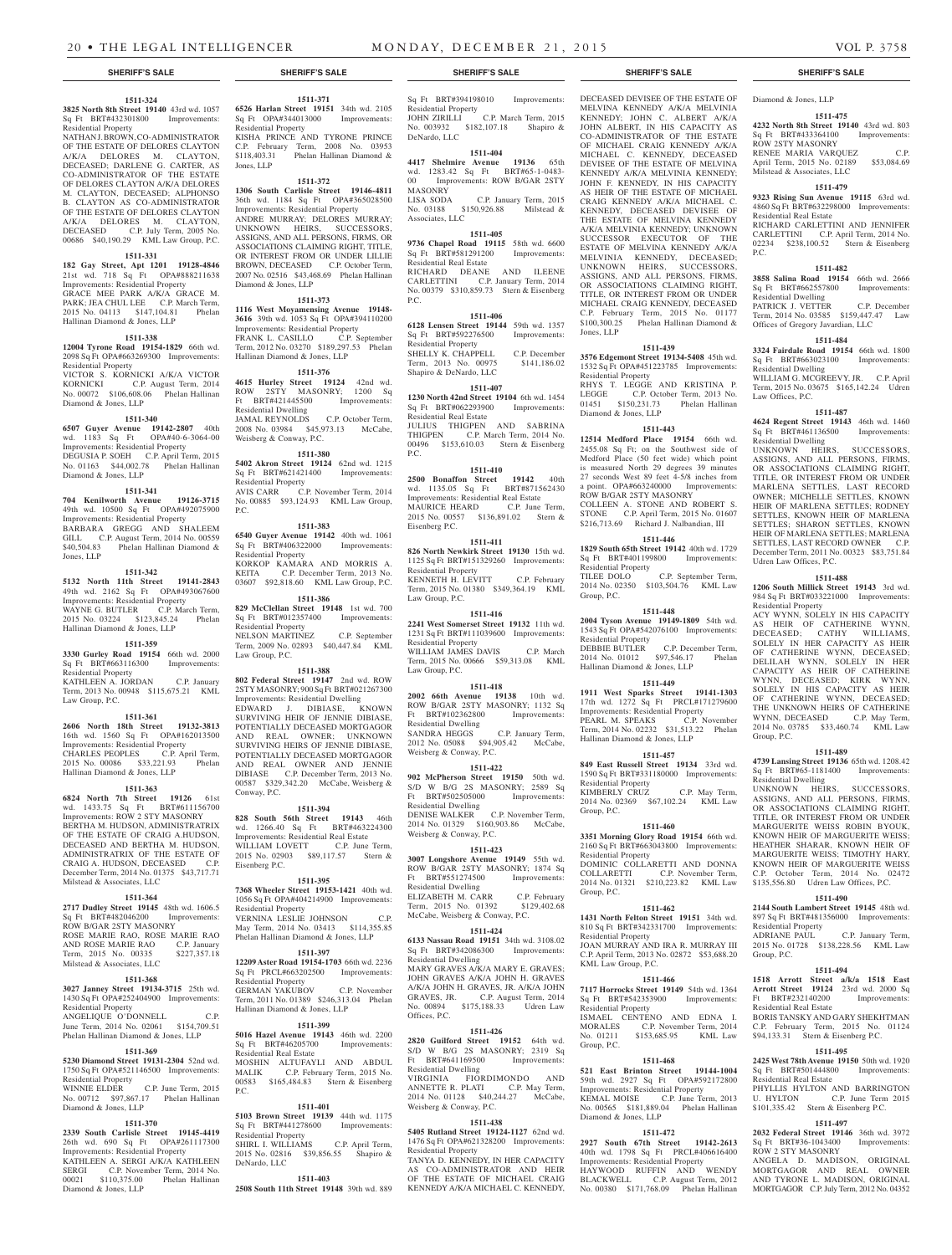### **SHERIFF'S SALE SHERIFF'S SALE SHERIFF'S SALE SHERIFF'S SALE SHERIFF'S SALE**

## \$61,029.01 Milstead & Associates, LLC

**1511-500 121 North Felton Street 19139** 34th wd. S/D W DET GAR 2 STY MASONRY; 2100 Sq Ft BRT#341243100 Subject to Rent Improvements: Residential Dwelling PRISCILLA JAMES C.P. June Term, 2013 No. 01609 \$92,705.52 McCabe, Weisberg & Conway, P.C.

#### **1511-506**

**3045 North 4th Street 19133** 19th wd. ROW 2 STY MASONRY; 826 Sq Ft BRT#193094300 Improvements: Residential Dwelling JOSEPH F. LORENTI A/K/A JOSEPH F. LORENT C.P. March Term, 2014 No. 00585 \$36,299.21 McCabe, Weisberg & Conway, P.C.

### **1511-507**

**445 West Wellen Street 19120** 42nd wd. ROW 2 STY MASONRY; 903 Sq Ft BRT#422240100 Improvements: Residential Dwelling

HARRIET ROBINSON C.P. October Term, 2014 No. 00427 \$69,894.23 McCabe, Weisberg & Conway, P.C.

## **1511-508**

**7103 Dorel Street 19151** 40th wd. ROW 2STY MASONRY; 1138 Sq Ft BRT#404361000 Improvements: Residential Dwelling CURTIS CHESSON C.P. September Term, 2013 No. 01620 \$56,599.22 McCabe,

Weisberg & Conway, P.C.

**1511-511 3528 Nottingham Lane 19114** 66th wd. ROW B/GAR 2STY MAS + OTHER; 3353 Sq Ft BRT#661236400 Improvements:

Residential Dwelling BRIAN KRAVITZ AND TAMARA KRAVITZ C.P. January Term, 2014 No. 01427 \$261,243.61 McCabe, Weisberg & Conway, P.C.

## **1511-515**

**2006 Medary Street 19138** 17th wd. ROW 2STY MASONRY; 1242 Sq Ft BRT#171310000 Improvements: Residential Dwelling VADIM MAYZEL AND INARA MAYZEL C.P. April Term, 2015 No. 00078 \$84,477.80 McCabe, Weisberg & Conway, P.C.

## **1511-518**

**3257 Cottman Avenue 19149** 35th wd. ROW B/GAR 2STY MASONRY; 1416 Sq Ft BRT#641151400 Improvements: Residential Dwelling

MARY ROSE BREINER, KNOWN SURVIVING HEIR OF JAMES J. MIDDLETON, A/K/A JAMES J. MIDDLETONE, A/K/A JAMES J. MIDDLETON, JR., DECEASED MORTGAGOR AND REAL OWNER AND UNKNOWN SURVIVING HEIRS OF JAMES J. MIDDLETON, A/K/A JAMES J. MIDDLETONE, A/K/A JAMES J. MIDDLETON, JR., DECEASED MORTGAGOR AND REAL OWNER C.P. April Term, 2014 No. 01314 \$68,511.94 McCabe, Weisberg & Conway, P.C.

## **1511-519**

**1923 67th Avenue 19138** 50th wd. ROW B/GAR 2STY MASONRY; 1146 Sq Ft BRT#102432200 Improvements: Residential Dwelling UNITED STATES OF AMERICA C/O UNITED STATES ATTORNEY FOR THE EASTERN DISTRICT OF PENNSYLVANIA; KENNETH IRICK AND SYREETA S. SCOTT A/K/A SYREETA SCOTT C.P.

September Term, 2013 No. 02380 \$48,639.92

## McCabe, Weisberg & Conway, P.C.

**1511-521 937 East Tioga Street 19134-1340** 33rd wd.

1402 Sq Ft OPA#331214600 Improvements: Residential Property

CANDIDA RIOS, DECEASED C.P. September Term, 2004 No. 02736 \$65,277.20 Phelan Hallinan Diamond & Jones, LLP

## **1511-532**

**9313 Germania Street 19114** 65th wd. 2800 Sq Ft BRT#65-2-433310 Improvements: Residential Dwelling DANIEL PALUCIS; TAMARA PALUCIS A/K/A TAMARA M. PALUCIS C.P. April Term, 2014 No. 01322 \$138,952.37 Udren

## **1511-533**

Law Offices, P.C.

Offices, P.C.

**3839 Pearson a/k/a 3839 Pearson Avenue a/k/a 3839 Pearson Street 19114** 57th wd. 3850 Sq Ft BRT#57-2-154122 Improvements: Residential Dwelling LORI L. SINGMASTER; WILLIAM SINGMASTER A/K/A WILLIAM J. SINGMASTER C.P. December Term, 2014 No. 03923 \$142,419.77 Udren Law

## **1511-534**

**1721 Wharton Street 19146** 36th wd. 1617.04 Sq Ft BRT#365338700 Improvements: Residential Dwelling RONALD CONEY, KNOWN HEIR OF LULUA MAE CONEY; UNKNOWN HEIRS, SUCCESSORS, ASSIGNS, AND ALL PERSONS, FIRMS, OR ASSOCIATIONS CLAIMING RIGHT, TITLE, OR INTEREST FROM OR UNDER LULUA MAE CONEY, LAST RECORD OWNER C.P. July Term, 2014 No. 02386 \$135,116.69 Udren Law Offices, P.C.

## **1511-541**

**1332 Saint Vincent Street 19111** 53rd wd. 2806 Sq Ft BRT#532321400 Improvements: Residential Property JEAN W. MERCERON C.P. July Term, 2014 No. 00903 \$181,292.49 KML Law Group, P.C.

### **1511-543**

**889 North 42nd Street 19104** 6th wd. 1650 Sq Ft OPA#062278200 Subject to Mortgage Improvements: Residential Property DARYL WESTON C.P. September Term, 2014 No. 03349 \$16,980.60 Brett A. Solomon, Michael C. Mazack

## **1511-545**

**6551 North Lambert Street 19138** 10th wd. 1209 Sq Ft BRT#102083700 Improvements: Residential Property BOBBIE E. WILLIAMS C.P. January Term, 2013 No. 03303 \$61,031.15 KML Law Group, P.C.

## **1511-551**

**323 East Cliveden Street 19119** 22nd wd. 2635 Sq Ft BRT#221048600 Improvements: Residential Property WILLENE JOHNSON C.P. November Term, 2014 No. 003084 \$73,585.95 Shapiro & DeNardo, LLC

## **1511-555**

**253 South 53rd Street 19139** 60th wd. 1600 Sq Ft BRT#602194150 Improvements: Residential Property STEVEN MOORE A/K/A STEVEN J. MOORE C.P. March Term, 2014 No. 003191 \$148,414.08 Shapiro & DeNardo, LLC

## **1511-560**

**2363 Orthodox Street 19137-1129** 45th wd. 2000 Sq Ft OPA#453353900 Improvements: Residential Property ANTHONY CANCELLIERE C.P. June Term, 2015 No. 00040 \$105,708.08 Phelan Hallinan Diamond & Jones, LLP

## **1511-561**

**1469 North Wannamaker Street 19131- 3825** 4th wd. 780 Sq Ft OPA#043148500 Improvements: Residential Property SYLVIA WATSON, IN HER CAPACITY AS ADMINISTRATRIX AND HEIR OF THE ESTATE OF IDA BLOODWORTH; BERNARD TYLER, IN HIS CAPACITY AS HEIR OF THE ESTATE OF IDA BLOODWORTH; ODELL TYLER, IN HIS CAPACITY AS HEIR OF THE ESTATE OF IDA BLOODWORTH; CYNTHIA TYLER, IN HER CAPACITY AS HEIR OF THE ESTATE OF IDA BLOODWORTH; JUANITA BLOODWORTH, IN HER CAPACITY AS HEIR OF THE ESTATE OF LOUIS BLOODWORTH; A/K/A LEWIS BLOODWORTH; UNKNOWN SUCCESSOR ADMINISTRATOR OF THE ESTATE OF LOUIS BLOODWORTH A/K/A LEWIS BLOODWORTH; UNKNOWN HEIRS, SUCCESSORS, ASSIGNS, AND ALL PERSONS, FIRMS, OR ASSOCIATIONS CLAIMING RIGHT, TITLE, OR INTEREST FROM OR UNDER LOUIS BLOODWORTH, DECEASED; UNKNOWN HEIRS, SUCCESSORS, ASSIGNS, AND ALL PERSONS, FIRMS, OR ASSOCIATIONS CLAIMING RIGHT, TITLE, OR INTEREST FROM OR UNDER IDA BLOODWORTH, DECEASED; UNKNOWN HEIRS, SUCCESSORS, ASSIGNS, AND ALL PERSONS, FIRMS, OR ASSOCIATIONS CLAIMING RIGHT, TITLE, OR INTEREST FROM OR UNDER JUNIUS TYLER, DECEASED C.P. May Term, 2009 No. 02683 \$74,932.62 Phelan Hallinan Diamond & Jones, LLP

## **1511-562**

**3330 Guilford Street 19136** 64th wd. 1996 Sq Ft BRT#642092200 Improvements: Residential Property FREDERICK W. BRUESTLE AND RUTH A.

BRUESTLE C.P. April Term, 2015 No. 01118 \$128,880.86 Shapiro & DeNardo, LLC **1511-567**

**1320 Orthodox Street 19124-3623** 23rd wd. 3630 Sq Ft OPA#234058600 Improvements: Residential Property MICHELE E. JACKSON C.P. March Term, 2015 No. 03118 \$140,533.97 Phelan Hallinan Diamond & Jones, LLP

## **1511-575**

**6538 Allman Street 19142-1924** 40th wd. 828 Sq Ft OPA#403106200 Improvements: Residential Property CHARLES BEVAN C.P. April Term, 2015 No. 01103 \$61,407.24 Phelan Hallinan Diamond & Jones, LLP

## **1511-579**

**2495 78th Avenue 19150-1824** 50th wd.

2149 Sq Ft BRT#501448300 Improvements:

Residential Dwelling DAVID KELLIEHAN, PERSONAL REPRESENTATIVE OF THE ESTATE OF BEULAH A. KELLIEHAN C.P. August Term, 2013 No. 01332 \$116,419.96 Powers, Kirn & Associates, LLC

## **1511-590**

**525 Foster Street 19116-3307** 58th wd. 3300 Sq Ft BRT#582170400; Lot&Blk#153N21-161 Improvements: Residential Dwelling CHARLES A.J. HALPIN, III, ESQUIRE, AS ADMINISTRATOR OF THE ESTATE OF ALPHONSE J. MILANO, DECEASED C.P. January Term, 2015 No. 03295 \$32,039.35 Powers, Kirn & Associates, LLC

### **1511-592**

**4744 North Marvine Street 19141**  49th wd. 1730 Sq Ft BRT#491435400; Lot&Blk#124N080037 Improvements: Residential Dwelling JASMINE BUSH, IN HER CAPACITY AS ADMINSITRATRIX OF THE ESTATE OF MELVIN R. PRYOR A/K/A MELVIN PRYOR, DECEASED AND UNKNOWN HEIRS, SUCCESSORS, ASSIGNS, AND ALL PERSONS, FIRMS, OR ASSOCIATIONS CLAIMING RIGHT, TITLE, OR INTEREST FROM OR UNDER CAROLYN MILES, DECEASED C.P. April Term, 2014 No. 04370 \$74,856.86 Powers, Kirn & Associates, LLC

## **1511-596**

**3333 Elliston Circle 19114-1205** 66th wd. 5559 Sq Ft OPA#661160300 Improvements: Residential Property YOUNG JA WOO AND KIL CHANG WOO C.P. November Term, 2010 No. 01048 \$92,533.40 Phelan Hallinan Diamond & Jones, LLP

## **1511-599**

**3520 Avalon Street 19114-1502** 66th wd. 6000 Sq Ft OPA#661082920 Improvements: Residential Property RAMONA SANTINI C.P. September Term, 2012 No. 03392 \$140,196.79 Phelan Hallinan Diamond & Jones, LLP

#### **1511-600**

**6142 Morton Street 19144-1043** 59th wd. 2133 Sq Ft OPA#592201300 Improvements: Residential Property TERRENCE EVANS A/K/A TERRENCE E. EVANS C.P. September Term, 2012 No. 03480 \$152,551.54 Phelan Hallinan Diamond & Jones, LLP

## **1511-602**

**226 Devereaux Avenue 19111-5920**  35th wd. 2520 Sq Ft OPA#352191300 Improvements: Residential Property JOSETT M. DAVIS A/K/A JOSETT DAVIS C.P. April Term, 2014 No. 03923 \$104,009.29 Phelan Hallinan Diamond & Jones, LLP

## **1511-605**

**907 Carver Street 19124-1025** 35th wd. 942 Sq Ft OPA#351255600 Improvements: Residential Property JAMES VARGHESE AND MARY JAMES C.P. December Term, 2014 No. 03385 \$99,014.04 Phelan Hallinan Diamond & Jones, LLP

## **1511-606**

**2418 South 19th Street 19145-4226** 26th wd. 818 Sq Ft OPA#262120300 Improvements: Residential Property FRANK L. GULINO, IN HIS CAPACITY AS HEIR OF THE ESTATE OF MARIO J. GULINO; CHRISTOPHER GULINO, IN HIS CAPACITY AS ADMINISTRATOR AND HEIR OF THE ESTATE OF MARIO J. GULINO; UNKNOWN HEIRS, SUCCESSORS, ASSIGNS, AND ALL PERSONS, FIRMS, OR ASSOCIATIONS CLAIMING RIGHT, TITLE, OR INTEREST FROM OR UNDER MARIO J. GULINO, DECEASED C.P. August Term, 2012 No. 00038 \$109,320.77 Phelan Hallinan Diamond & Jones, LLP

#### **The following property, sale of which was postponed from the December 1, 2015, 2015, Sheriff's Sale, will be offered for sale on TUESDAY, January 5, 2016.**

## **1512-304**

**11891 Academy Road Unit J5 19154** 66th wd. 1326 Sq Ft BRT#888660468 Subject to Mortgage Improvements: Residential JENIFER E. AND SANDRA SHOREY C.P. February Term, 2008 No. 03544 \$30,395.46 Hal A. Barrow, Esq.

## **1512-313**

**1447 North 52nd Street 19131** 44th wd. 924 Sq Ft BRT#442282600 Improvements: Residential Property ANDRAY MCNAIR AND TARA MCNAIR

C.P. December Term, 2013 No. 03857 \$67,952.27 KML Law Group, P.C.

## **1512-316**

**8533 Forrest Avenue 19150** 50th wd. 3287.81 Sq Ft OPA#502232300 Improvements: Residential Dwelling SAUNDRA WHITE C.P. April Term, 2015 No. 002451 \$120,205.60 Joseph R. Loverdi, Esq.

**1512-383 545 North Allison Street 19131-4902** 4th wd. 949 Sq Ft OPA#041197000 Improvements:

JACQUELINE C. ROBINSON AND GWENDOLYN SMITH C.P. September Term, 2011 No. 03824 \$56,463.75 Phelan

**1512-392 1026 Knorr Street 19111** 53rd wd. 2937 Sq Ft BRT#532118200 Improvements: Residential

ROXANNE STUART, AS EXECUTRIX OF THE ESTATE OF PHYLLIS FELDMAN, DECEASED C.P. April Term, 2014 No. 01865 \$90,491.05 KML Law Group,

**1512-393 5846 Cedar Avenue 19143-1934** 3rd wd. 1201 Sq Ft OPA#032141600 Improvements:

OLIVER A. FRANCIS C.P. June Term, 2014 No. 00536 \$132,777.71 Phelan Hallinan

**1512-403 2001 Hamilton Street, Apt 1516 19130- 4215** 8th wd. 0 Sq Ft OPA#888091296 Improvements: Residential Property ANTHONY ANDREOLI C.P. March Term, 2015 No. 02065 \$141,061.18 Phelan

**1512-409 1717 West Wingohocking Street 19140- 1146** 13th wd. 826 Sq Ft OPA#132369000 Improvements: Residential Property JEROME ROBINSON, IN HIS CAPACITY AS HEIR OF THE ESTATE OF CARLENE ROBINSON C.P. October Term, 2005 No. 00471 \$70,936.70 Phelan Hallinan Diamond

**1512-414 12742 Kenny Road 19154-1412** 66th wd. (f/k/a 58th wd.) 2000 Sq Ft OPA#663317100 Improvements: Residential Property NEAL H. SHOEMAKER AND SUSAN SHOEMAKER C.P. April Term, 2015 No. 02333 \$224,543.31 Phelan Hallinan

**1512-416 6553 Ditman Street 19135-2704** 41st wd. 1182 Sq Ft OPA#411241900 Improvements:

CATHERINE GAMBLE C.P. January Term, 2015 No. 01429 \$60,828.88 Phelan Hallinan

**1512-426 52 East Walnut Lane 19144** 59th wd. 1086 Sq Ft BRT#592055700 Improvements:

ARON GERSHKOVICH A/K/A GERSHKOVICH ARON AND LYUBA GERSHKOVICH A/K/A GERSHKOVICH LYUBA AND STELLA GERSHKOVICH A/K/A GERSHKOVICH STELLA C.P. June Term, 2015 No. 04500 \$83,319.81 Martha E. Von Rosenstiel, Esq.; Heather Riloff, Esq.;

**1512-439 4633 Emery Street 19137-2116** 45th wd. 970 Sq Ft OPA#453294800 Improvements:

KATHLEEN A. GLATTS C.P. April Term, 2014 No. 04226 \$143,894.45 Phelan

**1512-440 1314 North Allison Street 19131** 4th wd. 1575 Sq Ft BRT#041334800 Improvements:

UNKNOWN HEIRS, EXECUTORS AND DEVISEES OF THE ESTATE OF PHYLLIS LINDSAY AND CHRISTOPHER AIKEN C.P. October Term, 2014 No. 00418 \$20,267.93

**1512-443 1739 South 13th Street 19148** 39th wd. 742 Sq Ft BRT#394619400 Improvements:

**1512-444 1211 Bridge Street 19124** 62nd wd. 1620 Sq Ft (land area); 1088 Sq Ft (improvement area) BRT#621030500 Subject to Mortgage Improvements: Row B/gar 2sty Masonry DONALD R. RINEAR C.P. January Term, 2015 No. 00863 \$84,928.45 Keri P. Ebeck,

**1512-470 617 Elkins Avenue 19120** 61st wd. 2150 Sq Ft OPA#612029900 Improvements: S/d Conv

ISAIAH BARNES AND ROSETTA R. TURNER C.P. May Term, 2015 No. 01501 \$234,904.06 Richard M. Squire &

LUCKY CONSTRUCTION CO. MICHAEL MITTELMAN AND DOE, JOHN OR ANY UNKNOWN PERSONS HAVING OR CLAIMING AN INTEREST OR TITLE TO THE SUBJECTED PREMISES C.P. May Term, 2014 No. 00111 \$251,515.19 KML

Hallinan Diamond & Jones, LLP

Residential Property

Residential Property

& Jones, LLP

Diamond & Jones, LLP

Residential Property

Diamond & Jones, LLP

Residential Dwelling

Jeniece D. Davis, Esq.

Residential Property

Residential Real Estate

Stern & Eisenberg P.C.

Residential Property

Law Group, P.C.

Apt 2sty Masonry

Associates, LLC

Esq.

Hallinan Diamond & Jones, LLP

Diamond & Jones, LLP

Hallinan Diamond & Jones, LLP

Property

P.C.

## **1512-318**

**2824 North 20th Street 19132** 11th wd. 1200 Sq Ft BRT#111259200 Improvements: Residential Property<br>KENITA GREEN C.P. November Term, 2013 No. 02466 \$62,501.10 KML Law Group, P.C.

## **1512-323**

**5841 North 3rd Street 19120** 61st wd. 1294<br>Sq. Ft BRT#612387200 Improvements: Sq Ft BRT#612387200 Residential Property VENEL V. CLARKE C.P. January Term, 2015 No. 01443 \$52,215.83 KML Law Group, P.C.

## **1512-325**

**6530 Chester Avenue 19142** 40th wd. 941 Sq Ft BRT#403098900 Improvements: Residential Property MAMADOU BAH C.P. September Term, 2014 No. 02716 \$44,001.07 KML Law

## **1512-329**

Group, P.C.

**948 East Price Street 19138-1720** 59th wd. 1202 Sq Ft BRT#591069000 Improvements: Row B/gar 2sty Masonry KARL GAMBLE, EXECUTOR TO THE ESTATE OF MARY J. MARSHALL, DECEASED ORIGINAL MORTGAGOR AND REAL OWNER C.P. January Term, 2014 No. 01436 \$37,407.05 Milstead & Associates, LLC

## **1512-337**

**7436 Medrick Street 19153-2319** 40th wd. 6641 Sq Ft BRT#406679900 Improvements: Row B/gar 1sty Masonry RASHAN BROWN C.P. June Term, 2014 No. 00271 \$179,785.22 Milstead & Associates, LLC

## **1512-339**

**171 West Nedro Avenue 19120** 61st wd. 1014 Sq Ft BRT#612104000 Improvements: Residential Property KATHY L. RICE AND LIONEL W. RICE C.P. September Term, 2014 No. 00596 \$38,582.19 KML Law Group, P.C.

## **1512-345**

**881 Perkiomen Street 19130** 15th wd. 884 Sq Ft BRT#151374700 Improvements: Residential Property JANET FRIEL, AS ADMINISTRATRIX OF THE ESTATE OF ALEXANDER FRIEL, DECEASED C.P. June Term, 2014 No. 00153 \$220,877.45 KML Law Group, P.C.

#### **1512-347**

**2634 Almond Street 19125** 31st wd. 900 Sq Ft BRT#312081700 Improvements: Residential Property

THE UNKNOWN HEIRS OF TIMOTHY L. CARROLL, DECEASED; PATRICIA GREMMEL, SOLELY IN HER CAPACITY AS HEIR OF TIMOTHY L. CARROLL, DECEASED; SARAH CARROLL A/K/A SALLY CARROLL, SOLELY IN HER CAPACITY AS HEIR OF TIMOTHY L. CARROLL, DECEASED C.P. November Term, 2014 No. 01310 \$114,670.69 KML Law Group, P.C.

**1512-350 6121 Shisler Street 19149** 53rd wd. 1592 Sq Ft BRT#531290500 Improvements:

MARITZA SANTOS C.P. March Term, 2015 No. 00229 \$72,053.76 KML Law

**1512-365 3410 Braddack Street a/k/a 3410 Braddock Street 19134-2620** 45th wd. 973 Sq Ft OPA#452310800 Improvements: Residential

RICHARD SANTIAGO C.P. November Term, 2012 No. 02185 \$35,555.09 Phelan

**1512-377 1914 South 23rd Street 19145-2601** 48th wd. Beginning Point: situate on the West side of 23rd Street at the distance of 286 feet Northward from the North side of McKean Street; 910 Sq Ft OPA#482257600 Improvements: Row

TIA KING-WALLACE A/K/A TIA KING C.P. June Term, 2013 No. 01386 \$81,191.08

**1512-378 6491 Woodcrest Avenue 19151** 34th wd. 2398 Sq Ft BRT#344122000 Improvements:

JEFFREY A. GAMMON C.P. September Term, 2014 No. 03958 \$62,601.76 Martha E. Von Rosenstiel, Esq.; Heather Riloff, Esq.;

Hallinan Diamond & Jones, LLP

Richard J. Nalbandian, III, Esq.

Residential Dwelling

Jeniece D. Davis, Esq.

Residential Property

Group, P.C.

Property

2sty Masonry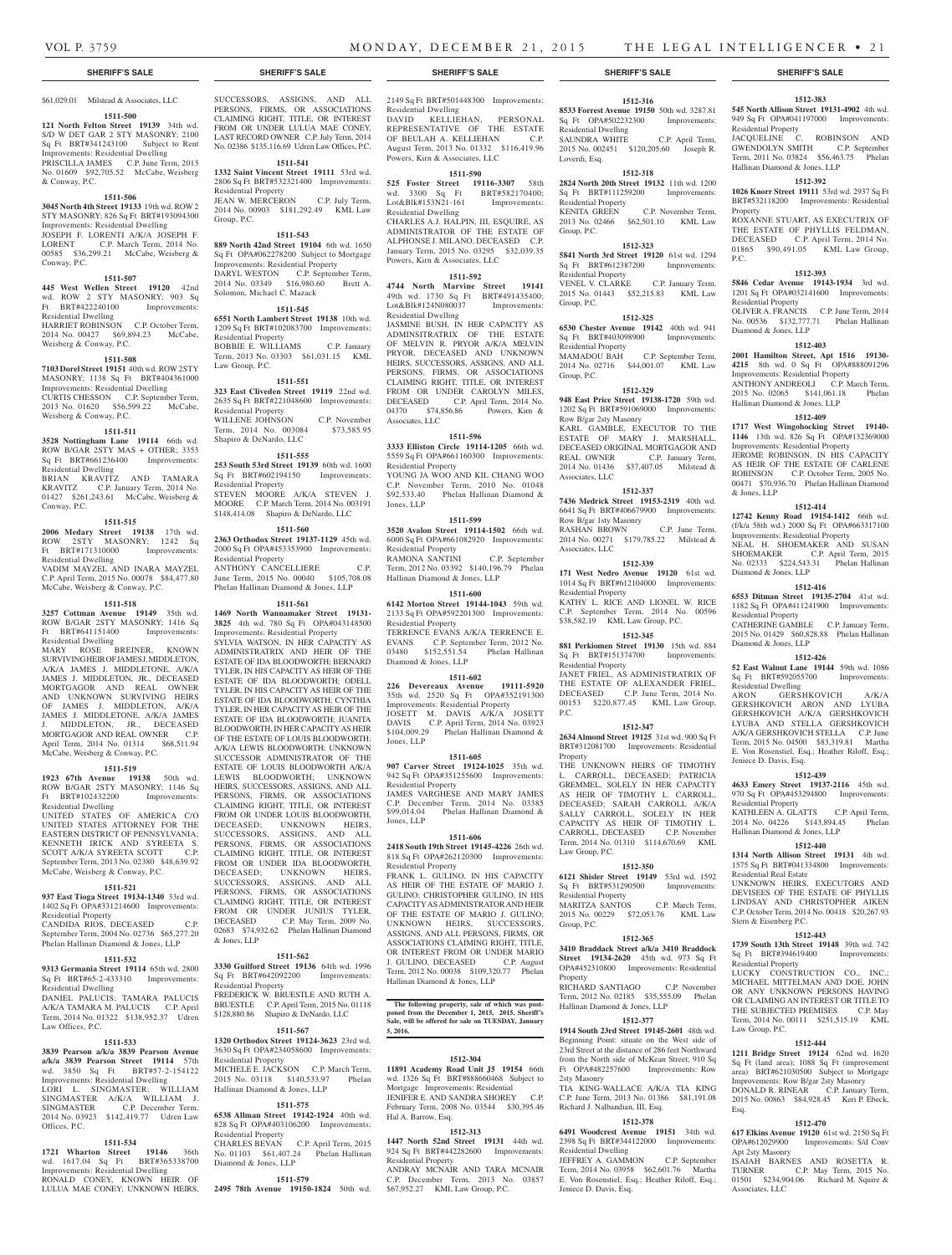32nd wd. (formerly part of the 29th wd.) On the East Side of 33rd Street, 172 ft North side of Clifford Street; Front: 16 ft, Depth: 88 ft; 1376 Sq Ft OPA#324209800 Improvements:

**1751 North 33rd Street – Premises G – 19121**  32nd wd. (formerly part of the 29th wd.) On the East Side of 33rd Street, 188 ft North side of Clifford Street; Front: 16 ft, Depth: 86 ft; 1376 Sq Ft OPA#324209900 Improvements:

**1753 North 33rd Street – Premises H – 19121** 32nd wd. (formerly part of the 29th wd.) On the Southeast corner of 33rd Street and Montgomery Avenue 204 ft North side of Clifford Street; Front: 16 ft, Depth: 86 ft; 1376 Sq Ft OPA#324210000 Improvements:

INFINITY ONE, LP, A PENNSYLVANIA LIMITED PARTNERSHIP C.P. July Term, 2015 No. 00953 \$217,759.73 plus legal interest in the amount of \$4881.83 and costs to date of \$5446.35 for a subtotal of \$228087.91

**1512-750 7848 Bayard Street 19150** 50th wd. On the Southwesterly side of Bayard Street 60 ft wide at a distance of 125 ft 5 in Southwestwardly from the Southeasterly side of Phil-Ellena Street; Front: 15 ft 11 in, Depth: 128 ft; 2036.48 Sq Ft OPA/BRT#501199200 Subject to Mortgage Improvements: Single Family Residence U.S. BANK NATIONAL ASSOCIATION AS TRUSTEE FOR WAMU MORTGAGE PASS THROUGH CERTIFICATE WMALT SERIES 2007-OA3 C.P. February Term, 2015 No. 02196 \$133,424.76 Stephen M. Hladik, Esq. **1512-757A-B 1928-1930 South 20th Street – Premises A – 19145-2820** 48th wd. 3532 Sq Ft; All those two certain lots or pieces of ground, with the buildings and improvements thereon erected, situate in the 48th Ward of the City of Philadelphia BRT#882970200; PRCL#015S14-0026 Improvements: Auto Body Shop Masonry **1932-34 South 20th Street – Premises B – 19145-2820** 48th wd. Land Area: 4709 Sq Ft; Improvement Area: 4692 Sq Ft; All that certain lot or pieces of ground, with the buildings and improvements thereon erected, situate in the 48th Ward of the City of Philadelphia BRT#884350520; PRCL#015S14-0366 Improvements: Auto Shop Masonry TIFFANY GALATI C.P. January Term, 2015 No. 011870 \$159,455.40 Joseph P. Kerrigan

**SHERIFF'S SALE OF TUESDAY, JANUARY 5, 2016**

**1601-301 6752 Chew Avenue 19119** 22nd wd. 942.5 Sq Ft BRT#222199700 Improvements:

DOROTHY MOORE, INDIVIDUALLY AND AS EXECUTRIX OF THE ESTATE OF SHERMAN A. QUARLES C.P. November Term, 2012 No. 02393 \$41,974.49 Law

**1601-302 273 Cobbs Creek Parkway 19139** 3rd wd.

ALMAX HOMES, INC C.P. August Term, 2015 No. 04427 \$63,084.16 John J. Kelly,

**1601-303 5214 Kershaw Street 19131** 44th wd. 1290 Sq Ft BRT#442141100 Improvements: Row

ARIF PRICE C.P. February Term, 2014 No. 00931 \$97,072.72 Milstead & Associates,

**1601-304 2122 Wallace Street 19130** 15th wd. 1432.25 Sq Ft BRT#152080000 Improvements: Row

GREGORY L. DEVANEY C.P. April Term, 2013 No. 03507 \$469,719.26 Milstead &

**1601-305 2730 North 24th Street 19132** 28th wd. 882.03

ANTHONY TAYLOR C.P. July Term, 2015 No. 02889 \$59,134.94 Milstead &

**1601-306 5807 North 12th Street 19141** 49th wd. (formerly of the 42nd wd.) 1440 Sq Ft BRT#493124300 Improvements: Residential

TISHA CAREY C.P. October Term, 2014 No. 03313 \$50,003.49 KML Law Group, P.C. **1601-307 4932 Gransback Street 19120** 42nd wd. 1149 Sq Ft BRT#421506700 Improvements:

Offices of Gregory Javardian, LLC

16'x80' BRT#031209100

Conv/apt 2 Story Masonry

Residence

Jr., Esq.

LLC

3 Story Masonry

Associates, LLC

2 Story Masonry

Associates, LLC

Property

Sq Ft BRT#281005900 Imp

Residential Dwelling

Commercial Property

Commercial Property

Commercial Property

Leona Mogavero, Esq.

#### **1512-485**

**1729 Faunce Street 19111** 56th wd. 2437 Sq Ft BRT#56-1-4088-00; BRT#138 N 12-270 Improvements: Residential Dwelling LISETTE DUTERVIL C.P. September Term, 2014 No. 01613 \$162,424.44 Powers, Kirn & Associates, LLC

## **1512-491**

**1449 McKinley Street 19149** 54th wd. 2336 Sq Ft BRT#541078500 Improvements: Residential Property<br>MYUNG H. CHO C.P. September Term, 2009 No. 03158 \$234,656.89 KML Law

#### **1512-511**

Group, P.C.

**1523 Van Kirk Street 19149** 62nd wd. 2681.77 Sq Ft BRT#621117400 Improvements: Row 2 Sty Masonry<br>SOFIA RUBAKH

SOFIA RUBAKH C.P. December Term, 2014 No. 01056 \$89,068.47 Milstead & Associates, LLC

## **1512-531**

**646 Alcott Street 19120** 35th wd. 1224 Sq Ft BRT#352060600 Improvements: Residential Property<br>DORLEATHA M. JOHNSON A/K/A DORLEATHA JOHNSON C.P. May Term, 2015 No. 00542 \$76,797.66 Shapiro & DeNardo, LLC

## **1512-532**

**203 West Clapier Street 19144** 13th wd. (formerly part of the 22nd wd.) 1185 Sq Ft BRT#133063000 Improvements: Residential Real Estate

ANN HENDERSON A/K/A ANN COOPER C.P. May Term, 2015 No. 002122 \$109,159.39 Stern & Eisenberg P.C.

## **1512-536**

**1342 South 46th Street 19143-3804** 27th wd. 1088 Sq Ft BRT#273004400 Improvements: Residential Real Estate

MARK BROWN, ADMINISTRATOR OF THE ESTATE OF LOUISE ROBINSON, DECEASED C.P. December Term, 2014 No. 01308 \$65,360.77 Stern & Eisenberg P.C. **1512-538**

### **5836 Christian Street 19143** 3rd wd. 1240 Sq Ft BRT#033061400 Improvements: Residential Real Estate

MARLO RUSSELL AND JOHN ROBERT RUSSELL, JR. C.P. April Term, 2015 No. 03879 \$37,485.97 Stern & Eisenberg P.C.

## **1512-541**

**1324 Elbridge Street 19111** 53rd wd. 1053 Sq Ft BRT#531091900 Improvements: Residential Real Estate MELISSA PARKER C.P. June Term, 2015 \$92,613.34 Stern & Eisenberg P.C.

### **1512-546**

**3107 North 32nd Street 19132** 38th wd. 1159 Sq Ft BRT#382176300 Improvements: Residential Dwelling

FRANKLIN D. HART, SR. AND UNKNOWN HEIRS, SUCCESSORS, ASSIGNS, AND ALL PERSONS, FIRMS, OR ASSOCIATIONS CLAIMING RIGHT, TITLE, OR INTEREST FROM OR UNDER JESSIE MAE NATHAN A/K/A JESSIE M. NATHAN, DECEASED C.P. May Term, 2015 No. 00486 \$8,675.56 Martha E. Von Rosenstiel, Esq.; Heather Riloff, Esq.; Jeniece D. Davis, Esq.

## **1512-560**

**5233 Roosevelt Boulevard 19124** 23rd wd. 1911 Sq Ft BRT#233026600 Improvements: Residential Property CLARK E. MCCAULEY C.P. December

Term, 2008 No. 03210 \$45,155.94 KML Law Group, P.C.

## **1512-561**

**1324 Locust Street Unit 312 19107** 5th wd. 342 Sq Ft OPA#888115264 Improvements: Residential Property

#### JOHN P. KEALEY C.P. October Term, 2011 No. 02057 \$152,912.19 Kimberly A. Bonner, Esq.; Scott A. Dietterick, Esq.; Jana Fridfinnsdottir, Esq.; Michael E. Carleton, Esq.

## **1512-565**

**4000 Gypsy Lane, Unit 405 19129** 21st wd. 1054 Sq Ft (no land area) BRT#888210231 Improvements: Residential Condominium Unit JANE M. HEANEY, DECEASED C.P. January Term, 2015 No. 002678 \$36,731.58 Elliot H. Berton, Esq. - Benjamin F. Dill, Esquire

## **1512-566**

**2909 Disston Street 19149** 55th wd. 1788 Sq Ft BRT#551305100 Improvements: Residential Property<br>SANDRA BURNS

C.P. September Term, 2014 No. 02351 \$159,476.92 KML Law Group, P.C.

## **1512-568**

Jeniece D. Davis, Esq.

**914 Clinton Street 19107** 5th wd. 1920 Sq Ft BRT#053011120 Improvements: Residential Dwelling

**1512-571 2246 Fraley Street 19137** 45th wd. 924 Sq Ft

## MICHAEL T. CONNOR C.P. February Term, 2013 No. 01666 \$959,607.68 Martha E. Von Rosenstiel, Esq.; Heather Riloff, Esq.;

Mortgage Improvements: Residential Property

BRT#453396400 Improvements: Residential Property SANDRA M. JONES C.P. June Term, 2015 No. 01618 \$24,298.77 KML Law Group, P.C. **1512-577**

**7265 Pitville Avenue 19126** 10th wd. 1353 Sq Ft BRT#101058300 Improvements: Residential Property INGRID M. RANSOM C.P. February Term, 2015 No. 00347 \$354,320.39 KML Law Group, P.C.

### **1512-583**

**4641 Salmon Street 19137** 45th wd. 1195 Sq Ft BRT#453288820 Improvements: Residential Property RUTHANNE A. KANE C.P. May Term, 2015 No. 01162 \$120,753.00 KML Law Group, P.C.

## **1512-584**

**2142 North 58th Street 19131** 52nd wd. 1357 Sq Ft BRT#522224800 Improvements: Residential Property<br>ANNIS HOLMES C.P. January Term, 2010 No. 000667 \$77,102.61 Shapiro & DeNardo, LLC

## **1512-587**

**5427 Belmar Terrace 19143** 51st wd. 1072 Sq Ft BRT#51-4-0893-00 Improvements: Residential Property AARON PORTER C.P. February Term, 2010 No. 01520 \$59,982.64 Shapiro & DeNardo, LLC

## **1512-595**

**5045 Tulip Street 19124** 88th wd. 1308 Sq Ft BRT#881164460 Improvements: Residential RAY WALL  $C.P.$  October Term,  $2014$  No. 02546 \$159,521.07 KML Law Group, P.C.

## **1512-596**

**6230 North Mascher Street 19120** 61st wd. 1800 Sq Ft BRT#611025200 Improvements: Residential Property RICHARD K. OHLIGER C.P. June Term,<br>2012 No. 3076 \$37,937.71 Shapiro & 2012 No. 3076 DeNardo, LLC

## **1512-597**

**1605 Faunce Street 19111** 56th wd. 2160<br>
Sq Ft BRT#561406000 Improvements:  $Sq$  Ft BRT#561406000 Residential Property ANNA GALARZA C.P. January Term, 2015 No. 03502 \$67,164.37 KML Law Group, P.C.

## **1512-598**

**4938 Lancaster Avenue 19131-4535**  44th wd. ROW 2STY MASONRY; 921 Sq Ft BRT#442189300 Subject to Mortgage Improvements: Residential Dwelling ANTONIO WATSON A/K/A ANTONIO R. WATSON C.P. September Term, 2013 No. 03796 \$142,681.82 McCabe, Weisberg, & Conway, P.C.

#### **1512-619**

**6127 Morton Street 19144** 59th wd. ROW 2STY MASONRY; 1578 Sq Ft BRT#592207500 Improvements: Residential Dwelling

### CHARMINA JOHNSON C.P. April Term, 2015 No. 03683 \$55,831.78 McCabe, Weisberg, & Conway, P.C.

## **1512-622**

**7202 Gillespie Street 19135** 41st wd. 1440 Sq Ft BRT#412299800 Improvements: Residential Property THE UNKNOWN HEIRS OF ROBERT WOLFE; BRIGITTE WOLFE, SOLELY IN HER CAPACITY AS HEIR OF ROBERT WOLFE, DECEASED; DAVID WOLFE, SOLELY IN HIS CAPACITY AS HEIR OF ROBERT WOLFE, DECEASED; PHILLIP WOLFE, SOLELY IN HIS CAPACITY AS HEIR OF ROBERT WOLFE, DECEASED; ROBERT WOLFE, JR., IN HIS CAPACITY AS HEIR OF ROBERT WOLFE, DECEASED C.P. December Term, 2014 No. 02939 \$215,230.31 KML Law Group, P.C.

## **1512-623**

**5634 Girard Avenue 19131** 4th wd. 1290 Sq Ft BRT#043021900; BRT#61 N 20-96; PRCL#37040-05634 Improvements: Residential Dwelling ROSEMARIE MCNEIL C.P. May Term, 2009 No. 00538 \$157,631.17 Jessica N. Manis; Powers, Kirn & Associates, LLC

## **1512-625**

**845 Atwood Road 19151** 34th wd. 1679 Sq Ft BRT#344323000 Improvements: Residential Dwelling MICHAEL A. MINERVA, JR. C.P.

December Term, 2013 No. 00899 \$97,859.73 Powers, Kirn & Associates, LLC **1512-629**

**1832 Afton Street 19111** 56th wd. S/D W B/G 2S MASONRY; 2861 Sq Ft BRT#561423200 Improvements: Residential Dwelling NICHOLAS M. GAROFALO C.P. October Term, 2014 No. 02188 \$297,599.14 McCabe, Weisberg, & Conway, P.C.

## **1512-631**

**2433 East Indiana Avenue 19134** 25th wd. 1014 Sq Ft BRT#25-1094700 Subject to

**SHERIFF'S SALE SHERIFF'S SALE SHERIFF'S SALE SHERIFF'S SALE SHERIFF'S SALE**

## LYNN POTTER C.P. December Term, 2013 No. 01873 \$149,431.08 Kimberly A. Bonner, Esq.; Scott A. Dietterick, Esq.; Jana Fridfinnsdottir, Esq.; Michael E. Carleton, Esq.

**1512-632 2555 South Hobson Street 19142** 40th wd. 1108 Sq Ft OPA#406082400 Improvements: Residential Property FREDDIE M. HARRIS A/K/A FREDDIE M. HARRIS, JR. C.P. November Term, 2010 No. 4125 \$95,626.60 Kimberly A. Bonner, Esq.; Scott A. Dietterick, Esq.; Jana

## Fridfinnsdottir, Esq.; Michael E. Carleton, Esq. **1512-634**

**1725 South 55th Street 19143** 51st wd. 975 Sq Ft OPA#51-4197500 Improvements: Residential Property

CRYSTAL BINNS, INDIVIDUALLY AND AS CO-ADMINISTRATRIX OF THE ESTATE OF DOROTHY O. MILLER; TRACEY COLLIER, INDIVIDUALLY AND AS CO-ADMINISTRATRIX OF THE ESTATE OF DOROTHY O. MILLER C.P. November Term, 2014 No. 001946 \$47,081.38 Kimberly A. Bonner, Esq.; Scott A. Dietterick, Esq.; Jana Fridfinnsdottir, Esq.; Michael E. Carleton, Esq.

#### **1512-640**

**6408 Marsden Street 19135** 41st wd. On the Northwesterly side of Marsden Street 40 feet wide at a distance of 87 ft 5-1/2 in Northeastwardly from the Northeasterly side of Levick Street; Front 19 ft 10-1/2 in, Depth: 90 ft; 1788.3 Sq Ft OPA#411254600 Improvements: Single Family Residence THE BANK OF NEW YORK MELLON F/K/A THE BANK OF NEW YORK, AS TRUSTEE FOR THE CERTIFICATE HOLDERS OF THE CWALT, INC.; ALTERNATIVE LOAN TRUST

2005-9CB, MORTGAGE PASS-THROUGH CERTIFICATES, SERIES 2005-9CB C.P. January Term, 2015 \$137,549.13 Stephen M. Hladik, Esq.

**1512-644 989 North 66th Street 19151-3102** 34th wd. 1005 Sq Ft BRT#344366200 Subject To Mortgage Deutsche Bank National Trust Company, as Trustee for Ameriquest Mortgage Securities Inc., Asset-Backed Pass-Through Certificates, Series 2005-R10 Improvements: Residential Dwelling THE ESTATE OF GLORIA A. NESBITT

C/O CHARLES NESBITT A/K/A CHARLES NIESBITT, ADMINISTRATOR; CHARLES NESBITT A/K/A CHARLES NIESBITT, INDIVIDUALLY AND AS ADMINISTRATOR OF THE ESTATE OF GLORIA A. NESBITT; UNKNOWN HEIRS, SUCCESSORS, ASSIGNS, AND ALL PERSONS, FIRMS, OR ASSOCIATIONS CLAIMING RIGHT, TITLE, OR INTEREST FROM OR UNDER GLORIA A. NESBITT, LAST RECORD OWNER; SHANELL JONES, KNOWN HEIR OF GLORIA A. NESBITT; CHAREEF NESBITT, KNOWN HEIR OF GLORIA A. NESBITT; TAISHA SCOTT, KNOWN HEIR OF GLORIA A. NESBITT C.P. August Term, 2013 No. 03003 \$87,147.90 Udren Law Offices, P.C.

## **1512-646 352 Stevens Street 19111** 35th wd. 1575 Sq Ft

BRT#352183800 Improvements: Residential Dwelling<br>KHALIL FARAH C.P. November Term,

2014 No. 02981 \$148,808.23 Law Offices of Gregory Javardian, LLC

## **1512-648**

**6405 Paschall Avenue 19142** 40th wd. SEMI DET 2STY MASONRY; 1920 Sq Ft BRT#401353100 Improvements: Residential

Dwelling<br>KISHA SMITH C.P. July Term, 2014 No. 03044 \$126,845.71 McCabe, Weisberg, & Conway, P.C.

#### **1512-653**

**4200-60 Woodhaven Road 19154** 66th wd. 87845 Sq Ft BRT#88-6-7616-52 Subject to Mortgage Improvements: Multi-unit Apartment Building

THE CHARLES SIMON TRUST UNDER TRUST AGREEMENT DATED 2/28/1985 AS AMENDED AND RESTATED ON 09/20/1985, AS AMENDED ON 10/14/1985 AS AMENDED ON 4/30/1986 AS AMENDED ON 1/5/1989, AS AMENDED AND RESTATED ON 6/14/1986, AS AMENDED AND RESTATED ON 2/25/1992, AS AMENDED AND RESTATED ON 3/2/1998 AND AS AMENDED AND RESTATED ON 6/5/2009 C.P. May Term, 2015 No. 003506 \$293,700.00 Craig H. Fox, Esq

#### **1512-664**

**1930 South Juniper Street 19148-2218**  39th wd. 712 Sq Ft OPA#394640000 Improvements: Residential Property

STEPHEN MCDONALD C.P. July Term, 2013 No. 04266 \$147,381.65 Phelan Hallinan Diamond & Jones, LLP

## **1512-673**

**1341 Disston Street 19111-4501** 53rd wd. 2500 Sq Ft OPA#532210500 Improvements: Residential Property

KRISTEN G. RICHARDSON AND STEPHEN

F. MOLESKI C.P. August Term, 2013 No. 01628 \$177,670.26 Phelan Hallinan Diamond & Jones, LLP **1512-680**

**3652 Jasper Street 19134** 45th wd. 798 Sq Ft BRT#452389300 Improvements: Residential

2014 No. 001306 \$44,344.22 Shapiro &

**1512-686 7335 Central Avenue 19111-3001** 63rd wd. 2778 Sq Ft OPA#631062100 Improvements:

PATRICK JOSEPH C.P. March Term, 2015 No. 01159 \$203,867.73 Phelan Hallinan

**1512-688 6023 Tackawanna Street 19135-4414**  62nd wd. 1901 Sq Ft OPA#622323800 Improvements: Residential Property JOSEPH L. JEAN-PIERRE, IN HIS CAPACITY AS ADMINISTRATOR AND HEIR OF THE ESTATE OF MARIANNE JEAN-PIERRE; UNKNOWN HEIRS, SUCCESSORS, ASSIGNS, AND ALL PERSONS, FIRMS, OR ASSOCIATIONS CLAIMING RIGHT, TITLE, OR INTEREST FROM OR UNDER MARIANNE JEAN-PIERRE, DECEASED C.P. February Term, 2015 No. 00588 \$108,029.41 Phelan Hallinan Diamond &

**1512-689 5646 Haddington Street 19131** 4th wd. Approximate Size: South Side of Haddington St 30 ft 4 in East of 57th St; Front: 15 ft, Depth: 75 ft; 1125 Sq Ft OPA#043222200

**1512-692 1234 North Alden Street 19131** 4th wd. 915 Sq Ft BRT#043116900 Improvements:

TYRONE MILLER C.P. August Term, 2015 No. 00567 \$72,412.22 Stern & Eisenberg P.C. **1512-706 4241 North Hicks Street 19140-1915** 13th wd. 674 Sq Ft OPA#132070100 Improvements:

2015 No. 03579 \$23,859.02 Phelan Hallinan

**1512-714 6727 Akron Street 19149-2329** 54th wd. 2433 Sq Ft OPA#542432000 Improvements:

RONALD H. ROSEMAN, IN HIS CAPACITY AS HEIR OF DARRYL ROSEMAN, DECEASED; UNKNOWN HEIRS, SUCCESSORS, ASSIGNS, AND ALL PERSONS, FIRMS, OR ASSOCIATIONS CLAIMING RIGHT, TITLE, OR INTEREST FROM OR UNDER DARRYL ROSEMAN, DECEASED C.P. December Term, 2014 No. 00194 \$102,262.85 Phelan Hallinan

**1512-732 5500 Litchfield Street 19143** 51st wd. 1439.37 Sq Ft BRT#513296900; PRCL#026S240188 Improvements: Residential Dwelling WILLIE NEAL AND CLARA H. NEAL C.P. October Term, 2014 No. 02235 \$72,732.75

**1512-735 1500 Widener Place 19141** 17th wd. S/D CONV. APT 2STY MASONRY; 1885 Sq Ft BRT#171178500 Improvements: Residential

OLIVIA MYERS C.P. January Term, 2014 No. 00791 \$131,636.23 McCabe, Weisberg,

**1512-746A-H 1727 North 33rd Street – Premises A – 19121**  32nd wd. On the Northeast corner of 33rd Street and Clifford Street; Front: 16 ft, Depth: 86 ft; 1376 Sq Ft OPA#324208700 Improvements:

**1731 North 33rd Street – Premises B – 19121**  32nd wd. (formerly part of the 29th wd.) On the East side of 33rd Street, 32 ft North side of Clifford St; Front: 16 ft, Depth: 86 ft; 1376 Sq Ft OPA#324208900 Improvements: Commercial

**1733 North 33rd Street – Premises C – 19121**  32nd wd. On the East Side of 33rd Street, 48 ft North Side of Clifford Street; Front: 16 ft, Depth 86 ft; 1376 Sq Ft OPA#324209000 Improvements: Commercial Property **1741 North 33rd Street – Premises D – 19121**  32nd wd. On the East Side of 33rd Street, 110 ft North Side of Clifford Street; Front: 15 ft, Depth: 86 ft; 1290 Sq Ft OPA#324209400 Improvements: Commercial Property **1747 North 33rd Street – Premises E – 19121**  32nd wd. (formerly part of the 29th wd.) On the East Side of 33rd Street, 156 ft North side of Clifford Street; Front: 16 ft, Depth: 86 ft; 1376 Sq Ft OPA#324209700 Improvements:

**1749 North 33rd Street – Premises F – 19121** 

C.P. January Term,

Improvements: Row 2sty Masonry BARBARA JOHNSON C.P. February Term, 2015 No. 02583 \$65,500.00 Denise A.

C.P. December Term,

Property<br>RAY S. GRACIA

Residential Property

Jones, LLP

Kuestner, Esq.

Residential Real Estate

Residential Property<br>VINSON FLOWERS

Diamond & Jones, LLP

Residential Property

Diamond & Jones, LLP

Dwelling

Property

& Conway, P.C.

Commercial Property

Commercial Property

Powers, Kirn & Associates, LLC

Diamond & Jones, LLP

DeNardo, LLC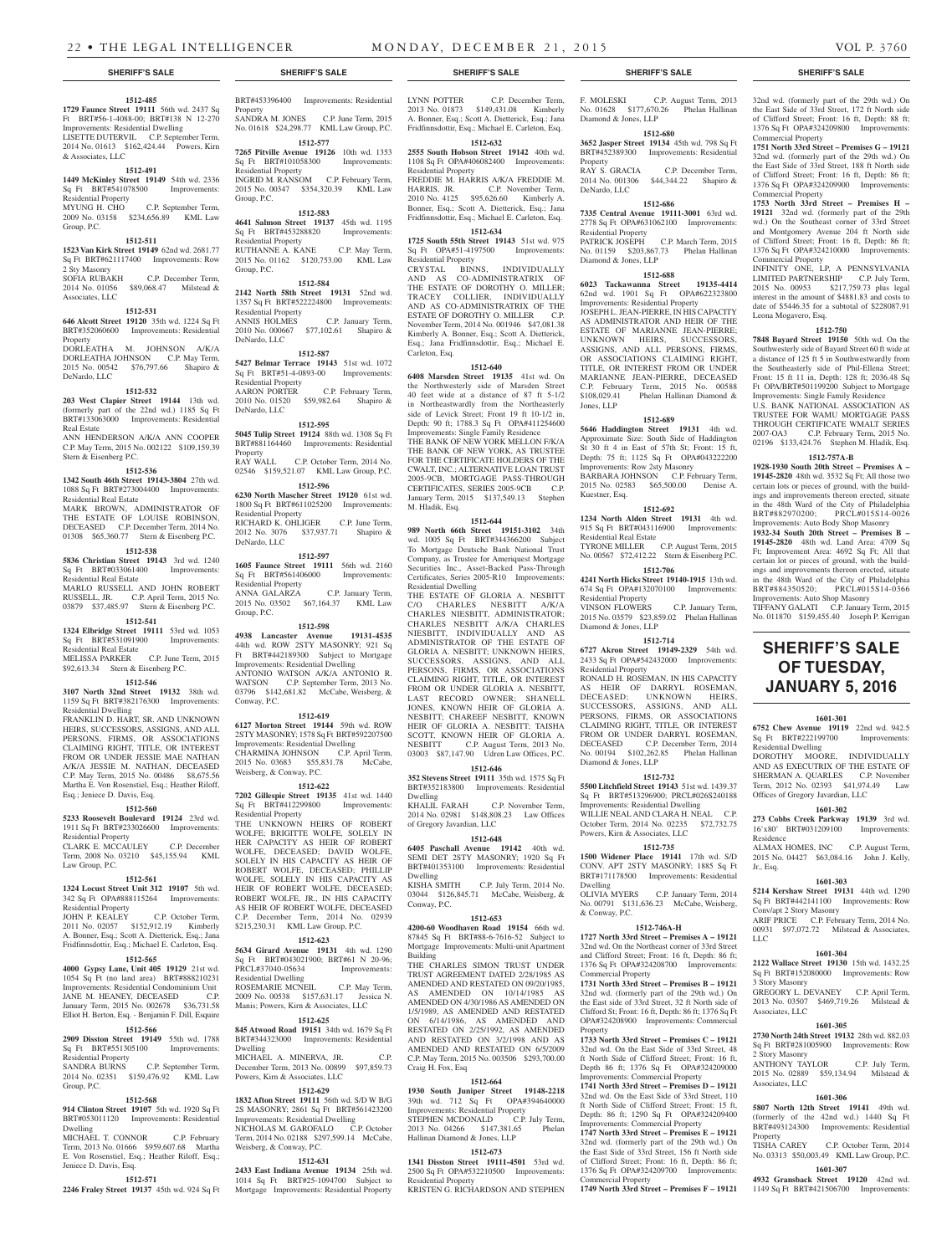Residential Property

Residential Property

Residential Property

Group, P.C.

Group, P.C.

Property

Property

Group, P.C.

Residential Property

KML Law Group, P.C.

KML Law Group, P.C.

Residential Property

Group, P.C.

Property

Residential Property

KML Law Group, P.C.

Property

Property

Law Group, P.C.

Residential Property

Sq Ft BRT#491207500 Residential Property

P.C.

No. 02031 \$97,261.25 KML Law Group,

**1601-308 2116 East Ann Street 19134** 25th wd. 672 Sq Ft BRT#252206200 Improvements:

CHARLES J. CONRAD AND ENRIQUE C. SERRANO C.P. June Term, 2014 No. 04139 \$69,705.10 KML Law Group, P.C. **1601-309 613 Allengrove Street 19120** 35th wd. 1347 Sq Ft BRT#351087100 Improvements:

BENJAMIN CEPEDA AND ZORAIDA ORTIZ-CEPEDA C.P. August Term, 2013 No. 03347 \$82,114.70 KML Law Group, P.C.

**1601-310 4941 North 7th Street 19120** 49th wd. 1218<br>Sq Ft BRT#491207500 Improvements:

DORIS E. HOGUE, INDIVIDUALLY AND IN HER CAPACITY AS HEIR OF GENEVA R. HOGUE, DECEASED; JERRY MARLIN, SOLELY IN HIS CAPACITY AS HEIR OF GENEVA R. HOGUE, DECEASED; LOIS MCFADDEN, SOLELY IN HER CAPACITY AS HEIR OF GENEVA R. HOGUE, DECEASED; MYRTLE HOGUE, SOLELY IN HER CAPACITY AS HEIR OF GENEVA R. HOGUE, DECEASED C.P. March Term, 2014 No. 03261 \$43,241.35 KML Law

**1601-311 6639 North Fairhill Street 19126** 61st wd. 1545 Sq Ft BRT#611115400 Improvements:

JEANETTE WIDEMAN C.P. July Term, 2013 No. 01962 \$83,414.39 KML Law

**1601-312 4210 Comly Street 19135** 62nd wd. 2500 Sq Ft BRT#622182000 Improvements: Residential

CHRISTIAN R. APELT C.P. September Term, 2014 No. 02649 \$163,376.49 KML

**1601-313 7911 Gilbert Street 19150** 50th wd. 1485 Sq Ft BRT#502129800 Improvements: Residential

NAFHRAH ABRAHAM-CUFF C.P. April Term, 2015 No. 00397 \$96,797.70 KML Law

**1601-314 123 Linton Street 19120** 61st wd. (formerly of the 42nd wd.) 1048 Sq Ft BRT#612146400 Improvements: Residential Property DONTE MARTIN C.P. July Term, 2014 No. 03120 \$98,965.54 KML Law Group, P.C. **1601-315 5200 North 6th Street 19120** 49th wd. 1211 Sq Ft BRT#492109900 Improvements:

ADAM MINUS A/K/A ADAM L. MINUS C.P. November Term, 2014 No. 01319 \$104,659.20

**1601-316 239 Higbee Street 19111** 35th wd. 1209 Sq Ft BRT#352155300 Improvements: Residential

ANITRA VIE C.P. October Term, 2014 No. 01860 \$89,342.68 KML Law Group, P.C. **1601-317 3309 Rhawn Street 19136** 64th wd. 4540 Sq Ft BRT#642298485 Improvements: Residential

SAMUEL TROPIO, AS ADMINISTRATOR OF THE ESTATE OF STEPHEN TROPIO C.P. January Term, 2014 No. 02060 \$159,925.80

**1601-318 315 South Camac Street 19107** 5th wd. 640 Sq Ft BRT#053140200 Improvements:

THE UNKNOWN HEIRS OF NADINE H. MITCHELL, DECEASED; HOWARD MITCHELL, JR., SOLELY IN HIS CAPACITY AS HEIR OF THE ESTATE OF NADINE H. MITCHELL, DECEASED C.P. March Term, 2013 No. 00228 \$154,342.78 KML Law

**1601-319 1432 70th Avenue 19126** 10th wd. 2385 Sq Ft BRT#101275800 Improvements: Residential

DONNA L. PATTERSON A/K/A DONNA PATTERSON C.P. October Term, 2014 No. 01859 \$125,346.81 KML Law Group, P.C. **1601-320 900 East Rittenhouse Street 19138** 59th wd.

## **SHERIFF'S SALE SHERIFF'S SALE SHERIFF'S SALE SHERIFF'S SALE SHERIFF'S SALE**

## **1601-321**

JOSE RODRIGUEZ C.P. June Term, 2014 **4131 East Howell Street 19135** 62nd wd. 1320 Sq Ft BRT#622177900 Improvements: Residential Property STEPHANIE A. PARKER C.P. July Term, 2013 No. 01876 \$99,648.94 KML Law Group, P.C.

### **1601-322**

**6034 North 16th Street 19141** 17th wd. 3468 Sq Ft BRT#172145700 Improvements: Residential Property IONISHA GARRETT, AS EXECUTRIX OF THE ESTATE OF MALCOLM D. HEPBURN,

DECEASED C.P. January Term, 2015 No. 00145 \$130,986.01 KML Law Group, P.C. **1601-323**

**7309 North 21st Street 19138** 10th wd. 1888 Sq Ft BRT#101178800 Improvements:

Residential Property CYNTHIA NURSE AND ROBERT NURSE, JR. C.P. October Term, 2013 No. 02647 \$159,443.56 KML Law Group, P.C.

## **1601-324**

**5011-15 Penn Street 19124** 62nd wd. 9323 Sq Ft BRT#621490400 Improvements: Residential Property

ROBERT L. TATUM AND SHAWANDA R. TATUM C.P. November Term, 2011 No. 03580 \$96,161.59 KML Law Group, P.C. **1601-325**

## **117 North 53rd Street 19139** 44th wd. 1596 Sq Ft BRT#441164200 Improvements: Residential Property LEAH M. LEWIS C.P. March Term, 2014 No. 03870 \$143,151.92 KML Law Group, P.C.

**1601-326**

**11996 Lockart Road 19116** 58th wd. 10258 Sq Ft BRT#582410100 Improvements: Residential Property ARNO WEINSTEIN AND GINGER WEINSTEIN C.P. September Term, 2014 No. 02341 \$296,436.60 KML Law Group, P.C.

**1601-327 4721 Belgrade Street 19137** 45th wd. 1125 Sq Ft BRT#453184600 Improvements: Residential Property

UNKNOWN HEIRS AND/OR ADMINISTRATORS OF THE ESTATE OF DIANE E. LEWANDOWSKI C.P. May Term, 2014 No. 01549 \$71,294.02 KML Law Group, P.C.

## **1601-328**

**6558 North 18th Street 19126** 17th wd. 1440 Sq Ft BRT#172285600 Improvements: Residential Property JACQUELINE L. WILLIAMS C.P. February Term, 2015 No. 02817 \$99,476.34 KML Law Group, P.C.

#### **1601-329**

**366 East Sharpnack Street 19119** 22nd wd. 1699 Sq Ft BRT#221113600 Improvements: Residential Property DEWEY SPANN, JR. C.P. September Term, 2014 No. 02340 \$54,106.83 KML Law Group, P.C.

## **1601-330**

**1352 South Street Unit 216 19147** 2nd wd. 1090 Sq Ft; together with all right, title and interst to a 0.73% undivided interest of, and to the Common Elements BRT#888303250 Improvements: Residential Property JON COFFEE C.P. July Term, 2014 No. 00506 \$416,093.64 KML Law Group, P.C.

## **1601-331**

**627 East Cheltenham Avenue 19120** 35th wd. 1088 Sq Ft BRT#352011800 Improvements: Residential Real Estate KARL HAEGELE C.P. March Term, 2015 No. 02778 \$45,954.74 Stern & Eisenberg, P.C.

**1601-332**

**336 East Meehan Avenue 19119** 22nd wd. 1808 Sq Ft BRT#222088100 Improvements: Residential Property EMILY S. MARTIN C.P. May Term, 2014 No. 02671 \$176,146.50 KML Law Group, P.C.

## **1601-333**

**7417 Loretto Avenue 19111** 56th wd. 5250 Sq Ft BRT#561190600 Improvements: Residential Real Estate ANNA L. COLLAZO A/K/A ANA L. COLLAZO C.P. May Term, 2015 No. 017528 \$153,899.71 Stern & Eisenberg, P.C.

## **1601-334**

**4641 Edmund Street 19124-3409** 23rd wd. 2000 Sq Ft BRT#232390500 Improvements: Residential Real Estate

JOANN S. MONTE C.P. May Term, 2015 No. 02495 \$59,694.26 Stern & Eisenberg, P.C.

### **1601-335 4418 North Gratz Street 19140** 43rd wd. on

2850 Sq Ft BRT#591112600 Improvements: BRUCE NEAL AS ADMINISTRATOR OF THE ESTATE OF CAROLE NEAL, DECEASED C.P. July Term, 2015 No. 00423 \$142,918.64 the Westerly side of Gratz St at a distance of 135 feet Northwardly from the Northerly side Cayuga St; Front: 14ft, Depth: 50ft OPA#132196700 Improvements: Single Family Residence<br>DONNA LYNN WILLIS C.P. May Term.

DONNA LYNN WILLIS 2015 \$43,629.34 Stephen M. Hladik, Esq.

## **1601-336**

**8041 Buist Avenue 19153** 40th wd. on Northwesterly side of Buist Ave at the distance of 461.060 ft from the Southwesterly side of 80th St; Front: 19.951 ft Depth: 90ft OPA#405755945 Subject to Mortgage Improvements: Single Family Residence BAFEMO KAMAGATE AND DJENEBA

KARAMUKO C.P. January Term, 2015 No. 003410 \$175,370.57 Stephen M. Hladik, Esq.

## **1601-337**

**4815 Tyson Avenue 19135** 41st wd. 1540 Sq Ft BRT#412045900 Improvements: Residential Property PETER PANTELOGLUS C.P. November Term, 2014 No. 001477 \$124,780.02 Shapiro

& DeNardo, LLC **1601-338**

**6549 Vandike Street 19135** 41st wd. 1056 Sq Ft BRT#411350300 Improvements: Residential Property JOSEF BANIN AND UNKNOWN HEIRS,

SUCCESSORS, ASSIGNS, AND ALL PERSONS, FIRMS, OR ASSOCIATIONS CLAIMING RIGHT, TITLE, OR INTEREST FROM OR UNDER NINEL BANIN, DECEASED C.P. May Term, 2015 No. 03373 \$69,151.05 Shapiro & DeNardo, LLC

## **1601-339**

**7923 Thouron Avenue 19150** 50th wd. 1224 Sq Ft BRT#502169000 Improvements: Residential Property JOANN WORLEY C.P. June Term, 2015 No. 01515 \$43,780.91 Shapiro & DeNardo, LLC

## **1601-340**

**908 Vernon Road 19150** 50th wd. Situate on the Southeasterly side of Vernon Rd (70 feet wide) at the distance of 133 ft 6 in Northeastwardly from Northeasterly side of Stenton Ave (70 feet wide) BRT#502398100 Improvements: Apt 2-4 Unts 2sty Masonry ANGEL B. SANTOS C.P. May Term,

2014 No. 01551 \$267,243.56 Richard J. Nalbandian, III

## **1601-341**

**1714 North 59th Street 19151** 34th wd. 1244 Sq Ft BRT#342155600 Improvements: Residential Property JOYCE T. BOLDEN C.P. March Term, 2015 No. 002055 \$105,684.12 Shapiro & DeNardo, LLC

## **1601-342**

**2077 East Clearfield Street 19134** 25th wd. 1060 Sq Ft BRT#25-2-2427-00 Improvements: Residential Property ALEXANDER VALENTIN C.P. January Term, 2015 No. 001988 \$59,057.43 Shapiro & DeNardo, LLC

## **1601-343**

**1987 West 74th Avenue 19138** 10th wd. 1296 Sq Ft BRT#101391300 Improvements: Residential Property JAMAL SHELLMON C.P. March Term, 2015 No. 002056 \$77,295.51 Shapiro & DeNardo, LLC

### **1601-345**

**2045 East Walnut Lane 19138** 50th wd. 1600 Sq Ft BRT#501347900 Improvements: Residential Property MARIA CARMEN NATUZZI C.P. May Term, 2015 No. 00545 \$133,538.23 Shapiro & DeNardo, LLC

## **1601-346**

**3302 Sheffield Street 19136** 64th wd. 1480 Sq Ft BRT#642213900 Improvements: Residential Property JOSEPH MCCUEN AND ROSEANN MCCUEN C.P. June Term, 2015 No. 01514 \$110,980.35 Shapiro & DeNardo, LLC

## **1601-347**

**6155 Vandike Street 19135** 41st wd. 864 Sq Ft BRT#411343800 Improvements: Residential Property WILFRED B. DUGDALE C.P. June Term,

2015 No. 00558 \$30,810.62 Shapiro & DeNardo, LLC **1601-348**

## **4464 North 3rd Street 19140** 7th wd. 992

Sq Ft BRT#072130900 Improvements: Residential Property JERROLD R. COBB, II C.P. June Term, 2015 No. 01339 \$50,776.03 Shapiro & DeNardo, LLC

## **1601-350**

**5206-10 Filbert Street 19139** 44th wd. On the south side of Filbert St 75 ft westerly of 52nd St then south leading into Filbert St 115 ft to the northerly line of an alley leading eastwardly into 52nd St, west 48'6" then back to beginning BRT#884349390 Improvements: Ind Whse Masonry

DAVE PAK AND KYUNG SOOK PAK C.P. August Term, 2013 No. 00067 \$751,590.67 plus interest from 12/5/2014 to 1/5/2016 at the rate of 5.42% per annum or \$44,181.00 Max L. Lieberman, Esq.; Max L. Lieberman & Associates, P.C.

## **1601-351**

**6744 North Bouvier Street 19126** 10th wd. Situate on the westerly side of Bouvier St at the distance of 344'6" northward from the northerly side of 67th Ave BRT#101077500 Improvements: Row B/gar 2sty Masonry JEFFREY T. GRIFFIN C.P. December Term, 2014 No. 01962 \$164,154.68 Richard J. Nalbandian, III

gar 2sty Masonry

Associates, LLC

Residential Property

B/gar 2sty Masonry

& Associates, LLC

Law Group, PC

B/gar 2sty Masonry

Milstead & Associates, LLC

Row B/gar 2 Story Masonry

Associates, LLC

Dwelling

Dwelling

P.C.

Residential Property

Group, P.C.

Dwelling

Property

Group, P.C.

Sty Masonry

Group, P.C.

MICHAEL DASHKOV C.P. September Term, 2013 No. 03274 \$173,416.37 Milstead &

**1601-366 1017 Harrison Street 19124** 23rd wd. 2556 Sq Ft BRT#234134900 Improvements:

UNKNOWN HEIRS AND/OR ADMINISTRATOR OF THE ESTATE OF TUCCI, PATRICIA R. C.P. December Term, 2014 No. 00190 \$168,116.15 KML Law

**1601-367 452 East Vernon Road 19119** 22nd wd. 3133 Sq Ft BRT#222028100 Improvements: Row

PATRICIA JEFFERSON C.P. September Term, 2014 No. 01686 \$76,171.38 Milstead

**1601-368 431 Rhawn Street 19111** 63rd wd. Located on Northeast Side of Rhawn Street 127 ft 1-7/8 in Northwest of Elberton Avenue; Front: 153'5-5/8" Depth: 165' 4-7/8" OPA#631306900 Improvements: Det W/det Gar 3 Sty Frame DONALD HUDSON AND CHARLOTTE HUDSON C.P. July Term, 2015 No. 03471 \$235,649.47 Phillip D. Berger, Esq.; Berger

**1601-369 3401 Oakmont Street 19136** 64th wd. 3421.54 Sq Ft BRT#642192200 Improvements: Row

JENNIFER GEER AND GORDON J. GEER C.P. May Term, 2014 No. 03210 \$179,280.18

**1601-370 8339 Gilbert Street 19150-2804** 50th wd. 1532.72 Sq Ft BRT#502138100 Improvements:

JONATHAN BROWN C.P. May Term, 2014 No. 02591 \$188,084.38 Milstead &

**1601-371 5050 Oxford Avenue 19124** 23rd wd. DET W/DET GAR 2 STY STONE; 2880 Sq Ft BRT#234273200 Improvements: Residential

INDRAWATIC PERMESARDIEN C.P. March Term, 2013 No. 03321 \$309,150.75

**1601-372 6427 Lebanon Avenue 19151** 34th wd. ROW B/GAR 2STY MAS+OTHER; 1344 Sq Ft BRT#344056900 Improvements: Residential

JAMES HENDERSON, JR., KNOWN SURVIVING HEIR OF HARRIET HENDERSON, DECEASED MORTGAGOR AND REAL OWNER; JOHN HENDERSON, KNOWN SURVIVING HEIR OF HARRIET HENDERSON, DECEASED MORTGAGOR AND REAL OWNER; ALL UNKNOWN SURVIVING HEIRS OF HARRIET HENDERSON, DECEASED MORTGAGOR AND REAL OWNER; KENNETH HENDERSON, KNOWN SURVIVING HEIR OF HARRIET HENDERSON, DECEASED MORTGAGOR AND REAL OWNER; INNIS HENDERSON, KNOWN SURVIVING HEIR OF HARRIET HENDERSON, DECEASED MORTGAGOR AND REAL OWNER; JAMES HENDERSON, SR., KNOWN SURVIVING HEIR OF HARRIET HENDERSON, DECEASED MORTGAGOR AND REAL OWNER C.P. April Term, 2013 No. 02730 \$145,333.01 McCabe, Weisberg & Conway,

**1601-373 4935 North 9th Street 19141** 49th wd. 1496 Sq Ft BRT#491284300 Improvements:

ANGELA GIBSON C.P. September Term, 2014 No. 00524 \$43,495.28 KML Law

**1601-374 5033 Schuyler Street 19144** 13th wd. S/D W DET GAR 3 STY MASON; 2763 Sq Ft BRT#133158300 Improvements: Residential

CHERISE NICOLE WALL, ANTHONY WALL, AND UNITED STATES OF AMERICA, C/O UNITED STATES ATTORNEY FOR THE EASTERN DISTRICT OF PENNSYLVANIA C.P. July Term, 2008 No. 02738 \$167,156.68 McCabe, Weisberg & Conway, P.C. **1601-375 2543 Tulip Street 19125** 31st wd. 784 Sq Ft BRT#311267200 Improvements: Residential

MODESTO VARGAS C.P. August Term, 2014 No. 01726 \$120,456.82 KML Law

**1601-376 1127 Kimbal Street 19147** 2nd wd. 672 Sq Ft BRT#021106900 Improvements: Row 2

JOY BOSTIC C.P. August Term, 2014 No.

McCabe, Weisberg & Conway, P.C.

#### **1601-352**

**218 West Colonial Street 19126** 61st wd. 1360 Sq Ft BRT#61-1322600 Subject to Mortgage Improvements: Residential Property MICHAEL T. BUTLER AND MICHELLE S. BUTLER C.P. August Term, 2014 No. 03561 \$58,981.33 Kimberly A. Bonner, Esq.; Scott A. Dietterick, Esq.; Jana Fridfinnsdottir, Esq.; Michael E. Carleton, Esq.

## **1601-353**

**1034 Kerper Street 19111-4808** 53rd wd. 1188 Sq Ft OPA#532085600 Improvements: Residential Property LISA M. MELVIN C.P. March Term, 2012

No. 00534 \$145,336.52 Phelan Hallinan Diamond & Jones, LLP **1601-354**

## **335 East Belgrade Street 19125** 18th wd. 1280

Sq Ft BRT#181434900 Improvements: Row 3 Sty Masonry HARRY H. SLEVENSKI, JR. A/K/A HARRY SLEVENSKI C.P. March Term, 2015 No. 00227 \$46,846.49 Milstead & Associates, LLC

## **1601-355**

**36 East Seymour Street 19144** 12th wd. 976 Sq Ft OPA#121031350 Improvements: Residential Property OLGA M. ASHBY-BACON AND SANDRA L.

LARK C.P. September Term, 2013 No. 00088 \$25,654.00 Kimberly A. Bonner, Esq.; Scott A. Dietterick, Esq.; Jana Fridfinnsdottir, Esq.; Michael E. Carleton, Esq.

## **1601-356**

**151 West Nedro Avenue 19120** 61st wd. 1037.4 Sq Ft BRT#61-2-1051-00 Improvements: Row 2 Sty Masonry FREDERICK HALL, SHEILA T. VELAZQUEZ AND FREDERICK HALL C.P. July Term, 2014 No. 02785 \$117,889.62 Milstead & Associates, LLC

## **1601-357**

**4204 Cottman Avenue 19135** 41st wd. 1600 Sq Ft BRT#412063400 Improvements: Row B/ gar 2sty Masonry LAUREN TUCKER C.P. January Term, 2014 No. 02061 \$175,283.22 Milstead & Associates, LLC

### **1601-358 4421 Knorr Street 19135** 55th wd. 1694 Sq Ft

BRT#552162900 Improvements: Residential Property JOHN FLATON III C.P. November Term,

2013 No. 00400 \$92,999.41 KML Law Group, P.C. **1601-359**

**11228 Jeanes Street 19116** 58th wd. 4416 Sq Ft BRT#582447800 Improvements: S/d W B/g 2 Story Masonry DZHAMBUL KUKAVA AND ELLA KUKAVA

C.P. February Term, 2015 No. 00873 \$255,468.57 Milstead & Associates, LLC **1601-360**

## **5044 Copley Road 19144** 22nd wd. 1800 Sq Ft BRT#133166300 Improvements: Row B/

gar 2 Story Masonry ROBERT BALAZS C.P. May Term, 2015 No. 01776 \$102,814.39 Milstead & Associates, LLC

## **1601-361**

**233 North 62nd Street 19139** 34th wd. 796 Sq Ft BRT#341213302 Improvements: Residential Property JOSEPH JOHNSON C.P. January Term, 2015 No. 02541 \$39,699.12 KML Law Group, P.C.

## **1601-362**

**811 North Preston Street 19104** 6th wd. 2500 Sq Ft BRT#062236300 Improvements: S/d Conv Apt 3sty Masonry JAMES AYERS C.P. September Term, 2014 No. 02357 \$177,493.35 Milstead & Associates, LLC

## **1601-363**

**1307 South Hicks Street 19146** 36th wd. 835.8 Sq Ft BRT#365064700 Improvements: Row 2 Sty Masonry

## DONNIKA WASHINGTON C.P. June Term, 2012 No. 00929 \$103,428.27 Milstead & Associates, LLC

## **1601-364**

**113 North 59th Street 19139** 4th wd. 1005 Sq Ft BRT#402109100 Improvements: Row 2 Sty Masonry RODERICK SLOCUM C.P. November Term, 2013 No. 02506 \$111,480.30 Milstead & Associates, LLC

**1601-365 3146 Birch Road 19154** 66th wd. 1890 Sq Ft BRT#66-3-0137-00 Improvements: Row B/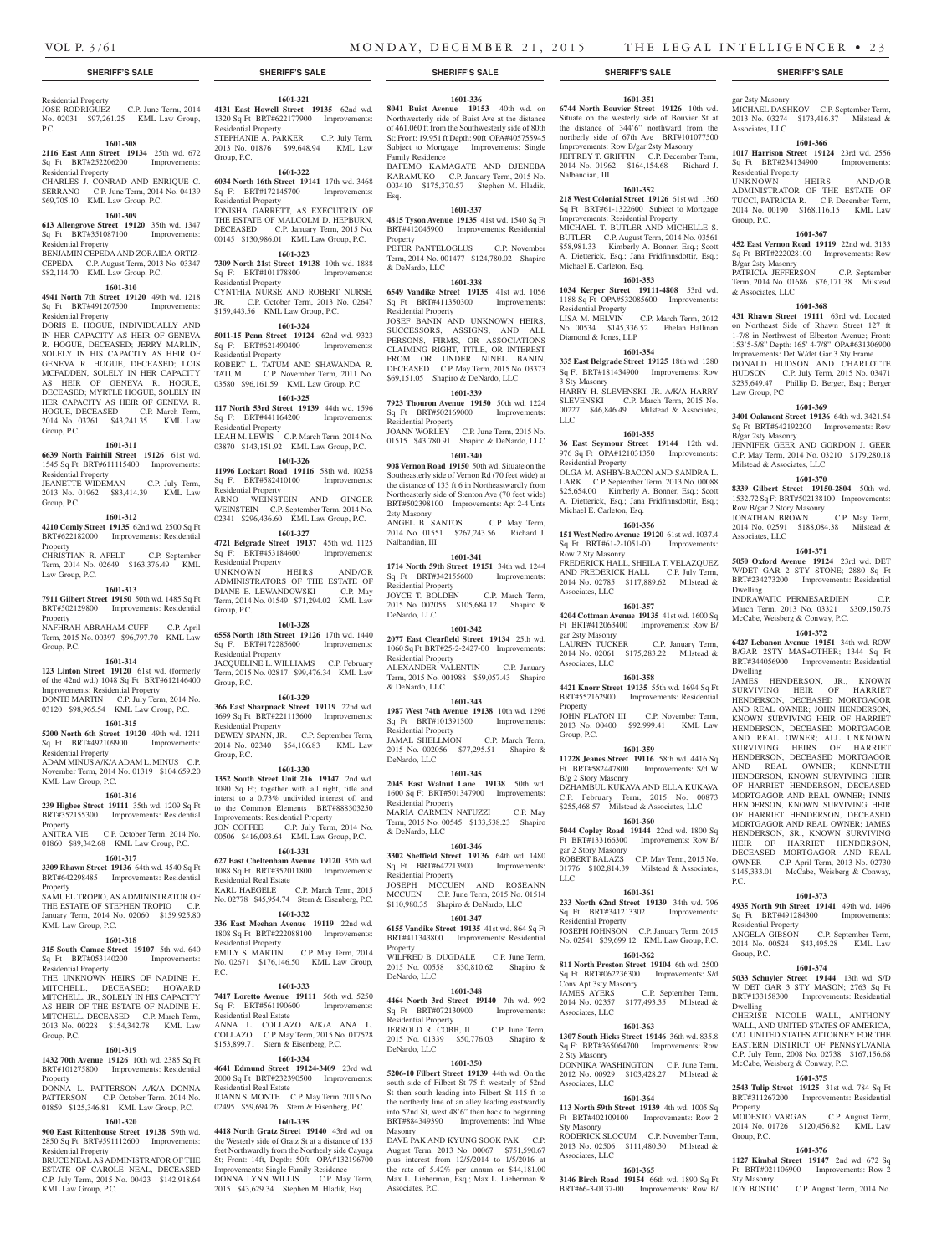#### 00896 \$256,922.97 Milstead & Associates, LLC

## **1601-377**

**6336 Brous Avenue 19149** 62nd wd. 1047 Sq Ft BRT#621591700 Improvements:

## Residential Property

UNKNOWN HEIRS OF KENNETH ALEXANDER, DECEASED AND SANDRA ALEXANDER, SOLELY IN HER CAPACITY AS HEIR OF KENNETH ALEXANDER, DECEASED C.P. November Term, 2014 No. 01447 \$185,406.03 KML Law Group, P.C.

## **1601-379**

**7249 Ogontz Avenue 19138** 50th wd. 1894 Sq Ft BRT#501306900 Improvements: Row W/ det Gar 2sty Masonr

ALICE M. BROWN, EXECUTRIX OF THE ESTATE OF EDWIN DUDLEY BRYAN A/K/A EDWIN D. BRYAN C.P. April Term, 2015 No. 01530 \$109,606.62 Milstead & Associates, LLC

### **1601-380**

**3615 Warren Street 19104** 24th wd. 1095 Sq Ft BRT#24-1045700 Improvements: Row 3 Sty Masonry

ANTHONY T. ALSTON AND ANTHONY T. ALSTON C.P. July Term, 2015 No. 00547 **2618 65th Street 19142-2813** 40th wd. 1236 Sq Ft OPA#406002700 Improvements: Residential Property

#### \$206,665.47 Milstead & Associates, LLC **1601-381** DEBRAH STERLING C.P. November Term, 2010 No. 00722 \$68,916.99 Phelan Hallinan Diamond & Jones, LLP

**2031 South Bucknell Street 19145** 48th wd. 806 Sq Ft BRT#482293700 Improvements: Residential Property

TEGUH SUSWANTO AND HABIBO YATE C.P. April Term, 2015 No. 01730 \$95,877.08 KML Law Group, P.C.

## **1601-382**

**2212 West Berks Street 19121** 32nd wd. ROW 2 STY MASONRY; 1254 Sq Ft BRT#322225701 Subject to Mortgage Improvements: Residential Dwelling

ROBIN D. GAYMON C.P. December Term, 2012 No. 01391 \$33,547.63 McCabe,

## Weisberg & Conway, P.C.

## **1601-383**

**1824 South 9th Street 19148** 1st wd. ROW 2 STY MASONRY; 1152 Sq Ft BRT#012388700 Improvements: Residential Dwelling JOSEPH M. FANELLI C.P. March Term, 2015 No. 04100 \$173,398.47 McCabe,

Weisberg & Conway, P.C. **1601-384**

### **6160 North 17th Street 19141** 49th wd. ROW B/GAR 2STY MASONRY; 1416 Sq Ft BRT#172209200 Improvements: Residential Dwelling WENDY BARBER AND STEWART A. DAVID

A/K/A STEWART DAVID C.P. April Term, 2014 No. 04310 \$134,771.69 McCabe, Weisberg & Conway, P.C.

## **1601-385**

**7700 Thouron Avenue 19150-2516** 50th wd. 1260 Sq Ft OPA#502141800 Improvements: Residential Property CANDACE R. PICKETT C.P. February Term,

2013 No. 02001 \$86,269.87 Phelan Hallinan Diamond & Jones, LLP

#### **1601-386 1853 East Venango Street 19134-1521** 45th wd.

1272 Sq Ft OPA#452150000 Improvements: Residential Property ANTONIO SANTIAGO C.P. October Term, 2,310 sq ft OPA#632075200 Improvements: Residential Property BASHIRAN BIBI AND SHAHBAZ KHAN C.P. March Term, 2013 No. 02983 \$383,909.96

2013 No. 02858 \$58,680.68 Phelan Hallinan Diamond & Jones, LLP

### **1601-387**

**3600 Conshohocken Avenue #1513 a/k/a 3600 Conshohocken Avenue Unit 1513 19131- 5328** 88th wd. 1470 Sq Ft OPA#888520582 Improvements: Residential Property

SYLVIA WRIGHT A/K/A SYLVIA I. WRIGHT, IN HER CAPACITY AS ADMINISTRATRIX OF THE ESTATE OF JENNIFER J. BEAUMONT; SYBIL A. BEAUMONT, IN HER CAPACITY AS HEIR OF THE ESTATE OF JENNIFER J. BEAUMONT; UNKNOWN HEIRS, SUCCESSORS, ASSIGNS, AND ALL PERSONS, FIRMS, OR ASSOCIATIONS CLAIMING RIGHT, TITLE, OR INTEREST FROM OR UNDER JENNIFER J. BEAUMONT, DECEASED C.P. May Term, 2015 No. 02241<br>\$279,955.22 Phelan Hallinan Diamond & Phelan Hallinan Diamond & Jones, LLP

## **1601-388**

**1535 67th Avenue 19126-2707** 10th wd. 1356 Sq Ft OPA#101240400 Improvements: Residential Property

JOSEPH O'HARA A/K/A JOSEPH OHARA C.P. August Term, 2015 No. 01565 \$106,185.41 Phelan Hallinan Diamond & Jones, LLP

## **1601-389**

**3913 Brandywine Street 19104-4603** 24th wd. 648 Sq Ft OPA#242202700 Improvements: Residential Property

STEPHEN L. DUNHAM, INDIVIDUALLY AND AS TRUSTEE OF THE MALIK DUNHAM AND QUADIR WATERS TRUST UNDER AGREEMENT DATED C.P. June Term, 2012 No. 02224 \$104,695.83 Phelan Hallinan Diamond & Jones, LLP

# Residential Real Estate

**1601-390 7964 Thouron Avenue 19150-2521** 50th wd. 1224 Sq Ft OPA#502149500 Improvements:

JENNIFER J. MILLS A/K/A JENNIFER MILLS C.P. January Term, 2012 No. 02057 \$98,664.26 Phelan Hallinan Diamond & Jones, LLP **1601-391 5045 North 16th Street 19141-2240** 17th wd. 1314 Sq Ft OPA#172115400 Improvements:

RAYMOND T. BLUE AND VERONICA I. BLUE C.P. March Term, 2009 No. 02130 \$75,325.00 Phelan Hallinan Diamond &

**1601-392 2500 South Hancock Street 19148** 39th wd. 1479.25 Sq Ft BRT#39-1264930

LUCILLE PENDERGAST AND KEVIN<br>PENDERGAST C.P. September Term,

2013 No. 00472 \$167,144.69 Milstead &

**1601-393**

**1601-394 338 Milne Street a/k/a 338 West Milne Street 19144-4206** 13th wd. 960 Sq Ft OPA#133002200 Improvements: Residential

PEARL C. RHODES C.P. June Term, 2015 No. 00038 \$74,279.03 Phelan Hallinan

**1601-395 8019 Lindbergh Boulevard 19153-1109**  40th wd. 1260 Sq Ft PRCL#405844200 Improvements: Residential Property FRED CELLICH C.P. February Term, 2015 No. 03014 \$127,802.38 Phelan Hallinan

**1601-396 1084 Wagner Avenue 19141-2928** 49th wd. 1300 Sq Ft OPA#492014400 Improvements:

ERNESTINE JOHNSON C.P. March Term, 2012 No. 03867 \$100,554.48 Phelan Hallinan

**1601-397 1927 Fitzgerald Street 19145-3612** 26th wd. 1004 Sq Ft OPA#262258800 Improvements:

LEONARD APADULA C.P. March Term, 2013 No. 01989 \$135,342.80 Phelan Hallinan

**1601-398 327 South 16th Street 19102-4909** 8th wd. 1733.75 Sq Ft BRT#081154900 Improvements:

DENISE PALLANTE AND JOSEPH T. PALLANTE C.P. May Term, 2014 No. 02535 \$790,013.45 Stern & Eisenberg, P.C. **1601-399 1115 Hower Lane 19115-4810** 63rd wd.

Phelan Hallinan Diamond & Jones, LLP **1601-400 5623 Spruce Street 19139** 60th wd. 1936 Sq Ft BRT#604066000 Improvements: Semi Det

NINA BRACEY C.P. March Term, 2015 No.<br>03935 \$132,999.25 Milstead & Associates,  $$132,999.25$  Milstead & Associates,

**1601-401 4627 Princeton Avenue 19135-1849** 41st wd. 1440 Sq Ft OPA#412061000 Improvements:

UNKNOWN HEIRS, SUCCESSORS, ASSIGNS, AND ALL PERSONS, FIRMS, OR ASSOCIATIONS CLAIMING RIGHT, TITLE, OR INTEREST FROM OR UNDER NOLBERTO VELEZ, DECEASED C.P. June Term, 2015 No. 01801 \$174,941.79 Phelan

**1601-402 5223 Harlan Street 19131-4022** 44th wd. 1024 Sq Ft OPA#442175900 Improvements:

VINCENT MCNEIL C.P. October Term, 2014 No. 02302 \$61,492.88 Phelan Hallinan

**1601-403 1822 Fairmount Avenue 19130-2814** 15th wd. 2240 Sq Ft OPA#152124000 Improvements:

ROBERT TROMBETTA AND LORI ARNOLD C.P. June Term, 2014 No. 00028 \$249,626.30 Phelan Hallinan Diamond & Jones, LLP **1601-404 1512 Green Street, Apt 3 19130** 88th wd. 638 Sq Ft BRT#888100433 Improvements:

C.P. September Term,

Improvements: Row 2sty Masonry

Residential Property

Residential Property

Jones, LLP

Associates, LLC

Property

Diamond & Jones, LLP

Diamond & Jones, LLP

Residential Property

Diamond & Jones, LLP

Residential Property

Diamond & Jones, LLP

Residential Real Estate

2sty Masonry

Residential Property

Residential Property

Diamond & Jones, LLP

Residential Property

Hallinan Diamond & Jones, LLP

 $LI$ 

ANTHONY MCNEILL C.P. August Term,<br>2015 No. 01149 \$113,943.29 Stern & 2015 No. 01149 \$113,943.29 Eisenberg, P.C.

**1601-405 5747 Howard Street a/k/a 5747 North Howard Street 19120-2413** 61st wd. 1200 Sq Ft OPA#612455100 Improvements: Residential Property

ANGELA EDWARDS C.P. April Term, 2013 No. 04874 \$125,001.17 Phelan Hallinan Diamond & Jones, LLP

## **1601-406**

**423 Regina Street 19116-2404** 58th wd. 1200 Sq Ft OPA#582309600 Improvements: Residential Property DANIEL J. KELLY C.P. June Term, 2015 No.

01329 \$199,517.49 Phelan Hallinan Diamond & Jones, LLP **1601-407**

## **3108 Brighton Street 19149** 55th wd. 1881.54

Sq Ft BRT#551352000 Improvements: Row B/gar 2sty Masonry MICHELLE RASCHER C.P. March Term 2015 No. 03026 \$150,951.50 Milstead & Associates, LLC

## **1601-408**

**4839 Rorer Street 19120-4304** 42nd wd. 1200 Sq Ft OPA#421536800 Improvements: Residential Property JORGE FAGUNDES C.P. October Term, 2014 No. 02905 \$81,285.95 Phelan Hallinan Diamond & Jones, LLP

## **1601-409**

**8661 Williams Avenue 19150** 50th wd. Of the Northeasterly corner of Williams Avenue and Ivy Hill Road; Width: 60 ft; Depth: 90'1/4" to a driveway OPA#502282200 Subject To Rent Tenant occupied Improvements: Residential Dwelling

LYNNETTE MCMICHAEL AND MARK V. HAIRE C.P. October Term, 2015 No. 1400 \$70,000.00 James McGarrity, Esq. **1601-410**

**5247 Walnut Street 19139** 60th wd. 1682.4 Sq Ft BRT#602050000 Residential Real Estate TEFONI YOUNG C.P. August Term, 2011 No. 03678 \$104,391.90 Stern & Eisenberg, P.C.

## **1601-411**

**1418 West Allegheny Avenue 19132-1708**  11th wd. 2613 Sq Ft OPA#111128600 Improvements: Residential Property ROSALIND MCCREA AND KA COMMUNITY DEVELOPMENT GROUP, LLC C.P. December Term, 2011 No. 00890 \$85,290.55 Phelan Hallinan Diamond & Jones, LLP

#### **1601-412**

**5963 Malta Street 19120** 35th wd. 2020.56 Sq Ft OPA#352286700 Subject to Mortgage Improvements: Unknown SVETLANA LEE C.P. June Term, 2015 No. 00804 \$92,004.48 + \$1,163.58 (interest from

September 4, 2015 until sale, \$9.46 per diem) Michael J. Shavel, Esq.; Hill Wallack, LLP **1601-413**

**2518 Shelmire Avenue 19152** 56th wd. S/D W B/G 2S MASONRY PRCL#56-1-3482-00 Improvements: Residential Dwelling YVETTE JACKSON A/K/A YVETTE

LAUREN JACKSON C.P. August Term, 2012 No. 02949 \$184,224.67 Hladik, Onorato & Federman, LLP **1601-414**

**1909 Conlyn Street 19141** 17th wd. (formerly the 49th wd.) 1381.25 Sq Ft BRT#171147200 Improvements: Residential Real Estate<br>MILLICENT WALTERS C.P. June Term, MILLICENT WALTERS 2013 No. 03191 \$91,705.95 Stern & Eisenberg, P.C.

## **1601-415**

**610 Brill Street 19120** 35th wd. 900 Sq Ft BRT#351170500 Improvements: Residential Real Estate DELROSE IRVING AND GERSHAM<br>SPENCER C.P. May Term. 2015 No. 01288 SPENCER C.P. May Term, 2015 No. 01288<br>\$51.327.68 Stern & Eisenberg, P.C. Stern & Eisenberg, P.C.

## **1601-416**

**2419 North 20th Street 19132-3720** 16th wd. 1424 Sq Ft PRCL#162135300 Improvements: Residential Property KEMBERLEY D. CAMP C.P. December<br>Term. 2011 No. 02876 \$46,350.86 Phelan

## 2011 No. 02 Hallinan Diamond & Jones, LLP

## **7905 Fox Run Lane 19111** 63rd wd. DET W/GAR 2STY FRAME PRCL#631179803 Improvements: Residential Dwelling

JOE L. BARRETO AND BETSY D. DELGADO C.P. July Term, 2009 No. 03442 \$312,982.79 Hladik, Onorato & Federman, LLP

**1601-417**

#### **1601-419**

**1417 East Barringer Street 19150** 10th wd. S/D W B/G 2S MASONRY PRCL#102308300 Improvements: Residential Dwelling LATOYA WHITE A/K/A LATOYA M. WHITE C.P. June Term, 2011 No. 00058 \$154,324.51

### **SHERIFF'S SALE SHERIFF'S SALE SHERIFF'S SALE SHERIFF'S SALE SHERIFF'S SALE**

Residential Property

& Jones, LLP

Dwelling

Residential Property

Diamond & Jones, LLP

2012 Frank G. Murphy, Esq.

Residential Dwelling<br>LOUIS DIAZ

Sq Ft BRT#35-2-0673-00 Residential Dwelling

Sq Ft BRT#363127300 Residential Dwelling

Residential Dwelling

Nancy J. Glidden, Esq.

M. Hladik, Esq.

Residential Property

Group, P.C.

Dwelling

Offices, P.C.

Associates, LLC

Conway, P.C.

P.C.

Units Masonry

DOROTHY E. NEGLER A/K/A DOROTHY<br>NEGLER JR. C.P. April Term. 2015 No.

01147 \$45,128.01 Phelan Hallinan Diamond

**1601-433 1806 West Master Street a/k/a 1806 Master Street 19121** 29th wd. 1583 Sq Ft BRT#471108100 Improvements: Residential

SAMUEL G. SMITH A/K/A SAMUEL G. SMITH, III A/K/A SAMUEL GRANT SMITH C.P. October Term, 2014 No. 02543 \$44,875.84 Law Offices of Gregory Javardian, LLC **1601-435 8103 Brous Avenue 19152-3101** 64th wd. 1025 Sq Ft OPA#641075100 Improvements:

JACKIE RAMOS-STEEL C.P. March Term, 2010 No. 05566 \$202,933.38 Phelan Hallinan

**1601-436 105 Rochelle Avenue 19128** 21st wd. 9187 Sq Ft OPA#881083720 Improvements: Apts 5-50

RONALD KAISEN AND KAREN TAPPENDEN C.P. February Term, 2012 No. 03090 \$737,324.55 together with interest at the per diem rate of \$141.52 accruing after May 14,

**1601-437 5341 Reinhard Street 19143** 51st wd. 949.92 Sq Ft OPA#512027700 Improvements:

No. 01543 \$75,340.10 Udren Law Offices,

**1601-438 1216 Alcott Street 19149** 35th wd. 1088<br>Sq Ft BRT#35-2-0673-00 Improvements:

PABLO CAMACHO C.P. April Term, 2014 No. 01104 \$50,679.90 Powers, Kirn &

**1601-439 2008 East Tioga Street 19134** 45th wd. ROW 2 STY MASONRY; 1411 Sq Ft BRT#452103400 Improvements: Residential Dwelling MARQUISE ROBINSON A/K/A MARQUISE K. ROBINSON C.P. January Term, 2015 No. 00459 \$78,697.75 McCabe, Weisberg &

**1601-440 2020 Morris Street 19145** 36th wd. 1059.18<br>
Sq Ft BRT#363127300 Improvements:

UNKNOWN HEIRS, SUCCESSORS, ASSIGNS, AND ALL PERSONS, FIRMS, OR ASSOCIATIONS CLAIMING RIGHT, TITLE, OR INTEREST FROM OR UNDER LORINA LEE, LAST RECORD OWNER; ESTATE OF LORINA LEE; AISHA LEE, CO-ADMINISTRATOR OF THE ESTATE OF LORINA LEE; BRUCE LEE, CO-ADMINISTRATOR OF THE ESTATE OF LORINA LEE C.P. June Term, 2013 No. 00149 \$25,226.96 Udren Law Offices, P.C. **1601-441 238 Earlham Terrace a/k/a 238 West Earlham Street 19144** 12th wd. 1667 Sq Ft BRT#12- 4046800 Improvements: Residential Dwelling IVIN STATON C.P. June Term, 2015 No. 01732 \$99,072.25 Udren Law Offices, P.C. **1601-442 3335 Vista Street 19136** 64th wd. 1608.33 Sq Ft BRT#64-2-161400 Improvements:

STEPHEN NOWAK C.P. December Term, 2014 No. 03911 \$151,748.99 Udren Law

**1601-443 2620 South Carroll Street 19142** 40th wd. 1260.71 Sq Ft BRT#406110900 Improvements:

**1601-444 7601 Crittenden Street #B3 19118** 9th wd. Unit Property known named and identified in the Declaration referred to as "The Cobblestones at Chestnut Hill Condominium" BRT#888200514

Term, 2014 No. 002469 \$282,119.64 Stephen

**1601-445 3071 Memphis Street 19134** 25th wd. 949 Sq Ft BRT#251495400 Improvements:

BRYANNA NATAL C.P. November Term, 2014 No. 00135 \$57,227.45 KML Law

**1601-446 7230 Lawndale Avenue 19111** 53rd wd. DET W/DET GAR 2STY MASONRY; 1200 Sq Ft BRT#532388000 Improvements: Residential

Single Family Residential Property DOUGLAS A. KEE AND VALERIE KEE C.P. July Term, 2015 No. 02877 \$34,354.11

Improvements: Condominium Unit DARIEN W. HOLLOMAN, SR

C.P. October Term, 2010

C.P. April Term, 2015 No.

## Hladik, Onorato & Federman, LLP

**1601-420 902 Emily Street 19148-2304** 39th wd. 896 Sq Ft OPA#393288700 Residential Property

AZHAR JAMAL C.P. March Term, 2012 No. 02606 \$104,830.90 Phelan Hallinan Diamond & Jones, LLP

#### **1601-421 7022 Gillespie Street 19135** 55th wd. 2237

Sq Ft BRT#552439400 Improvements: Residential Property MIGUEL E. CHICO A/K/A MIGUEL CHICO C.P. May Term, 2014 No. 01489 \$152,666.58 KML Law Group, P.C.

## **1601-422**

**6122 Walnut Street 19139** 3rd wd. 1414 Sq Ft BRT#031070300 Improvements: Residential **Property** CORA L. PARKS A/K/A CORA PARKS C.P. September Term, 2013 No. 04431 \$41,028.00

KML Law Group, P.C. **1601-423**

## **4845 North Howard Street 19120-4217**

42nd wd. 1200 Sq Ft OPA#422330600 Improvements: Residential Property

MANUEL A. MARTE C.P. May Term, 2010 No. 03364 \$122,389.35 Phelan Hallinan Diamond & Jones, LLP

## **1601-424**

**3240 E Street 19134-1725** 7th wd. 1064 Sq Ft OPA#073192300 Improvements: Residential Property KIMBERLY BERRY C.P. March Term,

2015 No. 03116 \$64,453.00 Phelan Hallinan Diamond & Jones, LLP **1601-425**

**1538 North 10th Street, #C, a/k/a 1538 North 10th Street Unit C 19122-3472** 20th wd. 1152 Sq Ft OPA#20-2-1866-44 Improvements: Residential Property SANDRA MOORE C.P. March Term, 2015

No. 01437 \$95,239.36 Phelan Hallinan Diamond & Jones, LLP

## **1601-426**

**8101 Temple Road 19150-1217** 50th wd. 1088 Sq Ft OPA#501100200 Improvements: Residential Property

CRYSTAL R. KEARNS; VILINDA FENNELL, IN HER CAPACITY AS EXECUTRIX OF THE ESTATE OF KENTIS C. FENNEL A/K/A CURTIS FENNELL A/K/A KENTIS FENNELL A/K/A KENTIS CURTIS FENNELL C.P. September Term, 2014 No. 04417 \$95,074.92 Phelan Hallinan Diamond & Jones, LLP

## **1601-427**

**6025 Reach Street 19111-5910** 35th wd. 1224 Sq Ft OPA#352244500 Improvements: Residential Property

THOMAS W. REDMOND, JR. C.P. January Term, 2015 No. 01469 \$87,481.31 Phelan Hallinan Diamond & Jones, LLP

**8300 Algon Avenue 19152-2224** 56th wd. 1301 Sq Ft OPA#562319000 Improvements:

WILLIAM J. PEPE, IN HIS CAPACITY AS DEVISEE OF THE ESTATE OF CARL SCHMITTINGER, JR. A/K/A CARL H. SCHMITTINGER; JAMES A. PEPE, IN HIS CAPACITY AS DEVISEE OF THE ESTATE OF CARL SCHMITTINGER, JR. A/K/A CARL H. SCHMITTINGER; UNKNOWN SUCCESSOR EXECUTOR OF THE ESTATE OF DOLORES SCHMITTINGER; UNKNOWN HEIRS, SUCCESSORS, ASSIGNS, AND ALL PERSONS, FIRMS, OR ASSOCIATIONS CLAIMING RIGHT, TITLE, OR INTEREST FROM OR UNDER CARL SCHMITTINGER, JR. A/K/A CARL H. SCHMITTINGER. DECEASED C.P. April Term, 2015 No. 01938 \$102,268.17 Phelan Hallinan Diamond

**1601-429 2758 Mower Street 19152-2107** 57th wd. 1584 Sq Ft OPA#571100000 Improvements:

MARK E. GEIST C.P. November Term, 2010 No. 03473 \$180,182.35 Phelan Hallinan

**1601-430 2613 South Darien Street 19148-4530** 39th wd. 1120 Sq Ft OPA#393393400 Improvements:

ESTHER A. WELLS C.P. April Term, 2015 No. 01040 \$123,337.06 Phelan Hallinan

**1601-431 7705 Dungan Road 19111-2732** 56th wd. 1040 Sq Ft OPA#561068300 Improvements:

BECKY ESPANOL AND MANUEL A. BELTRAN C.P. February Term, 2015 No. 01474 \$161,168.93 Phelan Hallinan Diamond

**1601-432 1019 East Tioga Street 19134-1428** 33rd wd. 1500 Sq Ft OPA#331216400 Improvements:

## **1601-428**

Residential Property

& Jones, LLP

Residential Property

Peridential Prop

Diamond & Jones, LLP

Diamond & Jones, LLP

Residential Property

& Jones, LLP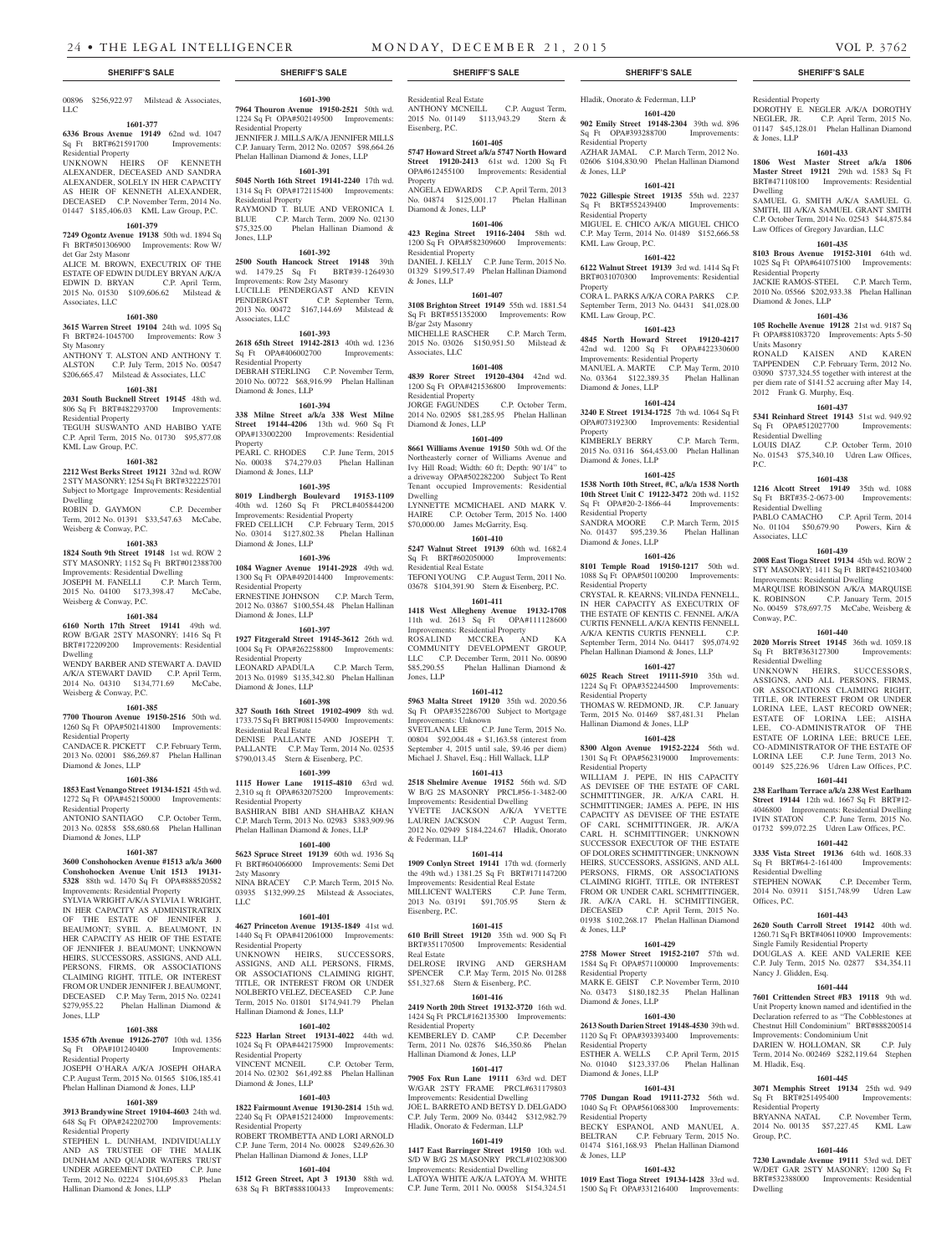## **SHERIFF'S SALE SHERIFF'S SALE SHERIFF'S SALE SHERIFF'S SALE SHERIFF'S SALE**

KEVIN KIRKPATRICK C.P. 1850203224 \$152,683.07 McCabe, Weisberg & Conway, P.C.

#### **1601-447**

**4750 Melrose Street 19137** 45th wd. Situate on the North Side of Melrose St (50 ft wide) No. 4750) at the distance of 359'4-1/4" eastward from the east side of Margaret St OPA#453444300 Improvements: Row 2sty Masonry

## DANIEL WILLIG C.P. June Term, 2015 No. 02345 \$76,373.14 Richard J. Nalbandian, III **1601-448**

**28 East Durham Street 19119** 22nd wd. On Southeast side of Durham St 290 ft 1 in southwestwardly from the Southwest Side of Chew St; Front: 17 ft. 1-1/2 in., Depth: 60 ft. 6 in. OPA#222150800 Improvements: Single Family Residence

## ANGELA SINGLETON, ADMINISTRATRIX OF THE ESTATE OF

SAMUEL L. SINGLETON AND ANGELA<br>SINGLETON CP July Term 2014 No C.P. July Term, 2014 No. 02470 \$177,840.64 Stephen M. Hladik, Esq. **1601-449**

**5041 Arch Street 19139-2733** 44th wd. 1720 Sq Ft OPA#441018000 Improvements: Residential Property LORRAINE SMALLEY AND TYESE

SMALLEY C.P. April Term, 2013 No. 01793 \$63,138.69 Phelan Hallinan Diamond & Jones, LLP

## **1601-450**

**7938 Lister Street 19152** 64th wd. 3335.57 Sq Ft BRT#641083600 Improvements: Residential Dwelling

WILLIAM P. DAVIS, III AND MARY KATE<br>DAVIS C.P. January Term. 2015 No. C.P. January Term, 2015 No. 02006 \$156,833.42 Law Offices of Gregory Javardian, LLC

#### **1601-451**

**516 Cross Street 19147-6513** 1st wd. 1112 Sq Ft OPA#011292100 Residential Property

ROSALIND MCCREA A/K/A ROSALIND C. MCCREA C.P. January Term, 2012 No. 00378 \$105,915.37 Phelan Hallinan Diamond & Jones, LLP

## **1601-452**

**1013 South 47th Street 19143-3601** 46th wd. 2733 Sq Ft OPA#461196900 Improvements: Residential Property NICOLE MCEWAN A/K/A NICOLE D.<br>MCEWAN CP March Term 2015 No. C.P. March Term, 2015 No.

02374 \$135,666.11 Phelan Hallinan Diamond & Jones, LLP

## **1601-453**

**234 West Louden Street 19120** 42nd wd. ROW 2 STY MASONRY; 1278 Sq Ft BRT#422087300 Improvements: Residential Dwelling

MIGUEL A. ABREU C.P. August Term, 2014 No. 01727 \$85,889.12 McCabe, Weisberg & Conway, P.C.

## **1601-454**

**1381 Pratt Street 19124-1925** 62nd wd. 1996 Sq Ft OPA#621023700 Improvements: Residential Property IGOR MAKOVOZ C.P. August Term, 2012

No. 01016 \$136,864.83 Phelan Hallinan Diamond & Jones, LLP

## **1601-455**

**5638 Cedar Avenue 19143** 46th wd. SEMI DET 2STY MASONRY; 1560 Sq Ft BRT#463052700 Improvements: Residential Dwelling LUCY M. RIDLEY A/K/A LUCY RIDLEY C.P. June Term, 2015 No. 01288 \$112,487.46

## McCabe, Weisberg & Conway, P.C. **1601-456**

**3215 Brookdale Road 19114** 57th wd. (formerly part of the 35th wd.) DET 1-1/2 STY FRAME; 1584 Sq Ft BRT#572111100 Improvements: Residential Dwelling CAROLE A. TUSTIN C.P. March Term, 2015 No. 02432 \$139,573.80 McCabe, Weisberg & Conway, P.C.

## **1601-457**

**4043 North 12th Street 19141** 43rd wd. ROW 2STY MASONRY; 1440 Sq Ft BRT#433162600 Improvements: Residential Dwelling AZALEE MCDONALD C.P. January Term, 2011 No. 03619 \$32,509.24 McCabe,

## Weisberg & Conway, P.C. **1601-458**

### **2730 North 46th Street 19131** 52nd wd. (formerly 34th wd.) ROW W/BAS.GAR 3STY STONE; 1354 Sq Ft BRT#521230900 Improvements: Residential Dwelling TAMARA L. WATKINS C.P. March Term, 2014 No. 00679 \$148,294.72 McCabe, Weisberg & Conway, P.C.

## **1601-460**

**1821 North Leithgow Street 19122** 18th wd. ROW 3 STY MASONRY; 1464 Sq Ft BRT#183164500 Improvements: Residential Dwelling ISMAEL M. JABER C.P. April Term, 2014 No. 01928 \$73,025.71 McCabe, Weisberg & Conway, P.C.

## **1601-461**

**2633 South Mildred Street 19148** 39th wd. ROW 2STY MASONRY; 1140 Sq Ft BRT#393368000 Improvements: Residential Dwelling QUYEN Q. CHUNG A/K/A KEVIN CHUNG C.P. October Term, 2013 No. 02294 \$122,741.95 McCabe, Weisberg & Conway, P.C.

## **1601-462**

**5848 Penn Street 19149** 35th wd. ROW B/GAR 2STY MASONRY; 1574 Sq Ft BRT#621486400 Improvements: Residential Dwelling JACKY A. JOHNSON C.P. August Term, 2013 No. 05695 \$89,777.80 McCabe,

## **1601-463**

Weisberg & Conway, P.C.

**2847 South 64th Street 19142** 40th wd. ROW B/GAR 2STY MASONRY; 1056 Sq Ft BRT#402138300 Improvements: Residential Dwelling ANDREW S. CINGOLO A/K/A ANDREW CINGOLO C.P. April Term, 2014 No. 01170 \$36,198.02 McCabe, Weisberg & Conway, P.C.

## **1601-464**

**3131 Birch Road 19154** 6th wd. 2675.88 Sq Ft BRT#66-3-0081-00 Improvements: Row B/ gar 2sty Masonry WILLIAM BETTS AND LORETTA BETTS C.P. November Term, 2014 No. 00828 \$159,313.20 Milstead & Associates, LLC

## **1601-465**

**10814 Pedrick Road 19154** 66th wd. 6526.42<br>Sq Ft BRT#662063100 Improvements: Sq Ft BRT#662063100 Residential Dwelling DANIEL RIOS, JR. AND MAXINE A. RIOS C.P. February Term, 2015 No.

00342 \$152,202.23 Law Offices of Gregory Javardian, LLC **1601-466 7010 Rutland Street 19149** 34th wd. 1204.28

Sq Ft BRT#542156410 Improvements: Apt 2-4 Unts 2sty Masonry JINGYI WEN, LIZI LIANG AND YUN HUANG C.P. June Term, 2015 No. 01995 \$155,420.00 Milstead & Associates, LLC

**1601-467 4143 Orchard Street 19124** 23rd wd. 1050 Sq Ft BRT#232255400 Improvements: Row Conv/apt 2sty Masonry MENACHEM SAMPSON AND AGMS, LLC, REAL OWNER C.P. November Term, 2014 No. 00017 \$76,881.66 Milstead & Associates, LLC

#### **1601-468**

**3238 Fuller Street 19136** 84th wd. 2504.25 Sq Ft BRT#642304400 Improvements: S/d W Det Gar 2 Sty Mason TERENCE W. GIBSON AND JOANNE L. GIBSON C.P. September Term, 2014 No. 02863 \$220,243.66 Milstead & Associates, LLC

## **1601-469**

**2700 Plover Street 19153-2218** 40th wd. 1360 Sq Ft OPA#406710101 Improvements: Residential Property HUY QUANG TRUONG C.P. August Term, 2010 No. 04692 \$147,743.39 Phelan Hallinan Diamond & Jones, LLP

#### **1601-471**

**712 North 66th Street 19151** 34th wd. ROW B/GAR 2STY MAS+OTHER; 1086 Sq Ft BRT#344370800 Improvements: Residential Dwelling RAY WOODLEY AND TONDALAYA<br>DILLON-WOODLEY C.P. July Term, 2014 DILLON-WOODLEY C.P. July Term, 2014 No. 00365 \$128,349.35 McCabe, Weisberg & Conway, P.C.

#### **1601-472**

**1362 Narragansett Street 19138-1912** 59th wd. 1260 Sq Ft OPA#591146600 Improvements: Residential Property SOLDAIR ACQUISITIONS, LLC C.P. May

Term, 2015 No. 03109 \$55,051.76 Phelan Hallinan Diamond & Jones, LLP **1601-473**

**6438 Woodcrest Avenue 19151-2407** 34th wd. 1408 Sq Ft OPA#344110800 Improvements: Residential Property DWAN W.A. NILES AND OREALL C. NILES April Term, 2013 No. 05098

## Phelan Hallinan Diamond & Jones, LLP

**1601-474 6034 Shisler Street 19149** 53rd wd. 1422.96 Sq Ft BRT#53-1-2800-00 Subject to Mortgage Improvements: Residential Dwelling DANTE CORRADO AND JACQUELINE CORRADO, H/W C.P. July Term, 2015 No. 03602 \$69,281.47 William T. Dudeck, Esq.; Eastburn and Gray, P.C.

## **1601-475**

**1832 Pear Street 19124** 23rd wd. 1182 Sq Ft BRT#232083600 Improvements: Residential Property ESTATE OF HILLS, MARGARET AND UNKNOWN HEIRS C.P. May Term, 2014 No. 00931 \$33,536.23 KML Law Group, P.C. **1601-476**

**620 Elkins Avenue 19120-2214** 61st wd. 1380 Sq Ft OPA#612026600 Improvements: Residential Property LORRAINE T. KING C.P. June Term, 2012 No. 00053 \$85,463.09 Phelan Hallinan Diamond & Jones, LLP

**1601-477 6720 Rutland Street 19149-2130** 54th wd.

1090 Sq Ft OPA#542151600 Improvements: Residential Property<br>JEFFRY J. AVILA C.P. March Term, 2014 No. 03091 \$125,263.13 Phelan Hallinan Diamond & Jones, LLP

## **1601-478**

**2519 South Iseminger Street 19148** 39th wd. 665 Sq Ft BRT#394400700 Improvements: Residential Property ERICA FOLEY, MARTIN A. LONG AND UNKNOWN HEIRS AND/OR ADMINISTRATORS OF THE ESTATE OF

MARTIN LONG C.P. June Term, 2014 No. 01240 \$200,094.01 KML Law Group, P.C. **1601-479**

**4304 Cottman Avenue 19135** 41st wd. 1600 Sq Ft BRT#412065600 Residential Property MARY L. EGAN C.P. February Term, 2015 No. 03221 \$120,441.46 KML Law Group,

P.C.

**1601-480 5537 Windsor Avenue 19143** 51st wd. 1143 Sq Ft BRT#514070800 Residential Property

RACHEL L. PATTERSON C.P. January Term, 2015 No. 01419 \$56,221.90 KML Law Group, P.C. **1601-481**

**2016 East Venango Street 19134-2122** 45th wd. 1088 Sq Ft OPA#452145950 Improvements: Residential Property JENNIFER HORAN, IN HER CAPACITY AS HEIR OF HENRY A. PELL, DECEASED; TRACY TLILI, IN CAPACITY AS HEIR OF HENRY A. PELL, DECEASED; UNKNOWN HEIRS, SUCCESSORS, ASSIGNS, AND ALL. PERSONS, FIRMS, OR ASSOCIATIONS CLAIMING RIGHT, TITLE, OR INTEREST FROM OR UNDER HENRY A. PELL,

## 04164 \$81,639.08 Phelan Hallinan Diamond & Jones, LLP

## **1601-482**

**1241 Orthodox Street 19124** 23rd wd. 1685.55 Sq Ft BRT#234062800 Improvements: Residential Real Estate ZACARIAS BORRERO C.P. July Term, 2015

DECEASED C.P. April Term, 2013 No.

No. 02126 \$76,903.09 Stern & Eisenberg, P.C. **1601-483**

**12160 Rambler Road 19154** 66th wd. 1296 Sq Ft BRT#663208900 Improvements: Residential Real Estate REGINA M. CONNOLLY C.P. August Term, 2015 No. 00063 \$180,876.12 Stern &

Eisenberg, P.C. **1601-484**

**5947 Alma Street 19149** 53rd wd. 1405.23 Sq Ft BRT#531336300 Improvements: Residential Dwelling ROSAIDA E. BALDEMORA C.P. May Term, 2014 No. 02616 \$92,938.66 Law Offices of Gregory Javardian, LLC

## **1601-485**

**169 Linton Street 19120** 61st wd. 1014.9 Sq Ft BRT#612143900 Improvements: Residential Property KEITH S. BROOKER C.P. March Term, 2015 No. 004107 \$43,227.87 Shapiro & DeNardo, LLC

## **1601-486**

**4212 Chester Avenue 19104-4416** 27th wd. 4415 Sq Ft BRT#88-1-1213-70 Improvements: Residential Dwelling HANEEF NELSON C.P. October Term, 2013 No. 03102 \$304,528.21 Barbara A. Fein, Esq.

## **1601-487**

**1919 Ruan Street 19124-4622** 23rd wd. 845 Sq Ft OPA#232029200 Improvements: Residential Property OSE L. CARABALLO 2012 No. 04458 \$70,407.01 Phelan Hallinan Diamond & Jones, LLP

## **1601-488**

**6035 Charles Street 19135-4402** 62nd wd. 1200 Sq Ft OPA#622303200 Improvements: Residential Property PABLO R. VALLE AND ELISANDRA MALAVE VALLE C.P. September Term, 2008 No. 04745 \$98,095.35 Phelan Hallinan Diamond & Jones, LLP

## **1601-489**

**1247 Hellerman Street 19111-5528** 53rd wd. 1224 Sq Ft OPA#531134000 Improvements: Residential Property

## REGINA ROANE AND KIA HAILEY C.P. May Term, 2013 No. 02768 \$63,803.49

**1601-502 5818 Washington Avenue 19143** 3rd wd. 1280 Sq Ft BRT#033113900 Improvements:

MARIAN D. MOORE C.P. February Term, 2014 No. 00788 \$79,786.33 KML Law

**1601-503 6303 Ogontz Avenue 19141-1414** 17th wd. 1242 Sq Ft OPA#172244500 Improvements:

UNKNOWN HEIRS, SUCCESSORS, ASSIGNS, AND ALL PERSONS, FIRMS, OR ASSOCIATIONS CLAIMING RIGHT, TITLE, OR INTEREST FROM OR UNDER LEE DATTS, JR., DECEASED; LEE DATTS, III A/K/A LEE W. DATTS, IN HIS CAPACITY AS ADMINISTRATOR AND HEIR OF THE ESTATE OF LEE DATTS, JR. A/K/A LEE EVANS, JR.; VELLINA DATTS, IN HER CAPACITY AS HEIR OF THE ESTATE OF LEE DATTS, JR. A/K/A LEE EVANS, JR.; VELLEE DATTS, IN HER CAPACITY AS HEIR OF THE ESTATE OF LEE DATTS, JR. A/K/A LEE EVANS, JR.; NATHAN W. DATTS, IN HIS CAPACITY AS HEIR OF THE ESTATE OF LEE DATTS, JR. A/K/A LEE EVANS, JR.; NELSON DATTS, IN HIS CAPACITY AS HEIR OF THE ESTATE OF LEE DATTS, JR. A/K/A LEE EVANS, JR.; ANGEL DATTS, IN HER CAPACITY AS HEIR OF THE ESTATE OF LEE DATTS, JR. A/K/A LEE EVANS, JR.; STEVEN DATTS, IN HIS CAPACITY AS HEIR OF THE ESTATE OF LEE DATTS, JR. A/K/A LEE EVANS, JR.; LAVONIA S. DATTS, IN HER CAPACITY AS HEIR OF THE ESTATE OF LEE DATTS, JR. A/K/A LEE EVANS, JR.; EL TORO N. DATTS, IN HIS CAPACITY AS HEIR OF THE ESTATE OF LEE DATTS, JR. A/K/A LEE EVANS, JR.; RUSSELL W. DATTS, IN HIS CAPACITY AS HEIR OF THE ESTATE OF LEE DATTS, JR. A/K/A LEE EVANS, JR.; ROSZITA S. DATTS, IN HER CAPACITY AS HEIR OF THE ESTATE OF LEE DATTS, JR. A/K/A LEE EVANS, JR. C.P. June Term, 2010 No. 03064 \$85,538.31 Phelan Hallinan

Residential Property

Residential Property

Diamond & Jones, LLP

Residential Property

Diamond & Jones, LLP

Residential Property

& Jones, LLP

& Jones, LLP

DeNardo, LLC

Residential Property

Residential Property

Residential Property

Masonry

III

**1601-504 56 North 58th Street 19139** 4th wd. Situate on the Corner formed by the intersection of West side of 58th St with the South side of Arch St<br>OPA#042091100 Improvements: Row 2sty

ERNEST PITTMAN C.P. June Term, 2015 No. 00604 \$92,297.65 Richard J. Nalbandian,

**1601-505 226 East Montana Street 19119-2259** 22nd wd. 1306 Sq Ft OPA#221139800 Improvements:

LAKEISHA WEBB C.P. August Term, 2012 No. 02974 \$76,586.89 Phelan Hallinan

**1601-506 936 East Sedgwick Street 19150-3518** 50th wd. 1720 Sq Ft OPA#502427700 Improvements:

CHANDRA D. THOMAS, IN HER CAPACITY AS EXECUTRIX AND DEVISEE OF THE ESTATE OF IDLEWIG H. THOMAS; DIONNE MAY KNABER, IN HER CAPACITY AS DEVISEE OF THE ESTATE OF IDLEWIG H. THOMAS C.P. August Term, 2015 No. 00569 \$163,324.51 Phelan Hallinan Diamond

**1601-507 10726 Philcrest Road 19154-4031** 66th wd. 1386 Sq Ft OPA#662072267 Improvements:

PAUL W. WINTER, JR. AND RACHEL WINTER C.P. September Term, 2014 No. 03305 \$100,034.42 Phelan Hallinan Diamond

**1601-508 2613 South 6th Street 19148** 39th wd. 742 Sq Ft BRT#392340800; BRT#42S7-146 Improvements: Residential Property HARRY J. KELLY, SR. C.P. June Term, 2015 No. 00391 \$112,384.39 Shapiro &

**1601-509 1319 Blavis Street 19140** 49th wd. Situate on the North side of Blavis St (60' wide) at the distance of 169'2-1/8" Westward from the West side of Old York Rd OPA#491002600

JAMES L. NELSON, SR AND SHERYL ALEXANDER C.P. May Term, 2015 No. 00721 \$76,306.93 Richard J. Nalbandian, III **1601-510 925 Granite Street 19124-1730** 35th wd. 1104 Sq Ft OPA#351141200 Improvements:

JEAN MARY GEORGES-MILORD C.P. February Term, 2015 No. 00207 \$77,319.12 Phelan Hallinan Diamond & Jones, LLP **1601-511 1826 South 54th Street 19143-5715** 51st wd. 960 Sq Ft OPA#514160000 Improvements:

ERNEST M. GIBBS, IN HIS CAPACITY

Improvements: Row 2sty Masonry

Improvements: Row 2sty

Group, P.C.

Phelan Hallinan Diamond & Jones, LLP **1601-490 827 Glenn Street 19115-1311** 58th wd. 1248<br>
Sq Ft OPA#581172600 Improvements: Sq Ft OPA#581172600 Residential Property

MICHAEL D. VIGGIANO AND CHRISTINE M. VIGGIANO C.P. May Term, 2015 No. 02029 \$34,925.17 Phelan Hallinan Diamond

**1601-491 617 East Brinton Street 19138-1003** 22nd wd. 1188 Sq Ft OPA#221009800 Improvements:

BARRY PARKER C.P. October Term, 2013 No. 02685 \$58,555.06 Phelan Hallinan

**1601-492 805 Red Lion Road, Unit A1 a/k/a 805 Red Lion Road 19116-1462** 88th wd. 1035<br>Sq Ft OPA#888580001 Improvements:

GRIGORIY AVSHALUMOV C.P. July Term, 2010 No. 02810 \$166,087.06 Phelan Hallinan

**1601-493 6108-10 Lawndale Avenue, a/k/a 6108-10 Lawndale Street 19111-5726** 35th wd. 1260 Sq Ft OPA#352319400 Improvements:

SHERMIAH BALLARD AND BRANDON E. BALLARD C.P. June Term, 2015 No. 00993<br>\$140.911.17 Phelan Hallinan Diamond &

**1601-494 6638 Elmwood Avenue 19142-2726** 40th wd. 1056 Sq Ft OPA#406230500 Improvements:

ELIZABETH AYRES AND JAMES AYRES C.P. November Term, 2014 No. 00889<br>\$33,595.54 Phelan Hallinan Diamond &

**1601-495 5641 North 10th Street 19141** 49th wd. 1544 Sq Ft OPA#492171500 Improvements:

RAEMARIE COLEMAN, IN HER CAPACITY AS ADMINISTRATRIX AND HEIR OF THE ESTATE OF RAYMOND BLOCKER A/K/A RAYMOND P. BLOCKER; CLARICE BLOCKER, IN HER CAPACITY AS HEIR OF THE ESTATE OF RAYMOND BLOCKER A/K/A RAYMOND P. BLOCKER; RAYMOND BLOCKER, JR., IN HIS CAPACITY AS HEIR OF THE ESTATE OF RAYMOND BLOCKER A/K/A RAYMOND P. BLOCKER; UNKNOWN HEIRS, SUCCESSORS, ASSIGNS, AND ALL PERSONS, FIRMS, OR ASSOCIATIONS CLAIMING RIGHT, TITLE, OR INTEREST FROM OR UNDER RAYMOND BLOCKER, DECEASED C.P. July Term, 2012 No. 04544 \$115,426.12 Phelan Hallinan Diamond &

**1601-496 927 Marcella Street 19124-1734** 35th wd. 1020 Sq Ft OPA#351128200 Improvements:

CHERYL D. WATSON C.P. April Term, 2010 No. 00884 \$71,332.16 Phelan Hallinan

**1601-497 5807 Fernwood Street 19143-3920** 3rd wd. 1300 Sq Ft OPA#034032600 Improvements:

BARBARA MORRIS C.P. February Term, 2012 No. 03688 \$47,754.19 Phelan Hallinan

**1601-498 1213 Wharton Street 19147-4509** 2nd wd. 2012 Sq Ft OPA#021354100 Improvements:

BRETT M. LASKIN A/K/A BRETT LASKIN A/K/A BRETT MICHAEL LASKIN C.P. March Term, 2014 No. 05405 \$223,095.02 Phelan Hallinan Diamond & Jones, LLP **1601-499 1200 East Price Street 19138-1913** 59th wd. 1064.7 Sq Ft OPA#591074100 Improvements:

GARRY L. LASSITER C.P. May Term, 2013 No. 00036 \$155,419.44 Phelan Hallinan

**1601-500 436 West Winona Street, a/k/a 436 Winona Street 19144-4508** 12th wd. 1650 Sq Ft OPA#124061100 Improvements: Residential

CHAUNCEY HARLEE C.P. July Term, 2013 No. 00042 \$121,597.93 Phelan Hallinan

**1601-501 2623 South Sartain Street 19148-4415**  39th wd. 1090 Sq Ft OPA#394210100 Improvements: Residential Property DONNA DADDAZIO C.P. February Term, 2015 No. 02821 \$17,071.29 Phelan Hallinan

Phelan Hallinan Diamond  $\&$ 

Phelan Hallinan Diamond &

& Jones, LLP

Residential Property

Diamond & Jones, LLP

Sq Ft OPA#888580001

Diamond & Jones, LLP

Residential Property

Residential Property

Residential Property

Jones, LLP

Jones, LLP

Jones, LLP

Residential Property

Diamond & Jones, LLP

Residential Property

Diamond & Jones, LLP

Residential Property

Residential Property

Diamond & Jones, LLP

Diamond & Jones, LLP

Diamond & Jones, LLP

Property

Condominium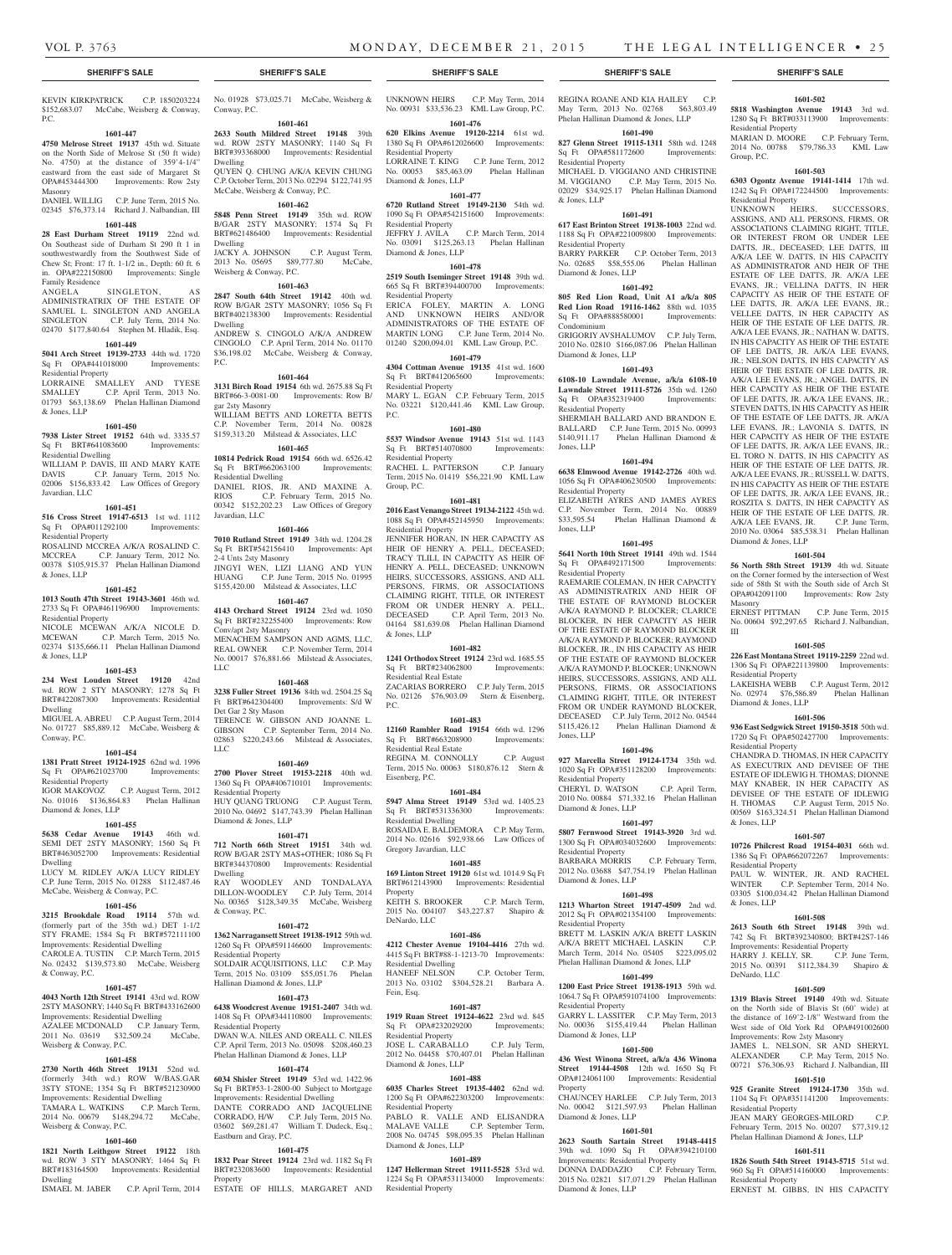03843 \$90,672.84 Phelan Hallinan Diamond

AS HEIR OF GAIL L. GIBBS, DECEASED; TERRANCE GIBBS, IN HIS CAPACITY AS HEIR OF GAIL L. GIBBS, DECEASED; MARCUS ROGERS, IN HIS CAPACITY AS HEIR OF GAIL L. GIBBS, DECEASED; ALLISON HARRIS A/K/A ALLISON STERN, IN HER CAPACITY AS HEIR OF GAIL L. GIBBS, DECEASED; EVERETTE ROGERS, IN HIS CAPACITY AS HEIR OF GAIL L. GIBBS, DECEASED; NANA A. ANTIWAA-BEY, IN HER CAPACITY AS HEIR OF DOROTHY ERVIN-MILLER A/K/A DOROTHY M. ERVIN-MILLER, DECEASED; UNKNOWN HEIRS, SUCCESSORS, ASSIGNS, AND ALL PERSONS, FIRMS, OR ASSOCIATIONS CLAIMING RIGHT, TITLE, OR INTEREST FROM OR UNDER DOROTHY ERVIN-MILLER, DECEASED; UNKNOWN HEIRS, SUCCESSORS, ASSIGNS, AND ALL PERSONS, FIRMS, OR ASSOCIATIONS CLAIMING RIGHT, TITLE, OR INTEREST FROM OR UNDER GAIL L. GIBBS, DECEASED C.P. March Term, 2010 No. 02033 \$105,424.80 Phelan Hallinan Diamond & Jones, LLP

#### **1601-512**

**8000 Ridge Avenue 19128-3056** 21st wd. 960 Sq Ft OPA#212518620 Improvements: Residential Property

STEPHEN D. FORSTER, III A/K/A STEPHEN FORSTER, III AND DIANNE L. FORSTER A/K/A DIANN L. FORSTER C.P. August Term, 2015 No. 00568 \$108,294.21 Phelan Hallinan Diamond & Jones, LLP

### **1601-513**

**127 East Tulpehocken Street 19144** 59th wd. Situate on the North side of Tulpehocken St, at the distance of 243'5-3/4" Northeastward from the Northeast side of Bavnton St OPA#592115800 Improvements: Row 2sty Masonry

SEREASE BROWN C.P. April Term, 2015 No. 00154 \$90,636.53 Richard J. Nalbandian, III

### **1601-514**

**6104 Newtown Avenue 19111** 25th wd. 1583.35 Sq Ft BRT#352207700 Improvements: Residential Property

MICHELLE E. ROACH A/K/A MICHELLE E. BROGAN C.P. June Term, 2015 No. 00986 \$172,579.50 Shapiro & DeNardo, LLC

#### **1601-515**

**7193 Montague Street 19135-1108** 41st wd. 1596 Sq Ft OPA#412265200 Improvements: Residential Property KATHLEEN M. CORSON A/K/A KATHLEEN CORSON C.P. February Term, 2015 No. 02048 \$49,506.82 Phelan Hallinan Diamond

## **1601-516**

& Jones, LLP

**7601 Crittenden Street, Unit C4 19118** 9th wd. condo OPA#888200528 Improvements: Res. Condo 2.5 Sty Masonry ELLA M. HARRIS C.P. January Term, 2013 No. 02651 \$218,220.92 Louis P. Vitti, Esq.

## **1601-517**

**6829 Marsden Street 19135-2228** 41st wd. 1428 Sq Ft OPA#412385200 Improvements: Residential Property THOMAS J. BURNS C.P. May Term, 2015

No. 01675 \$111,414.78 Phelan Hallinan Diamond & Jones, LLP **1601-518**

## **5010 Copley Road 19144** 13th wd. 2863.34 Sq Ft BRT#133164500 Improvements:

Residential Real Estate FREDERICK PERRY A/K/A FREDERICK S. PERRY C.P. April Term, 2015 No. 03202 \$115,415.43 Stern & Eisenberg, P.C.

## **1601-519**

**3462 Crystal Street 19134-1207** 33rd wd. 728 Sq Ft OPA#331258700 Improvements: Residential Property

SHIRLEY WARREN C.P. February Term, 2015 No. 01274 \$46,551.74 Phelan Hallinan Diamond & Jones, LLP

## **1601-520**

**8013 Moro Street 19136** 64th wd. 3380 Sq Ft BRT#642055200 Improvements: Residential Property TROY A. ANUSKY C.P. January Term,

2015 No. 003276 \$114,000.87 Shapiro & DeNardo, LLC

## **1601-521**

**7020 Saybrook Avenue 19142** 40th wd. 4253.75 Sq Ft BRT#40-3-3074-00 Improvements: 2 Sty Masonry Row

LOUIS F. DIAZ C.P. August Term, 2014 No. 02217 \$522,341.62 Amar A. Agrawal, Esq. **1601-522**

## **1845 East Monmouth Street 19134-3553**

25th wd. 1118 Sq Ft OPA#252128300 Improvements: Residential Property DAWN MOREIRA, IN HER CAPACITY AS ADMINSITRATRIX AND HEIR OF THE ESTATE OF BRUCE A. MARTELL; SALLIE MARTELL, IN HER CAPACITY AS HEIR OF THE ESTATE OF BRUCE A. MARTELL; SARA SWIERCZYNSKI, IN

HER CAPACITY AS HEIR OF THE ESTATE

OF BRUCE A. MARTELL; UNKNOWN HEIRS, SUCCESSORS, ASSIGNS, AND ALL PERSONS, FIRMS, OR ASSOCIATIONS CLAIMING RIGHT, TITLE, OR INTEREST FROM OR UNDER BRUCE A. MARTELL, DECEASED C.P. June Term, 2015 No. 01348 \$12,675.07 Phelan Hallinan Diamond & Jones, LLP

## **1601-523**

**5110 West Nevada Street 19131-2418** 52nd wd. 1400 Sq Ft OPA#521179600 Improvements: Residential Property FRANCIS KILSON C.P. March Term, 2012

## No. 02129 \$166,732.32 Phelan Hallinan Diamond & Jones, LLP **1601-524**

**1706 Stenton Avenue 19141** 17th wd. 1460.07<br>
Sq Ft BRT#171344500 Improvements: Sq Ft BRT#171344500 Residential Dwelling NAJEE MURRAY C.P. January Term,

## 2015 No. 02772 \$82,619.69 Martha E. Von Rosenstiel, Esq.; Heather Riloff, Esq.; Jeniece D. Davis, Esq.

## **1601-525**

**11133 Drake Drive 19154** 66th wd. 1893.35 Sq Ft BRT#662226700 Improvements: Residential Property THOMAS F. KURTZ AND LAUREN N. TENAGLIA C.P. January Term, 2014 No. 000733 \$127,974.78 Shapiro & DeNardo,

**1601-527**

LLC

**6728 North Smedley Street 19126-2758**  10th wd. 1180 Sq Ft OPA#101041500 Improvements: Residential Property RHONDA TUCKER, INDIVIDUALLY AND IN CAPACITY AS ADMINISTRATRIX OF THE ESTATE OF MARGARET G. SMITH; TYREANE TUCKER A/K/A TYREANE HUNTER; JENIASE TUCKER A/K/A JENICE TUCKER, IN HER CAPACITY AS HEIR OF THE ESTATE OF MARGARET G. SMITH; UNKNOWN HEIRS, SUCCESSORS, ASSIGNS, AND ALL PERSONS, FIRMS, OR ASSOCIATIONS CLAIMING RIGHT, TITLE, OR INTEREST FROM OR UNDER MARGARET G. SMITH, DECEASED C.P. May Term, 2015 No. 00536 \$30,157.83 Phelan Hallinan Diamond & Jones, LLP

#### **1601-528**

**6738 Blakemore Street 19119** 22nd wd. on the Shouthwesterly Side of Blakemore St. 368 ft seven-eighths of an inch Northwestwardly from the Northwesterly side of Vernon Road OPA#222240200 Improvements: Apt. 2-4 Units 2 Sty Mansonry NICOLE E. ARNOLD C.P. February Term, 2003 No. 2256 \$46,298.01 Louis P. Vitti, Esq.

## **1601-529**

**2227 North 54th Street 19131** 52nd wd. 19,200 Sq Ft BRT#521363300 Improvements: Residential Dwelling

RAMONA DEREEF C.P. February Term, 2015 No. 02185 \$326,388.58 Martha E. Von Rosenstiel, Esq.; Heather Riloff, Esq.; Jeniece D. Davis, Esq.

#### **1601-530**

**2719 North Sydenham Street 19132- 2224** 11th wd. 970 Sq Ft OPA#111175200 Improvements: Residential Property ERIC IRBY C.P. August Term, 2015 No. 01643 \$43,674.39 Phelan Hallinan Diamond & Jones, LLP

## **1601-531**

**5554 North Lawrence Street 19120-2808**  42nd wd. 1260 Sq Ft OPA#422492500 Improvements: Residential Property ZANIFFA MONTENEGRO C.P. December Term, 2014 No. 02447 \$98,287.03 Phelan Hallinan Diamond & Jones, LLP

#### **1601-532**

**219 East Sharpnack Street 19119** 22nd wd. 1969.87 Sq Ft BRT#221123700 Improvements: Residential Dwelling ISSAC BLYTHER C.P. June Term, 2015 No. 00303 \$8,011.20 Martha E. Von Rosenstiel, Esq.; Heather Riloff, Esq.; Jeniece D. Davis, Esq.

### **1601-533**

**5727 North 13th Street 19141-4119** 49th wd. 1360 Sq Ft OPA#493200300 Improvements: Residential Property C.P. January Term, 2014 0. 01103 \$140,821.98 Phelan Hallinar Diamond & Jones, LLP

## **1601-534**

**1331 Tyson Avenue 19111** 35th wd. 5500 Sq Ft BRT#532240200 Improvements: Residential Property RAFAEL MARRERO C.P. June Term,

## 2014 No. 003856 \$187,438.11 Shapiro & DeNardo, LLC **1601-535**

**5516 Ridgewood Street 19143-4031** 51st wd. 1080 Sq Ft OPA#51-3-2507-00 Improvements: Residential Property

MONIQUE BROWN A/K/A MONIQUE C.<br>BROWN C.P. January Term. 2013 No. C.P. January Term, 2013 No.

**SHERIFF'S SALE SHERIFF'S SALE SHERIFF'S SALE SHERIFF'S SALE SHERIFF'S SALE**

## & Jones, LLP **1601-536 6132 Tulip Street 19135-4224** 41st wd. 1056

Sq Ft OPA#411426300 Improvements: Residential Property

DANA PRICE-SKERRETT C.P. August Term, 2013 No. 01473 \$130,953.55 Phelan Hallinan Diamond & Jones, LLP

**1601-537 3103 North 32nd Street 19132** 38th wd. 1159 Sq Ft BRT#382176100 Improvements: Residential Property DONTE JULIA, AS EXECUTOR OF THE ESTATE OF FREDA L. WILLIAMS,

DECEASED C.P. December Term, 2014 No. 00598 \$80,076.44 KML Law Group, P.C. **1601-538**

**1939 South 22nd Street 19145** 48th wd. 937.87 Sq Ft BRT#48-2186400 Improvements: Residential Dwelling

UNKNOWN HEIRS, SUCCESSORS, ASSIGNS, AND ALL PERSONS, FIRMS, OR ASSOCIATIONS CLAIMING RIGHT, TITLE, OR INTEREST FROM OR UNDER MARY A. DUPREE, DECEASED C.P. September Term, 2014 No. 01439 \$6,524.52 Powers, Kirn & Associates, LLC

## **1601-539**

**7329 Ogontz Avenue 19138** 50th wd. 1888 Sq Ft BRT#501308700 Residential Property ANDREA TABRON AND EARL TABRON C.P. October Term, 2012 No. 00176 \$53,904.13 KML Law Group, P.C.

#### **1601-540**

**3369 Coral Street 19134-3212** 45th wd. 616<br>
Sq Ft OPA#452248300 Improvements: Sq Ft OPA#452248300 Residential Property

AIMEE M. CANDELET A/K/A AIMEE<br>CANDELET C.P. March Term, 2015 No. C.P. March Term, 2015 No. 04317 \$26,218.28 Phelan Hallinan Diamond & Jones, LLP **1601-541**

**2434 North 13th Street 19133-1128** 37th wd. 1114 Sq Ft OPA#371274300 Improvements: Residential Property<br>JEAN WINN

 $C.P.$  March Term, 2015 No. 01433 \$49,414.21 Phelan Hallinan Diamond & Jones, LLP

## **1601-542**

**530 East Walnut Lane 19144** 59th wd. 1140 Sq Ft BRT#592067200 Improvements: Residential Property LARRY W. CAREY, INDIVIDUALLY AND AS THE ADMINISTRATOR OF THE ESTATE OF

GEORGE W. CAREY, SR., DECEASED C.P. August Term, 2014 No. 002804 \$78,128.03 Shapiro & DeNardo, LLC

## **1601-543**

**5782 Stewart Street 19131** 4th wd. 1024 Sq Ft BRT#67 N 11-254; PRCL#04-3-2119-00 Improvements: Residential Dwelling ANTHONY PURNELL C.P. January Term,

2015 No. 00538 \$68,911.46 Amanda L. Rauer, Esq.; Powers, Kirn & Associates, LLC **1601-544**

## **3354 Wellington Street 19149-1614** 55th wd.

1656 Sq Ft OPA#55-1-4635-00 Improvements: Residential Property JEFFREY WIDMAN C.P. February Term, 2014 No. 00414 \$114,553.06 Phelan Hallinan

Diamond & Jones, LLP **1601-545**

## **6634 Torresdale Avenue 19135-2828** 41st wd. 1920 Sq Ft BRT#871563160 Improvements: Residential Dwelling IRAKLI LITI AND VEZIRE LITI C.P. July

Term, 2014 No. 02120 \$150,610.24 Powers, Kirn & Associates, LLC

## **1601-546**

**2009 North Wanamaker Street 19131- 3020** 52nd wd. 1192 Sq Ft OPA#522226500 Improvements: Residential Property KIMBERLY M. DAVIS BURNETT A/K/A KIMBERLY M. DAVID BURNETT C.P. January Term, 2015 No. 03665 \$58,596.67 Phelan Hallinan Diamond & Jones, LLP

#### **1601-547**

**1123 South 26th Street 19146-3934** 36th wd. 1068 Sq Ft OPA#361392400 Improvements: Residential Property GARY LEE AND ANGELA MYERS C.P. Ferm, 2015 No. 01550 \$63,084.06 Phelan Hallinan Diamond & Jones, LLP

## **1601-548**

**5215 Irving Street 19139-4018** 60th wd. 1230 Sq Ft BRT#602092900 Improvements: Residential Real Estate TINA BAKER C.P. June Term, 2015 No. 01165 \$44,363.00 Stern & Eisenberg, P.C.

## **1601-549**

**3911 I Street 19124** 33rd wd. 1343 Sq Ft BRT#332165000 Improvements: Residential Property<br>UNKNOWN UNKNOWN HEIRS AND/OR ADMINISTRATORS OF THE ESTATE OF RAYMOND W. ATTEWELL C.P. November

Term, 2014 No. 01947 \$73,027.94 KML Law

Residential Real Estate

Residential Property

Diamond & Jones, LLP

KML Law Group, P.C.

Residential Property

Property

DIANA GOZALEZ C.P. May Term, 2015 No. 00252 \$113,976.16 Stern & Eisenberg, P.C. **1601-565 558 East Clarkson Avenue 19120** 42nd wd. 2215 Sq Ft BRT#421236200 Improvements:

LINDA WILLIAMS C.P. June Term, 2015 No. 01624 \$54,443.57 KML Law Group, P.C. **1601-566 111 South 15th Street, Apartment 2011 19102- 2605** 88th wd. 1184 Sq Ft OPA#888087350 Improvements: Residential Property

BAMBANG RIYADI SOEGOMO A/K/A BAMBANG R. SOEGOMO C.P. May Term, 2015 No. 01852 \$361,768.19 Phelan Hallinan

**1601-567 1714 Bridge Street 19124** 62nd wd. 1266 Sq Ft BRT#622097400 Improvements: Residential

DEBRA A. JONES A/K/A DEBRA JONES C.P. May Term, 2015 No. 01898 \$37,992.28

**1601-568 1928 East Ontario Street 19134** 45th wd. 1131 Sq Ft BRT#452074100 Improvements:

ERIK ROCKMORE AND GINA ROCKMORE December Term, 2009 No. 03270

**1601-570 1169 Passmore Street 19111** 53rd wd. ROW B/GAR 2STY MASONRY; 1278 Sq Ft BRT#531113100 Improvements: Residential

SUSAN MARLENE SHAPIRO, KNOWN SURVIVING HEIR OF ZELDA COHN; UNKNOWN SURVIVING HEIR OF ZELDA COHN AND ROBERT COHN, KNOWN SURVIVING HEIR OF ZELDA COHN C.P. May Term, 2015 No. 00506 \$141,416.84 McCabe, Weisberg & Conway, P.C. **1601-571 5424 Saul Street 19124-1216** 62nd wd. 1356 Sq Ft BRT#621454700 Improvements:

MICHAEL MCGARRY AND DEBRA A. MCGARRY C.P. March Term, 2015 No. 04252 \$89,002.86 Stern & Eisenberg, P.C. **1601-572 2038 North Hope Street 19122** 18th wd. 869.4 Sq Ft BRT#183231701 Improvements:

ILUMINADO MALDONADO C.P. April Term, 2015 No. 02112 \$79,309.29 Shapiro

**1601-573 422 Roxborough Avenue 19128** 21st wd. single family home - 1,760 Sq Ft PRCL#212072800 Subject to Mortgage Improvements: Single

ROBERT J. MADRAK C.P. August Term, 2015 No. 02473 \$213,816.71 Leo M. Gibbons, Esq. and Michael G. Louis, Esq. **1601-574 5116 North 10th Street 19141** 49th wd. 2101<br>
Sq Ft BRT#492180000 Improvements:

QUINCY JONES, KNOWN HEIR TO THE ESTATE OF FRANCES M. HOPKINS, DECEASED; FRANCESCA JONES, KNOWN HEIR TO THE ESTATE OF FRANCES M. HOPKINS, DECEASED; MELONY HOPKINS, KNOWN HEIR TO THE ESTATE OF FRANCES M. HOPKINS, DECEASED; THOMAS HOPKINS, KNOWN HEIR TO THE ESTATE OF FRANCES M. HOPKINS, DECEASED C.P. September Term, 2014 No. 00527 \$110,198.16 KML Law Group, P.C. **1601-575 403 Brown Street 19123** 5th wd. 1720 Sq Ft PRCL#056153230 Improvements: Residential

IRENE HARPER A/K/A IRENE P. HARPER C.P. November Term, 2012 No. 00190 \$392,449.97 Phelan Hallinan Diamond &

**1601-576 540 East Walnut Lane 19144** 59th wd. 1140 Sq Ft BRT#592067700 Improvements:

PRISCILLA PETTWAY C.P. June Term, 2015 No. 01043 \$83,325.33 KML Law

**1601-577 534 Van Kirk Street 19120** 35th wd. 1140 Sq Ft BRT#352096600 Improvements:

NANCY RAMIREZ C.P. June Term, 2015 No. 00455 \$134,283.83 Stern & Eisenberg, P.C.

\$60,105.89 Shapiro & DeNardo, LLC **1601-569 200-10 Lombard Street #640 19147- 1605** 88th wd. 626 Sq Ft OPA#888050083

Improvements: Residential Property DEREK VIETRO C.P. August Term, 2015 No. 01337 \$279,122.44 Phelan Hallinan

Diamond & Jones, LLP

Residential Real Estate

Residential Property

& DeNardo, LLC

Family Home

Property

Jones, LLP

Group, P.C.

Residential Property

Residential Real Estate

Sq Ft BRT#492180000 Residential Property

Dwelling

Group, P.C. **1601-550 319 Daly Street 19148** 39th wd. 812 Sq Ft BRT#392140400 Improvements: Residential

Property UNKNOWN HEIRS AND/OR ADMINISTRATORS OF THE ESTATE OF

Sq Ft BRT#463058700 Residential Property

Residential Property

& Jones, LLP

Improvements: Condo

Residential Property

Diamond & Jones, LLP

Residential Real Estate

Eisenberg, P.C.

P.C.

VEASEY, CATHERINE M. C.P. December Term, 2013 No. 00453 \$119,245.82 KML Law Group, P.C. **1601-551**

**5551 Pemberton Street 19143** 46th wd. 1194<br>
Sq Ft BRT#463058700 Improvements:

VENUS MACK C.P. April Term, 2015 No. 03708 \$56,933.48 Shapiro & DeNardo, LLC **1601-553 5908 McCallum Street 19144** 59th wd. 3360 Sq Ft BRT#593150300 Improvements:

MICHAEL J. RYAN C.P. April Term, 2014 No. 02229 \$184,396.56 KML Law Group,

**1601-555 2113 East Somerset Street 19134-3912**  25th wd. 1734 Sq Ft OPA#252029700 Improvements: Residential Property RAYMOND CAMACHO, IN HIS CAPACITY AS ADMINISTRATOR AND HEIR OF THE ESTATE OF RAFAEL CAMACHO; UNKNOWN HEIRS, SUCCESSORS, ASSIGNS, AND ALL PERSONS, FIRMS, OR ASSOCIATIONS CLAIMING RIGHT, TITLE, OR INTEREST FROM OR UNDER RAFAEL CAMACHO, DECEASED; UNKNOWN HEIRS, SUCCESSORS, ASSIGNS, AND ALL PERSONS, FIRMS, OR ASSOCIATIONS CLAIMING RIGHT, TITLE, OR INTEREST FROM OR UNDER LU V. CAMACHO. DECEASED C.P. July Term, 2015 No. 02191 \$91,254.86 Phelan Hallinan Diamond

**1601-556 2101-17 Chestnut Street 1726 a/k/a, 2101-17 Chestnut Street Unit 1726 19103** 88th wd. 437 Sq Ft; together with all right, title, and interest to a 0.747% undivided interest of, in and to the Common Elements, as more particularly set forth in the Declaration OPA#888112446

BRUCE A. LINCOLN A/K/A BRUCE ANTHONY LINCOLN AND ANNMARIE C. LINCOLN A/K/A ANN MARIE LINCOLN C.P. June Term, 2014 No. 01052 \$185,078.75 Phelan Hallinan Diamond & Jones, LLP **1601-557 6104 Grays Avenue 19142-3208** 40th wd. 1740 Sq Ft OPA#402156000 Improvements:

JOHNNIE M. JENKINS C.P. August Term, 2014 No. 00740 \$58,739.01 Phelan Hallinan

**1601-558 610 West Chew Street 19120** 61st wd. 2475 Sq Ft BRT#612033500 Improvements:

DORENE NORTHINGTON-MCNEILL A/K/A DORENE NORTHINGTON C.P. October Term, 2014 No. 03139 \$95,696.32 Stern &

**1601-559 2040 Croskey Street 19145** 48th wd. ROW 2STY MASONRY; 1120 Sq Ft BRT#482221600 Improvements: Residential Dwelling KEVIN WILLIAMS AND KIM P. RYANS C.P. January Term, 2015 No. 00685 \$40,427.65 McCabe, Weisberg & Conway, P.C. **1601-560 6702 Woodland Avenue 19142** 40th wd. 1600 Sq Ft OPA#403151300 Subject to Mortgage

Improvements: Row 2sty Masonry

Residential Property

Lauren Berschler Karl, Esq.

Residential Property

DeNardo, LLC

JAMES WAH C.P. April Term, 2015 No. 01744 \$52,446.68 Christopher P. Coval, Esq. **1601-561 1533 West Butler Street 19140** 13th wd. 1200 Sq Ft BRT#131084400 Improvements:

KEITH A. KING C.P. June Term, 2013 No. 01874 \$23,304.41 KML Law Group, P.C. **1601-562 2070 Carver Street 19124** 41st wd. 915.2 Sq Ft OPA#411044800 Subject to Mortgage nante: Residential Pro ANTHONY DI NOFA AND MARY DI NOFA C.P. May Term, 2015 No. 125 \$71,585.78

**1601-563 5821 Ditman Street assessed as 5821-23 Ditman Street 19135** 41st wd. 7000 Sq Ft BRT#41-1-2261-00 Improvements:

MICHAEL BRADLEY C.P. May Term, 2015 No. 00935 \$101,683.60 Shapiro &

**1601-564 6647 Edmund Street 19135** 41st wd. 1260 Sq Ft BRT#411415900 Improvements: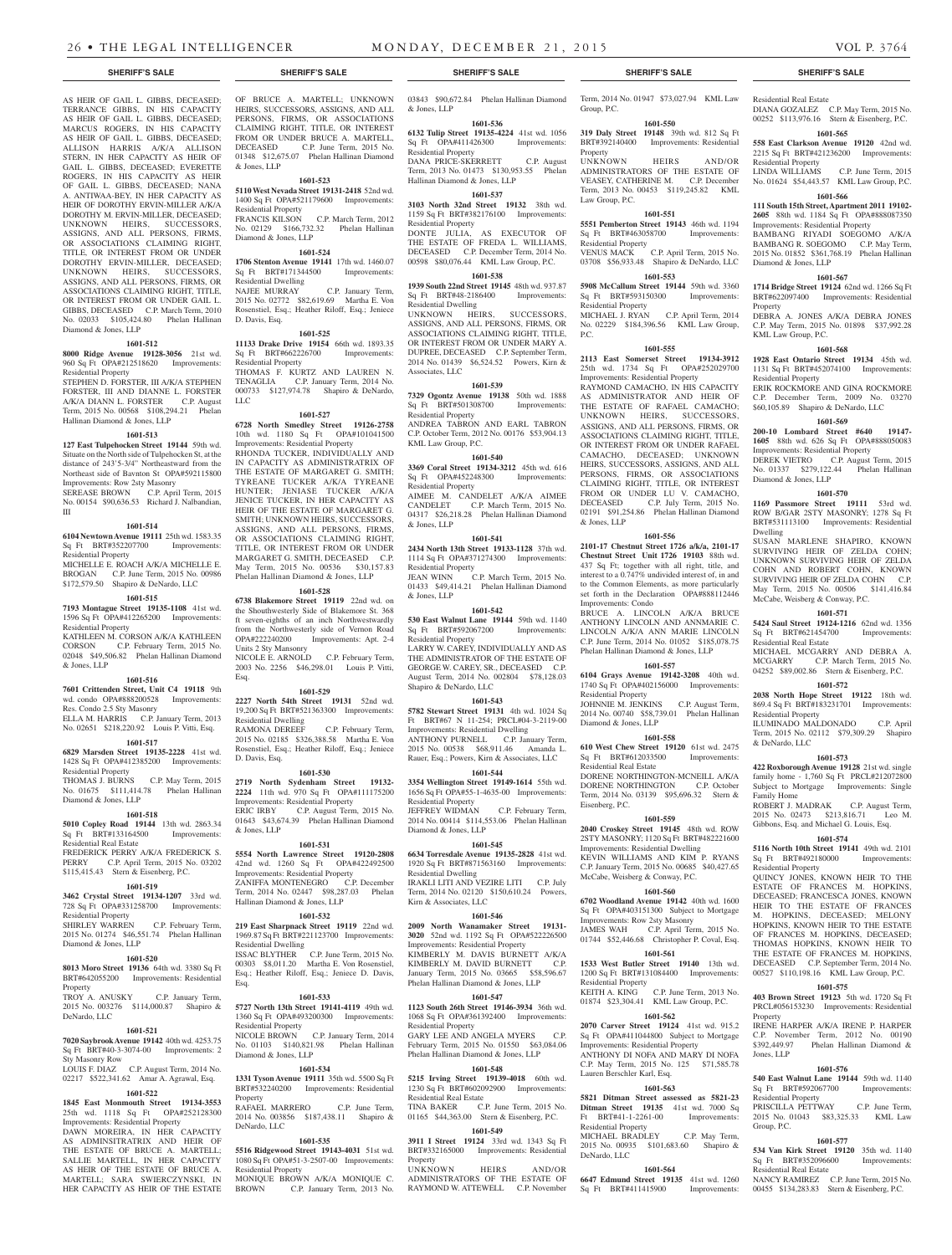Residential Real Estate

Residential Property

Diamond & Jones, LLP

Property

Group, P.C.

**1601-578 2462 North Fairhill Street 19133** 19th wd. 2208 Sq Ft BRT#871525250 Improvements:

ANNIE R. WOODALL AND MICHELLE V. WOODALL C.P. June Term, 2015 No. 01835 \$10,499.49 Stern & Eisenberg, P.C. **1601-579 5314 Yocum Street 19143-5432** 51st wd. 984 Sq Ft OPA#512093700 Improvements:

2008 No. 00103 \$98,275.68 Phelan Hallinan

**1601-580 4207 Benner Street 19135** 55th wd. 1440 Sq Ft BRT#552014800 Improvements: Residential

TASHIA K. MARSHALL C.P. December Term, 2014 No. 02318 \$54,519.92 KML Law

**1601-581 6020 Catherine Street 19143** 46th wd. 2145 Sq Ft OPA#033005900 Subject to Mortgage Improvements: Residential Property JERRY M. DAVIS C.P. March Term, 2015 No. 002557 \$38,108.14 Brett A. Solomon,

**1601-582 7312 North 20th Street 19138** 10th wd. 1740 Sq Ft BRT#101169100 Improvements:

KEITH MITCHELL SOLELY IN HIS CAPACITY AS HEIR OF GERTRUDE E. MITCHELL, DECEASED C.P. March Term, 2015 No. 00256 \$109,849.12 KML Law

**1601-584 2033 South 22nd Street 19145** 48th wd. 953 Sq Ft BRT#482188800 Improvements:

JASON A. WHITE, AS ADMINISTRATOR OF THE ESTATE OF MICHELLE STEVENS, DECEASED C.P. March Term, 2015 No. 02623 \$103,866.30 KML Law Group, P.C. **1601-585 3920 Claridge Street 19124** 33rd wd. 1131 Sq Ft BRT#332335000 Improvements:

CARLOS LIZARDI, JR. AND NOEMI LIZARDI C.P. June Term, 2015 No. 00569 \$82,695.87 KML Law Group, P.C. **1601-586 3124 F Street 19134** 33rd wd. 929 Sq Ft BRT#331283200 Improvements: Residential

MIA EBONY PARKS C.P. June Term, 2015 No. 00503 \$62,442.50 KML Law Group, P.C. **1601-587 2011 Carpenter Street 19146** 30th wd. 1120 Sq Ft BRT#301235300 Improvements:

ANGELA M. BAYLOCK C.P. July Term, 2009 No. 00918 \$333,753.28 KML Law

**1601-588 421 Van Kirk Street 19120** 35th wd. 1880 Sq Ft BRT#352110500 Improvements:

ATIYAH ALI C.P. June Term, 2015 No. 02310 \$133,813.56 KML Law Group, P.C. **1601-589 2125 West Chew Avenue 19138** 17th wd. (formerly part of the 42nd wd.) ROW W/ DET GAR 2STY MASONRY; 1,572 Sq Ft BRT#171106600 Improvements: Residential

EWAN EWERS C.P. June Term, 2014 No. 03357 \$82,891.33 McCabe, Weisberg &

**1601-590 3232 D Street 19134** 7th wd. (formerly of the 33rd wd.) 773 Sq Ft BRT#073147900

**1601-591 1544 Womrath Street 19124** 23rd wd. 1,121 Sq Ft BRT#232008900 Improvements:

NELSON COLON AND ANTOINETTE ORTIZ C.P. February Term, 2015 No. 01115 \$56,675.31 KML Law Group, P.C. **1601-592 9843 Bonner Street 19115-2303** 58th wd. 1720 Sq Ft OPA#581471600 Improvements:

SVYATOSLAV FELTSAN AND MARIANNA FELTSAN C.P. November Term, 2013 No. 02369 \$238,966.49 Phelan Hallinan Diamond

**1601-593 6147 Lansdowne Avenue 19151** 34th wd. 1960 Sq Ft BRT#871154800 Improvements:

LILLIE WOOD C.P. June Term, 2015 No. 02236 \$107,733.09 KML Law Group, P.C.

Improvements: Residential Property VALERIE BERNATOWICZ C.P. August Term, 2014 No. 03911 \$49,542.50 KML Law

Esq.; Michael C. Mazack, Esq.

Residential Property

Residential Property

Residential Property

Residential Property

Residential Property

Group, P.C.

Dwelling

Conway, P.C.

Group, P.C.

Residential Property

Residential Property

Residential Property

& Jones, LLP

Property

Group, P.C.

C.P. January Term,

## **SHERIFF'S SALE SHERIFF'S SALE SHERIFF'S SALE SHERIFF'S SALE SHERIFF'S SALE**

## **1601-594**

**612 North 23rd Street 19130** 15th wd. 1296 Sq Ft BRT#151169400 Improvements: Residential Property JOHN M. WILLIS C.P. March Term, 2015 No. 00297 \$96,894.49 KML Law Group, P.C.

## **1601-595**

**1315 East Vernon Road a/k/a 1315 Vernon Road 19150** 50th wd. 1828 Sq Ft BRT#502411100 Improvements: Residential Property

THOMAS WILSON C.P. March Term, 2015 No. 02556 \$52,252.01 KML Law Group, P.C. **1601-596**

**1032 North Orianna Street 19123-1549**  5th wd. 2,043 Sq Ft OPA#057095420 Improvements: Residential Property JOSEPH STEWARD, III AND SHARON MCPHERSON C.P. May Term, 2008 No. 03544 \$436,757.89 Phelan Hallinan Diamond & Jones, LLP

### **1601-598**

**175 East Walnut Park Dr 19120** 61st wd. 1600 Sq Ft BRT#611361400 Improvements: Residential Property TORY HARRIS C.P. June Term, 2015 No. 01154 \$151,877.74 KML Law Group, P.C.

## **1601-599 12028 Covert Road 19154-2707** 58th wd. 1440 Sq Ft OPA#662156800 Improvements:

Residential Property TERENCE F. DEVLIN C.P. February Term, 2015 No. 02200 \$150,412.94 Phelan Hallinan

## **1601-600**

Diamond & Jones, LLP

**5760 Rodman Street 19142** 46th wd. 992 Sq Ft BRT#463036500 Improvements:

Residential Property RONALD MATHURIN A/K/A RONALD MATURIN C.P. January Term, 2014 No. 02038 \$59,590.13 KML Law Group, P.C.

## **1601-601**

**614 West Bristol Street 19140** 43rd wd. 865 Sq Ft BRT#433205100 Improvements: Residential Property KAMLA D. WILLIAMS C.P. January Term, 2015 No. 03202 \$25,427.66 KML Law Group, P.C.

**1601-602**

### **39 Meehan Avenue a/k/a, 39 East Meehan Avenue 19119-2130** 22nd wd. 1200 Sq Ft OPA#222091300 Improvements: Residential Property ANINIY BURSHTEYN A/K/A ANANIY

BURSHTEYN C.P. April Term, 2015 No. 00477 \$127,967.58 Phelan Hallinan Diamond & Jones, LLP **1601-603**

**3971 Constance Road 19114** 66th wd. 1,623 Sq Ft BRT#661288633 Improvements: Residential Property Residential Property<br>NICHOLAS D. MATLAK C.P. November Term, 2014 No. 02123 \$197,565.50 KML Law Group, P.C.

## **1601-604**

**1430 North 58th Street 19131-3810** 4th wd. 1152 Sq Ft OPA#043138300 Improvements: Residential Property ALONZO REDDICK A/K/A ALONZO LAMONT REDDICK C.P. May Term, 2014 No. 02925 \$103,954.21 Phelan Hallinan Diamond & Jones, LLP

## **1601-605**

**51 North 63rd Street 19139** 34th wd. 1272 Sq Ft BRT#341264200 Improvements: Residential Property Residential Property<br>NOEL G. WALKER C.P. February Term, 2015 No. 01952 \$86,502.45 KML Law Group, P.C.

## **1601-606**

**7149 Ardleigh Street 19119-1211** 22nd wd. 2775 Sq Ft OPA#222250900 Improvements: Residential Property ALEXANDER Z. TALMADGE, JR. A/K/A

ALEXANDER TALMADGE, JR. C.P. December Term, 2012 No. 01586 \$670,115.90 Phelan Hallinan Diamond & Jones, LLP **1601-607**

**6046 Carpenter Street 19143** 3rd wd. 2320 Sq Ft BRT#033096200 Improvements: Residential Property CHARLES STORY C.P. August Term, 2013 No. 02347 \$79,029.50 KML Law Group, P.C.

## **1601-608**

**1341 Tyson Avenue 19111** 53rd wd. 5,500 Sq Ft BRT#532240400 Improvements: Residential Property NICHOLAS TRUBISKY C.P. January Term, 2015 No. 02649 \$85,962.74 KML Law Group, P.C.

## **1601-609**

**164 Shelly Lane 19115** 57th wd. DET W/B GAR 2STY MAS + OTHER; 2,324 Sq Ft BRT#632172400 Improvements: Residential Dwelling

JONAH GREGORY CORBETT, ADMINISTRATOR OF THE ESTATE OF JUDY-LYNN GOLDBERG C.P. July Term,

2015 No. 03489 \$176,443.12 McCabe, DEBRALEE GURBA AND PETER W. GURBA Weisberg & Conway, P.C.

#### **1601-610 1623 Griffith Street 19111** 56th wd. 2280 Sq Ft BRT#561539100 Improvements: Residential Real Estate

WILLIAM WAINWRIGHT AND KATHLEEN WAINWRIGHT C.P. June Term, 2013 No. 02855 \$267,390.08 Stern & Eisenberg, P.C. **1601-611**

**1213 North 25th Street 19121** 29th wd. 1,072 Sq Ft BRT#291324200 Subject to Mortgage Improvements: Residential Dwelling JOSE L. REYES AND CASSANDRA

LOVE C.P. November Term, 2013 No. 02094 \$96,921.74 Law Offices of Gregory Javardian, LLC **1601-612**

## **110 West Meade Street 19122-4624** 9th wd. 1477 Sq Ft OPA#092194300 Improvements: Residential Property

DAVID B. MACDONALD A/K/A DAVID MACDONALD AND CELIA CRUZ C.P. June Term, 2012 No. 03092 \$175,169.73 Phelan Hallinan Diamond & Jones, LLP

## **1601-613**

**6725 North 7th Street 19126** 61st wd. DET CONV APT 3STY STONE; 2,205 Sq Ft BRT#611150100 Improvements: Residential Dwelling LYDIA E. ELSETINOW A/K/A LIDIA

ELSETINOW AND CHRISTOPHER ELSETINOW C.P. October Term, 2013 No. 03010 \$56,309.91 McCabe, Weisberg & Conway, P.C.

## **1601-614**

**3413 North Ella Street 19134** <sup>7th</sup> wd. 1050 Sq Ft BRT#073078200 Improvements: Residential Property

THE UNKNOWN HEIRS OF FRANCISCO RIVERA, DECEASED AND SALVADORA RIVERA, SOLELY IN HER CAPACITY AS HEIR OF FRANCISCO RIVERA, DECEASED C.P. October Term, 2014 No. 03698 \$13,519.67 KML Law Group, P.C.

## **1601-615**

**113 Fernon Street 19148** 1st wd. 1160 Sq Ft BRT#011089400 Improvements: Row 2 Sty Masonry MICHAEL J. DEWEES AND REGINA F.

DOOLEY-DEWEES C.P. January Term, 2015 No. 00534 \$302,375.02 Emmanuel J. Argentieri, Esq.

## **1601-616**

**1523 West Courtland Street 19140** 13th wd. 2,190 Sq Ft BRT#132379300 Improvements: Commercial Use BARBARA LENHART C.P. August Term,

2015; No. 4811 \$77,727.73 Weber Gallagher Simpson Stapleton Fires & Newby, LLP; Sarah A. Elia, Esq.

#### **1601-617**

**117 North 57th Street 19139** 52nd wd. 826.50 Sq Ft BRT#04-2076800 Improvements: Residential Dwelling

GERALD ANDREWS, JR. A/K/A GERALD J. ANDREWS, JR. C.P. August Term, 2015 No. 02802 \$78,611.12 Udren Law Offices, P.C.

## **1601-618 3191 Edgemont Street 19134** 25th wd. 707

Sq Ft BRT#251230200 Improvements: Residential Property RICHARD MARSZALEK AND EDNA YOUKONIS C.P. June Term, 2015 No. 00696

\$126,749.52 KML Law Group, P.C. **1601-619**

**5161 Arbor Street 19120** 42nd wd. 1500 Sq Ft BRT#421390700 Improvements: Residential Dwelling DE JIN ZHENG C.P. December Term, 2014 No. 01424 \$81,213.85 Udren Law Offices,

P.C. **1601-620**

**4920 Ormes Street 19120** 42nd wd. 1,056 Sq Ft BRT#421330700 Improvements: Residential Property CINDRIA MCKNIGHT AND TINISHA MCKNIGHT C.P. February Term, 2014 No. 03137 \$98,993.24 KML Law Group, P.C.

## **1601-621**

**6816 Chester Avenue 19142** 40th wd. 1670.75 Sq Ft BRT#403239600 Improvements: Residential Dwelling TAMIKA EMERY A/K/A TAMIKA MILLER, SOLELY IN HER CAPACITY AS HEIR OF MARY EMERY A/K/A MARY E. EMERY, DECEASED; UNKNOWN HEIRS, SUCCESSORS, ASSIGNS, AND ALL PERSONS, FIRMS, OR ASSOCIATIONS CLAIMING RIGHT, TITLE, OR UNDER MARY EMERY A/K/A MARY E. EMERY, DECEASED C.P. December Term, 2014 No. 02312 \$109,599.71 Powers, Kirn & Associates, LLC

## **1601-622**

**6140 Charles Street 19135** 55th wd. (formerly of the 41st wd.) 1876 Sq Ft BRT#552219500 Improvements: Residential Property

A/K/A PETER J. GURBA C.P. December Term, 2014 No. 02944 \$54,323.61 KML Law Group, P.C.

## **1601-623**

**7158 North Uber Street 19138** 10th wd. 1644 Sq Ft BRT#101149400 Improvements: Residential Property JAMAR LITTLE C.P. July Term, 2013 No.

03373 \$124,063.84 KML Law Group, P.C. **1601-624**

## **4318 East Wingohocking Street 19124**

23rd wd. 2755 Sq Ft BRT#234205400 Improvements: Residential Property SHAUN J. MCAVINNEY AND JULIETTE K. MCAVINNEY C.P. January Term, 2015 No. 02569 \$75,450.62 KML Law Group, P.C.

## **1601-625**

**4709 Wallace Place 19139** 6th wd. ROW B/GAR 2STY MASONRY; 1408 Sq Ft BRT#061103006 Subject to Mortgage Improvements: Residential Dwelling

MARSHA E. BROWN, KNOWN SURVIVING HEIR OF NAMON BROWN, DECEASED MORTGAGOR AND REAL OWNER; DAVID BROWN, KNOWN SURVIVING HEIR OF NAMON BROWN, DECEASED MORTGAGOR AND REAL OWNER; JULIA J. BROWN, KNOWN SURVIVING HEIR OF NAMON BROWN, DECEASED MORTGAGOR AND REAL OWNER; LAVERNE BROWN, KNOWN SURVIVING HEIR OF NAMON BROWN, DECEASED MORTGAGOR AND REAL OWNER; UNKNOWN SURVIVING HEIRS OF NAMON BROWN, DECEASED MORTGAGOR AND REAL OWNER C.P. October Term, 2013 No. 00273 \$87,648.35 McCabe, Weisberg & Conway, P.C.

## **1601-626**

**5643 Sansom Street 19139** 60th wd. 1137 Sq Ft BRT#604027100 Improvements: Residential Property

CURLEY PRATT C.P. July Term, 2014 No. 00006 \$52,814.75 KML Law Group, P.C.

## **1601-627**

**436 West Harvey Street 19144** 22nd wd. (formerly part of the 59th wd.) SEMI/DET 3STY MASONRY; 2,688 Sq Ft BRT#593050800 Improvements: Residential Dwelling DAVID LEE BOWENS, KNOWN SURVIVING HEIR OF PATRICE PAULIN, DECEASED MORTGAGOR AND REAL OWNER; DARIAN THOMAS, KNOWN SURVIVING HEIR OF PATRICE PAULIN, DECEASED MORTGAGOR AND REAL OWNER AND UNKNOWN HEIRS OF PATRICE PAULIN, DECEASED MORTGAGOR AND REAL OWNER C.P. November Term, 2014 No. 01320 \$239,645.60 McCabe, Weisberg & Conway, P.C.

## **1601-628**

**6020 Pine Street 19143** 3rd wd. 2,250 Sq Ft BRT#032045800 Improvements: Residential Dwelling

UNKNOWN HEIRS, SUCCESSORS, ASSIGNS, AND ALL PERSONS, FIRMS, OR ASSOCIATIONS CLAIMING RIGHT, TITLE OR INTEREST FROM OR UNDER LUCY GAINES; MARILYN STEWART, PERSONAL REPRESENTATIVE OF THE ESTATE OF LUCY GAINES; ESTATE OF LUCY GAINES C.P. March Term, 2014 No. 04627 \$79,290.62 Udren Law Offices, P.C.

## **1601-629**

**4851 Fairmount Avenue 19139** 44th wd. 1080 Sq Ft BRT#441230800 Improvements: Residential Dwelling UNKNOWN HEIRS, SUCCESSORS. ASSIGNS, AND ALL PERSONS, FIRMS, OR ASSOCIATIONS CLAIMING RIGHT, TITLE, OR INTEREST FROM OR UNDER BIANCA F. MORRISON; PAULA MORRISON, PERSONAL REPRESENTATIVE OF THE ESTATE OF BIANCA F. MORRISON; ESTATE OF BIANCA F. MORRISON C.P. June Term, 2015 No. 02161 \$45,917.27 Udren Law Offices, P.C.

## **1601-630**

**314 Pensdale Street 19128** 21st wd. 2087 Sq Ft BRT#212057700 Improvements: Residential Property CATHERINE A. SPONBURGH A/K/A

CATHERINE ANN SPONBURGH C.P. June Term, 2014 No. 00832 \$136,859.30 KML Law Group, P.C.

## **1601-632**

**5108 Roosevelt Boulevard 19124** 35th wd. 6500 Sq Ft BRT#35-1028400 Improvements: Residential Dwelling WILTON J. FRANCOIS A/K/A WILTON JEAN FRANCOIS C.P. March Term, 2015 No. 02427 \$459,148.00 Udren Law Offices, P.C.

## **1601-633**

**6009 North Warnock Street 19141** 49th wd. 1357.6 Sq Ft Improvements: Residential Dwelling VANETTA L. JONES C.P. January Term, 2015 No. 02118 \$147,689.41 Udren Law Offices, P.C.

## **1601-635**

**6136 North 6th Street 19120** 61st wd. 1568 Sq Ft OPA#61-1133900 Improvements: Residential Property REGINALD FREEMAN C.P. July Term, 2013 No. 02525 \$157,298.24 Kimberly A. Bonner, Esq.; Scott A. Dietterick, Esq.; Jana Fridfinnsdottir, Esq.; Michael E. Carleton, Esq.

## **1601-636 7544 East Walnut Lane a/k/a 7544 Walnut Lane 19138** 50th wd. 1200 Sq Ft BRT#501356200 Improvements: Residential

Property VANESSA WOODS C.P. May Term, 2015 No. 03521 \$27,386.08 KML Law Group, P.C. **1601-637**

**5462 Arlington Street 19131-3115** 52nd wd. 1402 Sq Ft OPA#522057500 Improvements:

BRENDA DURHAM C.P. December Term, 2014 No. 00203 \$103,539.99 Phelan Hallinan

**1601-638 1904 Orthodox Street 19124** 23rd wd. 2208 Sq Ft OPA#232092000 Improvements:

MICHELE P. RUSDEN C.P. May Term, 2013 No. 03988 \$80,096.88 Kimberly A. Bonner, Esq.; Scott A. Dietterick, Esq.; Jana Fridfinnsdottir, Esq.; Michael E. Carleton, Esq.;

**1601-640 2030 Lansing Street 19152** 56th wd. 2563 Sq Ft OPA#56-1473100 Improvements:

JASON ARMSTRONG AND KARA K. ARMSTRONG C.P. January Term, 2014 No. 03011 \$175,972.49 Scott A. Dietterick, Esq.; Kimberly A. Bonner, Esq.; Jana Fridfinnsdottir, Esq.; Michael E. Carleton, Esq.; Meredith H. Wooters, Esq.;

**1601-642 1990 Penfield Street 19138** 10th wd. 1127 Sq Ft (land area): 1392 Sq Ft (improvement area) BRT#101377800 Subject to Mortgage Improvements: Row B/gar 2sty Masonry TASHA L. BLAKENEY C.P. April Term, 2015 No. 02601 \$127,691.42 Keri P. Ebeck, Esq. **1601-643 1148 South 52nd Street 19143** 51st wd. 1536 Sq Ft BRT#511199800 Improvements:

LIONEL DUNBAR C.P. February Term, 2015 No. 00867 \$145,663.78 KML Law

**1601-644 4221 North 3rd Street 19140-2609** 7th wd. 960 Sq Ft OPA#072118000 Improvements:

CARLOS M. SANTOS C.P. December Term, 2014 No. 03225 \$29,358.04 Phelan Hallinan

**1601-645 3326 A Street 19134** 7th wd. 1103 Sq Ft BRT#073054600 Improvements: Residential

CARMEN FRIAS AND VICKY PAULINO C.P. August Term, 2014 No. 01293 \$88,961.75

**1601-646 2632 South Muhlfeld Street, a/k/a 2632 Muhlfeld Street 19142-1712** 40th wd. 960 Sq Ft OPA#406160700 Improvements:

ANDREA M. JOHNSON C.P. October Term, 2014 No. 02928 \$34,992.91 Phelan Hallinan

**1601-647 4607 Wingate Street 19136** 65th wd. 2382 Sq Ft BRT#652033401 Improvements:

ANTHONY BABILONIA AND EMILY G. BABILONIA A/K/A EMILY BABILONIA C.P. February Term, 2015 No. 01386 \$160,818.41 KML Law Group, P.C. **1601-648 6343 Reedland Street 19142** 40th wd. 975 Sq Ft BRT#402204000 Improvements:

WILLIAM T. RICHARDSON C.P. June Term, 2014 No. 00616 \$40,766.60 KML Law

**1601-649 3164 Tulip Street 19134** 25th wd. 1036 Sq Ft OPA#252377400 Improvements: Residential

EDWARD S. PODLASZEWSKI C.P. June Term, 2013 No. 01215 \$82,184.57 Kimberly A. Bonner, Esq.; Scott A. Dietterick, Esq.; Jana Fridfinnsdottir, Esq.; Michael E. Carleton, Esq.;

**1601-650 2644 East Clearfield Street 19134** 25th wd. 1194 Sq Ft BRT#251114200 Improvements:

DANIELLE J. MOORE AND RONALD M. SWANSON C.P. September Term, 2010 No. 02402 \$62,890.79 KML Law Group, P.C.

Residential Property

Diamond & Jones, LLP

Residential Property<br>MICHELE P. RUSDEN

Manley Deas Kochalski LLC

Manley Deas Kochalski LLC

Residential Property

Residential Property

Residential Property

Diamond & Jones, LLP

KML Law Group, P.C.

Residential Property

Diamond & Jones, LLP

Residential Property

Residential Property

Manley Deas Kochalski LLC

Residential Property

Group, P.C.

Property

Group, P.C.

Property